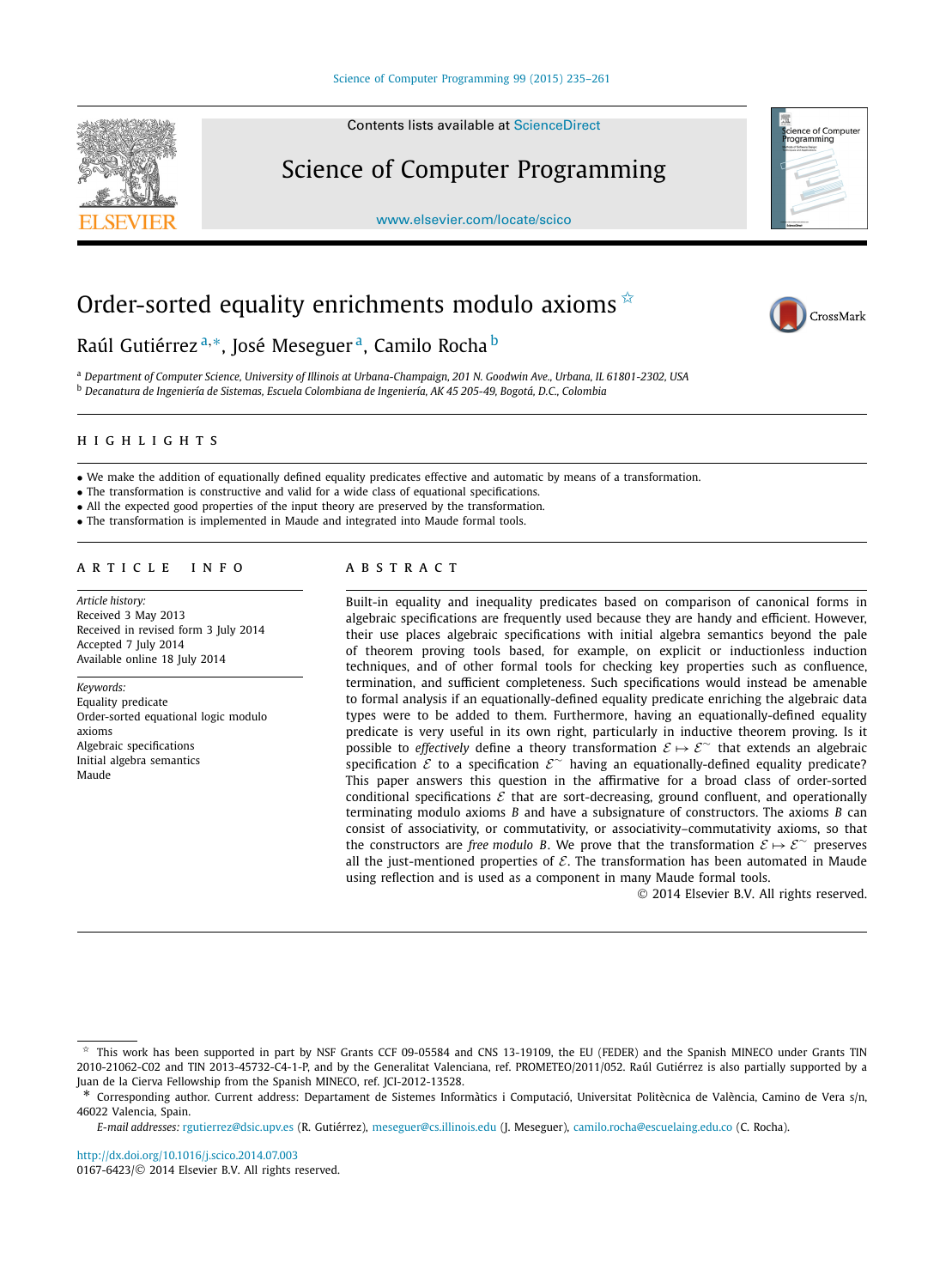# **1. Introduction**

It can be extremely useful, when reasoning about equational specifications with initial semantics, to have an explicit equational specification of the *equality predicate* as a binary Boolean-valued operator '∼'. For example, in *theorem proving*, where the logic of universal quantifier-free formulas is automatically reduced to unconditional equational logic, the formula

 $(u \neq v \vee w = r) \wedge q = t$ 

becomes equivalent to the single equation

 $($ *not* $(u \sim v)$  or  $w \sim r$  $)$  and  $q \sim t = true$ .

Also in *inductionless induction* [\[1\]](#page-25-0) where inductive proofs are reduced to proofs by consistency because any equation not holding inductively makes *true* and *false* equal.

An equationally-defined predicate can also be useful in the *elimination of built-in equalities and inequalities* that often are introduced in algebraic specifications through built-in operators. Such built-in equalities and inequalities are not defined logically but operationally, for both expressiveness and efficiency reasons, by comparison of canonical forms. However, their non-logical character renders any formal reasoning about specifications using them impossible.

In particular, the *use of formal tools* such as those checking termination, local confluence, or sufficient completeness of an algebraic specification is impossible<sup>1</sup> with built-in equalities and inequalities, but becomes possible when they are replaced by an equationally axiomatized equality predicate '∼'. That is, the equality between *t* and *t* is now expressed as *t* ∼ *t* = *true*, and their inequality as  $t \sim t'$  = *false*. Furthermore, the equality predicate  $t \sim t'$  will *still be evaluated correctly* when *t* and  $t'$ are *terms with variables*, whereas an *operationally defined* built-in equality predicate will often give the *wrong* answer when evaluating such terms, even when the equations are confluent and terminating. For instance, for natural number addition '+', defined by equations  $x + 0 = x$  and  $x + s(y) = s(x + y)$ , the terms  $x + y$  and  $y + x$  are already in canonical form and an operationally defined built-in equality predicate '==' will evaluate  $x + y = y + x$  to *false*. Instead, using an equationally defined equality predicate '∼', the term *x*+ *y* ∼ *y* +*x* will remain in canonical form, and the equality *x* + *y* ∼ *y* + *x* = *true* can then be inductively proved using the equations defining '+' and '∼'.

In principle, the meta-theorem of Bergstra and Tucker [\[2\]](#page-25-0) ensures that any computable data type can be axiomatized as an initial algebra defined by a finite number of Church–Rosser and terminating equations. This also means that such a computable data type *plus* its equality predicate is also finitely axiomatizable by a finite set of Church–Rosser and terminating equations. However, the Bergstra–Tucker result is *non-constructive*, in the sense that it does not give an algorithm to actually obtain the equational specification of the data type with its equality predicate. Therefore, what would be highly desirable in practice is <sup>a</sup> general *constructive theory transformation* <sup>E</sup> → <sup>E</sup><sup>∼</sup> that adds equationally-axiomatized equality predicates to an algebraic data type specification  $\mathcal{E}$ .

Such a transformation should be *as general as possible* if it is to be useful in practice. For example, a transformation applicable only to "vanilla-flavored" specifications without support for types and subtypes, or that excludes conditional equations and rewriting modulo axioms would be extremely limited. The transformation should also come with *strong preservation properties*. For example, if  $\mathcal E$  is ground confluent, ground operationally terminating, and sufficiently complete, then  $\mathcal{E}^{\sim}$  should also enjoy these same properties that are often essential both for executability and for applying a variety of formal reasoning methods.

These generality and property-preservation requirements on the transformation  $\mathcal{E} \mapsto \mathcal{E}^{\sim}$  are a tall order. For instance, if *f* is a free constructor symbol, then the equations

$$
f(x_1, \ldots, x_n) \sim f(y_1, \ldots, y_n) = x_1 \sim y_1 \quad \text{and} \quad \ldots \text{ and } \quad x_n \sim y_n
$$
  

$$
f(x_1, \ldots, x_n) \sim g(y_1, \ldots, y_m) = \text{false}
$$

give a perfectly good and straightforward axiomatization of equality for *f*, for each constructor  $g \neq f$  of same type. But how can the equality predicate be defined when *f* satisfies, e.g., associativity and commutativity axioms? Also, how should sorts and subsorts, and subsort overloaded function symbols be dealt with? An even harder issue is the preservation of properties such as ground confluence, operational termination, and sufficient completeness. The difficulty is that for any given specification there are tools that can be used to prove such properties, but we need a proof that will work for *all* specifications in a very wide class. What we actually need are *metatheorems* ensuring that these properties are preserved under the transformation for *any* equational specification in the input class.

This paper presents an effective theory transformation  $\mathcal{E} \mapsto \mathcal{E}^{\sim}$  that satisfies the above-mentioned preservation properties. The class of equational theories  $\mathcal E$  accepted as inputs to the transformation is quite general. Modulo mild syntactic requirements, it consists of all order-sorted theories  $\mathcal E$  of the form  $(\Sigma, E \cup B)$  having a subsignature  $\Omega$  of constructors and such that:

 $<sup>1</sup>$  Since built-in equality and inequality predicates do not have a logical definition, they are outside the scope of formal tools whose inputs are equational</sup> theories. Here "built in" does *not* mean that there is a theory (say, that of the natural numbers) that has been built in: built-in equality and inequality predicates have no theory at all. The whole point of this paper is to provide a *logical* definition of equality and inequality predicates for an initial algebra in equational logic under the most general conditions possible.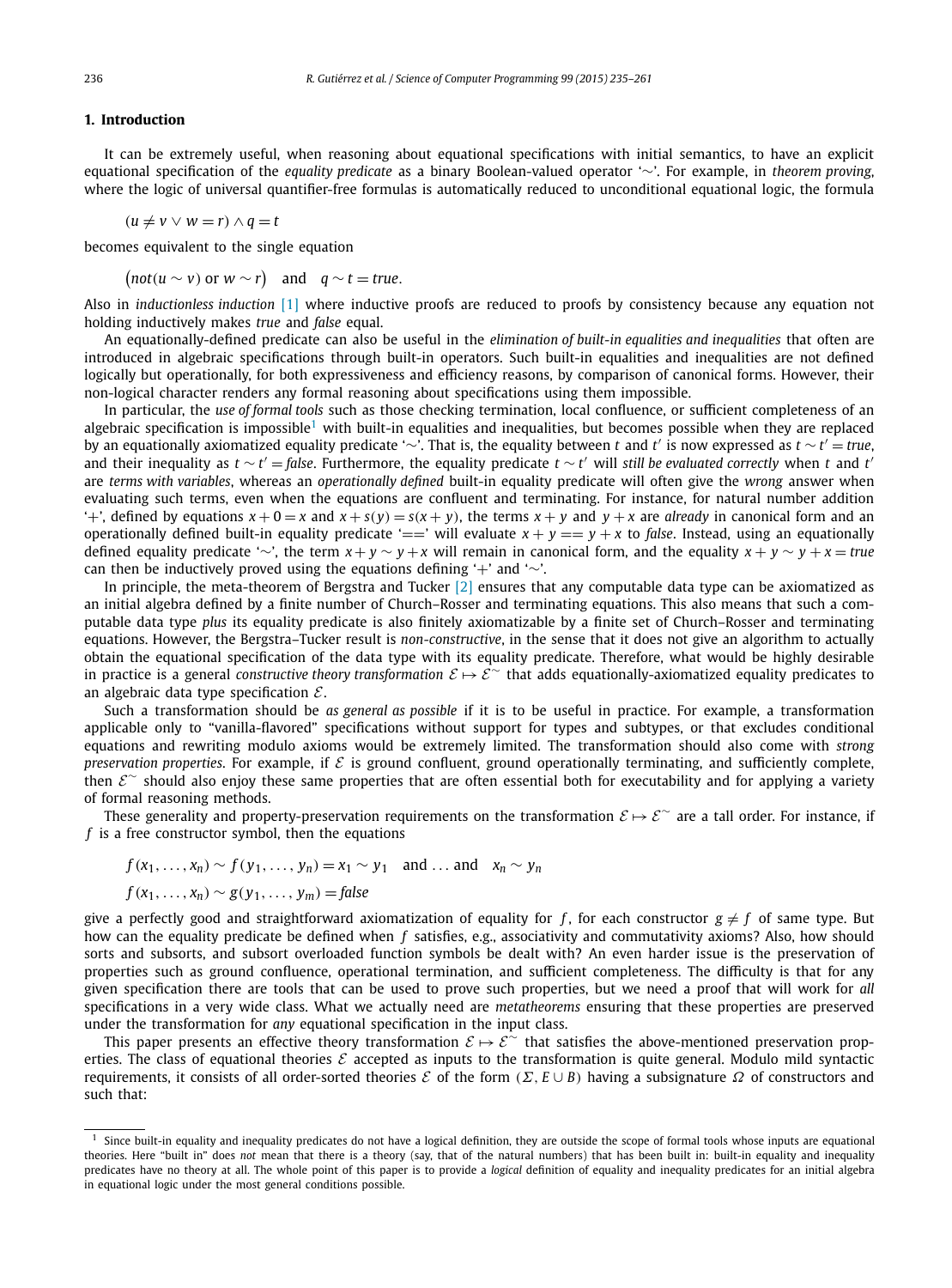- <span id="page-2-0"></span>(i) *B* is a (possibly empty) set of axioms which may declare some operators associative, and/or commutative, and/or associative–commutative.
- (ii) The equations *E* can be conditional and are sort-decreasing, ground confluent, and ground operationally terminating, and
- (iii) the constructors  $\Omega$  are *free modulo B*, i.e., there is an isomorphism of initial algebras  $\mathcal{T}_{\Sigma/E\cup B}|_{\Omega} \simeq \mathcal{T}_{\Omega/B}$ .

Identity axioms are excluded from the transformation. However, by using the transformation described in [\[3\]](#page-25-0) and subsortoverloaded operators, the transformation presented in this paper can often be extended to specifications that also include identity axioms.

The transformation <sup>E</sup> → <sup>E</sup><sup>∼</sup> is *constructive* and has been automated in Maude using its reflective features: it takes the meta-representation of E in Maude as input and constructs a meta-representation of  $\mathcal{E}^{\sim}$  as output. This automated transformation is used as a component in many Maude formal tools. In general, the contributions presented in this work open up many useful applications to improve the state of the art in formal verification of algebraic specifications. In particular, these ideas and their automation have already substantially improved the Maude formal environment.

This paper is also an extended version of the conference paper [\[4\]](#page-25-0) with many substantial improvements. First of all a newer, simpler, and more generally applicable transformation  $\mathcal{E} \mapsto \mathcal{E}^{\sim}$  than the one given in [\[4\]](#page-25-0) is given here. The greater simplicity has to do with the fact that fewer conditional equations are now used in the definition of the equality predicate '∼'. The greater generality resides in the support for several maximal subsort-overloaded versions of a constructor, whereas in [\[4\]](#page-25-0) a maximal subsort-overloaded constructor was implicitly assumed. Full proofs of all results are given for this newer transformation, which is the one currently implemented in Maude. To make the main ideas of the paper more easily accessible while keeping the paper self-contained, some technical details and some lengthy proofs have been relegated to the Companion Appendix, electronically available with this paper.

# *1.1. Related work*

In [\[1\],](#page-25-0) Goguen generalizes and simplifies the technique given by Musser in [\[5\]](#page-25-0) for proving induction hypothesis without induction (so-called *inductionless induction*) using enriched theories with equality. The notion of *s-taut* related to a sort *s* can be seen as an initial approximation of what we called in this paper an equality enrichment, i.e., conditions of *tautness* are present in equality enrichments. The result obtained in Goguen's paper [\[1\]](#page-25-0) is stated in [Corollary 2.](#page-5-0)

In [\[6\],](#page-25-0) Meseguer and Goguen define the notion of *equality enrichment* (without axioms) as an explicit representation of an *equational equality presentation*. Our work extends this notion of equality enrichment with subsorts and axioms and also presents an automatic way to generate this equality enrichment modulo axioms.

In [\[7\],](#page-25-0) Nakamura and Futatsugi propose an equality predicate for algebraic specifications. Unlike our work, their work does not consider axioms and sufficient completeness in their theories, hence they have to manage terms with defined symbols. In the positive cases, their equality predicate is equivalent to ours, but in the negative cases, a *false* answer in [\[7\]](#page-25-0) does not mean that both terms are distinct for any possible instantiation (as we state in our work), because the negative rules are based on a check of convergence between terms. The goal of this behavior is to avoid false positives instead of capturing negative cases.

*Paper outline* This paper is organized as follows. Preliminaries are gathered in Section 2. General properties satisfied by an equality enrichment are defined and described in Section [3.](#page-4-0) The constructive transformation  $\mathcal{E} \mapsto \mathcal{E}^{\sim}$  is given in detail in Section [4.](#page-6-0) The meta-theoretical proofs about the transformation  $\mathcal{E} \mapsto \mathcal{E}^{\sim}$  preserving all the desirable executability properties, including operational termination, confluence, and sufficient completeness, can be found in Section [5.](#page-14-0) This section also presents the proof that the equality enrichment transformation indeed outputs an equality enrichment of the input theory. Section [6](#page-23-0) describes how the transformation  $\mathcal{E} \mapsto \mathcal{E}^{\sim}$  has been automated in Maude and presents a case study on how it can be used by other formal verification tools. Some concluding remarks can be found in Section [7.](#page-25-0)

# **2. Preliminaries**

This paper uses standard notation and terminology about terms, term algebras, and order-sorted equational theories as employed, for example, by  $[8]$  and  $[9]$ .

# *2.1. Order-sorted equational theories*

An order-sorted signature  $\Sigma$  is a tuple  $\Sigma = (S, \leq, F)$  with a finite poset of sorts  $(S, \leq)$  and set of function symbols F. The equivalence relation  $\equiv_{\leq}$  is defined for any  $s, s' \in S$  by  $s \equiv_{\leq} s'$  iff  $s(\leq \cup \geq)^+ s'$  (where  $R^+$  denotes the transitive closure of *R*). The function symbols in F satisfy the condition that, for  $(w, s)$ ,  $(w', s') \in S^* \times S$  and  $w, w' \in S^*$  having the same length, if  $f \in F_{w,s} \cap F_{w',s'}$ , then  $w \equiv_{\leq} w'$  implies  $s \equiv_{\leq} s'$ . A top sort in  $\Sigma$  is a sort  $s \in S$  such that if  $s' \in S$  and  $s \equiv_{\leq} s'$ , then  $s' \leq s$ . We denote by  $|s| = \{s' \in S \mid s' \le s\}$  the *ideal* of a sort  $s \in S$ . For any sort  $s \in S$ , the expression [*s*] denotes the connected component of *s*, that is,  $[s] = [s]_{\equiv  $\infty}$ , called the *kind* of the connected component. We say that  $f : w \rightarrow s$  and  $f : w' \rightarrow s'$  are$  $s$ ubsort-overloaded iff  $w \equiv_{\leq} w'$  and  $s \equiv_{\leq} s'$ . A function symbol  $f : s_1 \cdots s_n \to s \in F$  is a *maximal typing* of  $f$  in  $\Sigma$  if there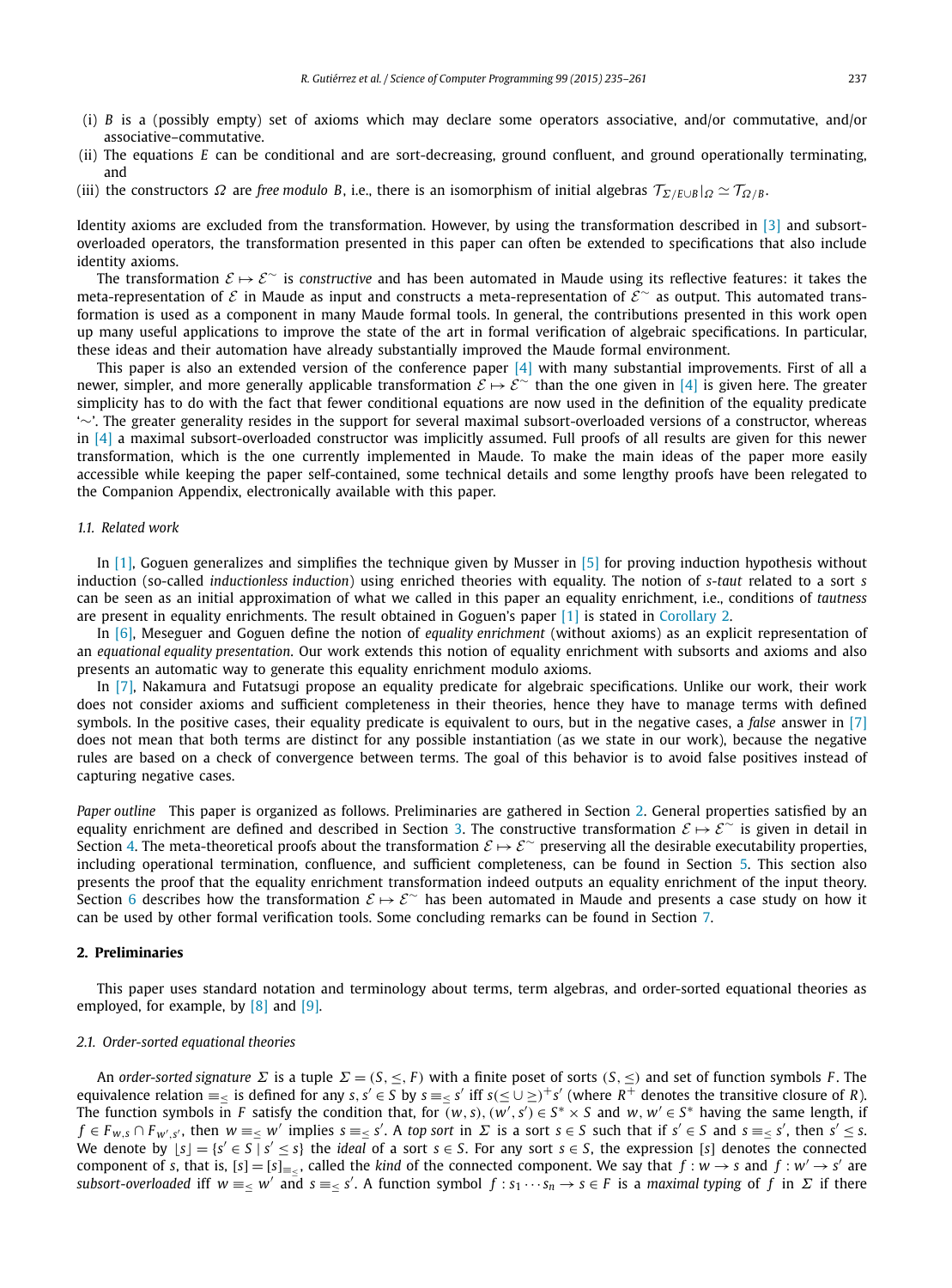is no other subsort-overloaded  $f: s'_1 \cdots s'_n \to s' \in F$  such that  $s_i \le s'_i$ ,  $1 \le i \le n$ , and  $s \le s'$ . We say that  $f: s_1 \cdots s_n \to s' \in F$ is a *maximal typing of f with respect to s* if it is a maximal typing of *f* in the subsignature of *Σ* obtained by keeping only the function symbols whose return type *s*<sup>*''*</sup> satisfies *s*<sup>*''*</sup> ≤ *s*. A pair of sorts *s*<sub>1</sub>, *s*<sub>2</sub> ∈ *S* are called *disjoint* iff there is no *s*<sub>3</sub> ∈ *S* such that  $s_3 \le s_1$  and  $s_3 \le s_2$ . We say that  $s_1, s_2$  are maximally disjoint iff  $s_1, s_2$  are disjoint and there is no  $s_3 \in S$  such that either  $s_3 > s_1$  and  $s_3$ ,  $s_2$  are disjoint, or  $s_3 > s_2$  and  $s_3$ ,  $s_1$  are disjoint. We always assume that if a constructor symbol  $f \in F$ is commutative then its two arguments have the same sort, and if it is associative or associative–commutative then its two arguments and its return sort are all the same.

We assume a collection of *variables X*, where *X* is an *S*-indexed family  $X = \{X_s\}_{s \in S}$  of mutually disjoint variable sets with each  $X_s$  countably infinite. The set of terms of sort s is denoted  $T_\Sigma(X)_s$  and the set of ground terms of sort s is denoted  $T_{\Sigma,s}$ . The expressions  $\mathcal{T}_{\Sigma}(X)$  and  $\mathcal{T}_{\Sigma}$  denote the corresponding order-sorted *Σ*-term algebras. We assume that all order-sorted signatures are preregular [\[9\],](#page-25-0) i.e., that each  $\Sigma$ -term has a least sort  $ls(t) \in S$  such that  $t \in T_{\Sigma}(X)_{ls(t)}$ . The set of variables of a term  $t$  is written  $var(t)$  and is extended to sets of terms in the natural way.

A substitution is an S-indexed mapping  $\theta$  that maps variables  $x \in X_s$  to terms  $\theta(x) \in T_{\Sigma}(X_s)$ , for  $s \in S$ , and is different from the identity for a finite subset of *X*. The identity substitution is denoted by *id* and the expression *θ*|*<sup>Y</sup>* denotes the restriction of a substitution *θ* to a set of variables *Y* ⊆ *X*. The expression *dom(θ)* denotes the *domain* of *θ* , i.e., *dom(θ)* = {*x* ∈  $X | \theta(x) \neq x$ , and the expression ran( $\theta$ ) denotes the set of variables introduced by  $\theta$ , i.e., ran( $\theta$ ) = | |{var( $\theta(x)$ ) |  $x \in dom(\theta)$ }. Substitutions extend homomorphically to terms in the natural way. A substitution *θ* is called *ground* iff *ran(θ)* = ∅. The application of a substitution  $\theta$  to a term *t* is denoted by  $t\theta$  and the composition of two substitutions  $\theta_1$  and  $\theta_2$  is denoted by  $\theta_1 \theta_2$ .

A  $\Sigma$ -equation is an unordered pair  $t = u$  with  $t \in T_{\Sigma}(X)_{s_t}$ ,  $u \in T_{\Sigma}(X)_{s_u}$ , and  $s_t \equiv \{s_u, s_u\}$  and  $t_s$ -equation is a Horn clause  $t = u$  if *C* with  $t = u$  a  $\Sigma$ -equation and *C* a finite conjunction  $\bigwedge_i u_i = v_i$  of  $\Sigma$ -equations. An *equational theory* (presentation) is a pair  $\mathcal{E} = (\Sigma, E)$  with  $\Sigma$  an order-sorted signature and E a finite set of conditional  $\Sigma$ -equations. Throughout this paper we assume that  $T_{\Sigma,s} \neq \emptyset$  for each  $s \in S$ , because this affords a simpler deduction system. For  $\varphi$ a conditional *Σ*-equation,  $(Σ, E)$   $\vdash φ$  iff  $φ$  can be proved from  $(Σ, E)$  by the deduction rules in [\[10\]](#page-25-0) iff  $φ$  is valid in all models of  $(\Sigma, E)$  [\[10\].](#page-25-0)

An equational theory  $\mathcal{E} = (\Sigma, E)$  induces a congruence relation  $=_E$  on  $T_{\Sigma}(X)$  defined for any  $t, u \in T_{\Sigma}(X)$  by  $t =_E u$  iff  $(\Sigma, E) \vdash t = u$ .  $\mathcal{T}_{\Sigma/E}(X)$  and  $\mathcal{T}_{\Sigma/E}$  denote the quotient algebras induced by  $=_E$  on the algebras  $\mathcal{T}_{\Sigma}(X)$  and  $\mathcal{T}_{\Sigma}$ , respectively. The quotient algebra  $\mathcal{T}_{\Sigma/E}$ , also denoted  $\mathcal{T}_{\mathcal{E}}$ , is called the *initial algebra* of (*Σ*, *E*). A conditional *Σ*-equation  $\varphi$  is an *inductive* consequence of  $(\Sigma, E)$  iff  $\mathcal{T}_{\Sigma/E} \models \varphi$ , i.e., iff  $(\forall \theta : X \longrightarrow T_{\Sigma})(\Sigma, E) \vdash \varphi \theta$ . A theory inclusion  $(\Sigma, E) \subseteq (\Sigma', E')$ , with  $\Sigma \subseteq \Sigma'$ and  $E \subseteq E'$ , is called *protecting* iff the unique  $\Sigma$ -homomorphism  $\mathcal{T}_{\Sigma/E} \longrightarrow \mathcal{T}_{\Sigma'/E'}|_{\Sigma}$  of the  $\Sigma$ -reduct of the initial algebra  $\mathcal{T}_{\Sigma'/E'}$  is a *Σ*-isomorphism, written  $\mathcal{T}_{\Sigma/E} \simeq \mathcal{T}_{\Sigma'/E'}|_{\Sigma}$ .

Reasonable admissibility requirements are needed to make a theory *executable* (see [\[11\],](#page-25-0) Sections 4.6 and 6.3). We assume that the set of *Σ*-equations of an equational theory *E* can be decomposed into a disjoint union  $E \cup B$ , with *B* a collection of structural axioms for which there exists a *matching algorithm modulo B* producing a finite number of *B*-matching solutions, or failing otherwise. Throughout this paper the structural axioms *B* will always be a combination of commutativity, associativity, and associativity–commutativity axioms for some (or none) of the function symbols in *Σ*. Furthermore, the signature *Σ* should be not only preregular, so that each term *t* has a least sort *ls(t)*, but also *B*-*preregular*, in the sense that if  $t = B t'$ , then  $ls(t) = ls(t')$ . For *B* any combination of commutativity, associativity, and associativity–commutativity axioms, *B* preregularity is easily checkable; the check is indeed automated in the Maude language [11, [22.2.5\].](#page-25-0) We also assume that the equations *E* can be oriented into a set of sort-decreasing, operationally terminating, and confluent conditional rewrite rules *E*• modulo *B*, where the rewrite relation modulo *B*,  $\rightarrow$  *E*•*/B* is defined<sup>2</sup> as the relation composition =  $_B$ ;  $\rightarrow$   $_E$ •; =  $_B$ , with  $\rightarrow$ <sub>E</sub>• the standard rewrite relation for rules  $E^{\bullet}$ . Finally we assume that the rules  $E^{\bullet}$  are *coherent* modulo *B* [\[12\],](#page-25-0) which for *B* any combination of associativity and/or commutativity axioms can always be ensured by adding a few "extension rules" if necessary (see [11, [4.8\]](#page-25-0) for an informal explanation with examples of extension rules). This ensures that the rewrite relation  $\rightarrow$ *E*•*/B* can be (bi)simulated by the simpler rewrite relation  $\rightarrow$ *E*•*,B* that uses a *B*-matching algorithm, where, by definition,  $t \rightarrow e \cdot B$  *t* iff *t* has a subterm decomposition *t*[*u*] such that there is a rule  $(l \rightarrow r) \in E^{\bullet}$  and a substitution  $\theta$  such that  $u = B \theta$ , and  $t' = t[r\theta]$ .

By definition,  $E^{\bullet}$  is sort decreasing modulo B iff for each  $t \to u$  if  $C \in E^{\bullet}$  and substitution  $\theta$ ,  $s(t\theta) > s(u\theta)$  if *(Σ, E* ∪ *B) Cθ* . The set *E*• is *operationally terminating* modulo *B* iff there is no infinite well-formed proof tree modulo B in  $E^{\bullet}$  [\[13\].](#page-25-0) The set  $E^{\bullet}$  is confluent modulo B iff for all  $t, t_1, t_2 \in T_{\Sigma}(X)$ , if  $t \to_{E^{\bullet}/B}^* t_1$  and  $t \to_{E^{\bullet}/B}^* t_2$ , then there exist  $u_1, u_2 \in T_{\Sigma}(X)$  such that  $t_1 \to_{E^{\bullet}/B}^* u_1$ ,  $t_2 \to_{E^{\bullet}/B}^* u_2$ , and  $u_1 =_B u_2$ . The set of rewrite rules  $E^{\bullet}$  modulo B is ground *sort-decreasing*, *ground operationally terminating*, and *ground confluent* iff it is, respectively, sort-decreasing, operationally terminating, and confluent for ground terms. The term  $t \downarrow_{E/B} \in T_{\Sigma}(X)$  denotes the *E*-*canonical form* of *t* modulo *B* (or E/B-canonical form) so that  $t\to_{E^{\bullet}/B}^* t\downarrow_{E/B}$  and  $t\downarrow_{E/B}$  is  $\to_{E^{\bullet}/B}$ -irreducible, i.e., it cannot be further reduced by  $\to_{E^{\bullet}/B}$ . Under the above assumptions  $t \downarrow_{E/B}$  is unique up to *B*-equality. The expression  $Can_{\Sigma,E/B}$  denotes the *S*-indexed set of *E/B*-canonical forms of  $T<sub>Σ</sub>$  understood as *B*-equivalence classes.

<sup>&</sup>lt;sup>2</sup> For simplicity we define here →*E*•*/B* for the unconditional case. The precise definition of  $\rightarrow$ *E*•*/B* when the rules are conditional is given in [Fig. 5](#page-15-0) in Section [5.2.](#page-14-0)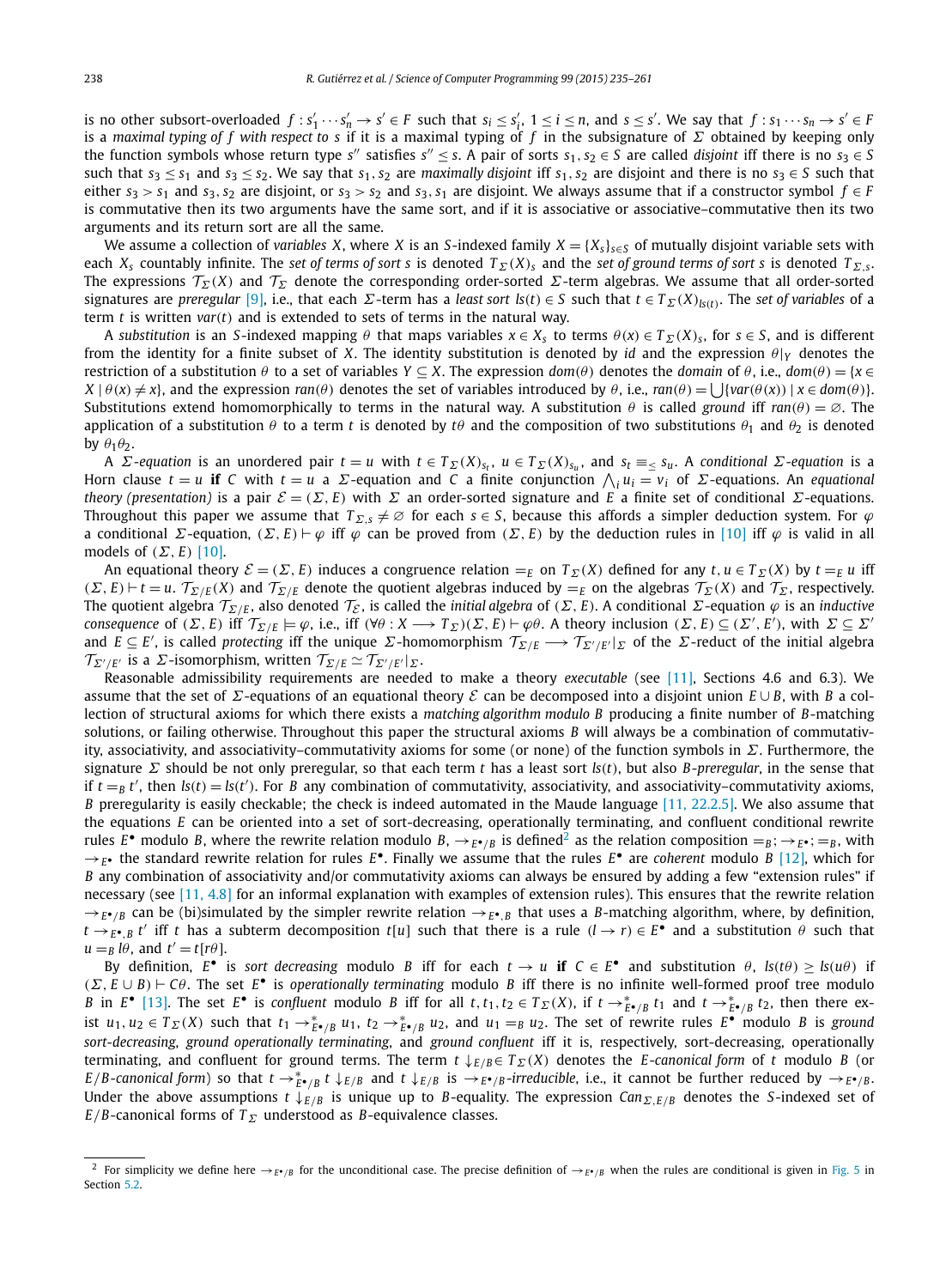<span id="page-4-0"></span>Given  $\mathcal{E} = (\Sigma, E \cup B)$  ground sort-decreasing, ground operationally terminating, and ground confluent modulo *B*, an order-sorted signature *Ω* ⊆ *Σ* is called a subsignature of *constructors* iff *Ω* has the same poset of sorts as *Σ*, and for each sort s in  $\Sigma$  and ground term  $t\in T_{\Sigma,s}$  there is a  $u\in T_{\Omega,s}$  satisfying  $t\to_{E/B}^* u$ . Furthermore,  $\Omega\subseteq\Sigma$  is called a subsignature of free constructors modulo<sup>3</sup> B iff  $\Omega$  is a signature of constructors modulo B and Can<sub> $\Sigma$ , E/B</sub> =  $T_{\Omega/BQ}$ , with B<sub> $\Omega$ </sub> as defined in footnote 3.

# **3. Equality enrichments**

An *equality enrichment* of an equational theory is another equational theory that extends the former with the definition of a Boolean-valued equality function symbol that characterizes equality of ground terms in the original theory. One advantage of the newly defined equality predicate is that – in contrast to an *operationally defined* built-in equality predicate '==' – it is sound for symbolic deductive reasoning about equational inductive properties.

This section assumes an order-sorted signature  $\Sigma = (S, \leq, F)$  and an order-sorted equational theory  $\mathcal{E} = (\Sigma, E)$  with initial algebra  $\mathcal{T}_{\mathcal{E}}$ . Definition 1 formally introduces the notion of an equality enrichment  $\mathcal{E}^{\sim}$  of  $\mathcal{E}$ , with equality predicate '∼' that coincides with '=' on  $\mathcal{T}_{\mathcal{E}}$ .

**Definition 1** *(Equality enrichment).* (Generalizes [6, [Definition 68\].](#page-25-0)) An equational theory  $\mathcal{E}^{\sim} = (\Sigma^{\sim}, E^{\sim})$  is called an *equality enrichment* of *E*, with  $\Sigma^{\sim} = (S^{\sim}, \le^{\sim}, F^{\sim})$ , iff the following conditions are satisfied:

- $\mathcal{E}^{\sim}$  is a protecting extension of  $\mathcal{E}$ ;
- the poset of sorts of *Σ*<sup>∼</sup> extends *(S,*≤*)* by adding a new sort *Bool* that belongs to a new connected component, with constants  $\top$  and  $\bot$  such that  $\mathcal{T}_{\mathcal{E}^\sim, \text{Bool}} = \{ [\top], [\bot] \}$  and  $\top \neq_{E^\sim} \bot$ ; and
- for each connected component [s] in  $(S, \leq)$  if there is not a top sort  $k \in [s]$ , then a new top sort  $k \in S^{\sim}$  is added; in either case, a binary commutative operator

$$
\_\sim\_\colon k\,k\longrightarrow \text{Bool}\in F^\sim
$$

is added to  $\Sigma^{\sim}$  such that the following equivalences hold for any *ground terms t*,  $u \in T_{\Sigma,k}$ :

$$
\mathcal{E} \vdash t = u \iff \mathcal{E}^{\sim} \vdash (t \sim u) = \top,
$$
\n<sup>(1)</sup>

$$
\mathcal{E} \not\vdash t = u \iff \mathcal{E}^{\sim} \vdash (t \sim u) = \bot. \tag{2}
$$

An equality enrichment <sup>E</sup><sup>∼</sup> of <sup>E</sup> is called *Boolean* iff it contains all the function symbols and equations making the elements of  $\mathcal{T}_{\mathcal{E}^{\sim}$  *Bool* a two-element Boolean algebra.

The equality predicate '∼' in  $\mathcal{E}^{\sim}$  is sound for inferring equalities and inequalities in the initial algebra  $\mathcal{T}_{\mathcal{E}}$ , even for terms with variables. The precise meaning of this claim is given by Proposition 1.

**Proposition 1** (Equality enrichment properties). Let  $\mathcal{E}^{\sim} = (\Sigma^{\sim}, E^{\sim})$  be an equality enrichment of  $\mathcal{E}$ . If t,  $u \in T_{\Sigma}(X)$ , then the follow*ing equivalences hold:*

$$
\mathcal{T}_{\mathcal{E}} \models (\forall X)t = u \iff \mathcal{T}_{\mathcal{E}^{\sim}} \models (\forall X)(t \sim u) = \top,
$$
\n(3)

$$
\mathcal{T}_{\mathcal{E}} \models (\exists X)t = u \iff \mathcal{T}_{\mathcal{E}} \sim \models (\exists X)(t \sim u) = \top,
$$
\n(4)

$$
\mathcal{T}_{\mathcal{E}} \models (\forall X) \neg (t = u) \iff \mathcal{T}_{\mathcal{E}^{\sim}} \models (\forall X)(t \sim u) = \bot,
$$
\n
$$
(5)
$$

$$
\mathcal{T}_{\mathcal{E}} \models (\exists X) \neg (t = u) \iff \mathcal{T}_{\mathcal{E}^{\sim}} \models (\exists X)(t \sim u) = \bot. \tag{6}
$$

**Proof.** The following is a proof of statement (3); a proof of statements (4), (5), and (6) can be obtained in a similar way.

 $\mathcal{T}_{\mathcal{E}} \models (\forall X) t = u$  $\iff$  {by definition of satisfaction in  $\mathcal{T}_{\mathcal{E}}$ }  $(∀σ : X → T<sub>Σ</sub>)$  $E$   $+$   $tσ = uσ$  $\iff$  {by (1)}  $(∀σ : X → T<sub>Σ</sub>)$   $\mathcal{E}^{\sim}$   $\vdash$   $(tσ ∼ uσ) = T$ 

<sup>3</sup> In general the axioms *B* may also involve defined function symbols not present in *Ω*. In such case, the terminology "free constructors modulo *B*" involves some abuse of notation. Properly speaking, one should talk of free constructors modulo  $B_{\Omega}$  where, by definition,  $B_{\Omega} = \{u = v \in B \mid u, v \in T_{\Omega}(X)\}\$ . In what follows we will ignore these details and will always use the simpler description "free constructors modulo *B*".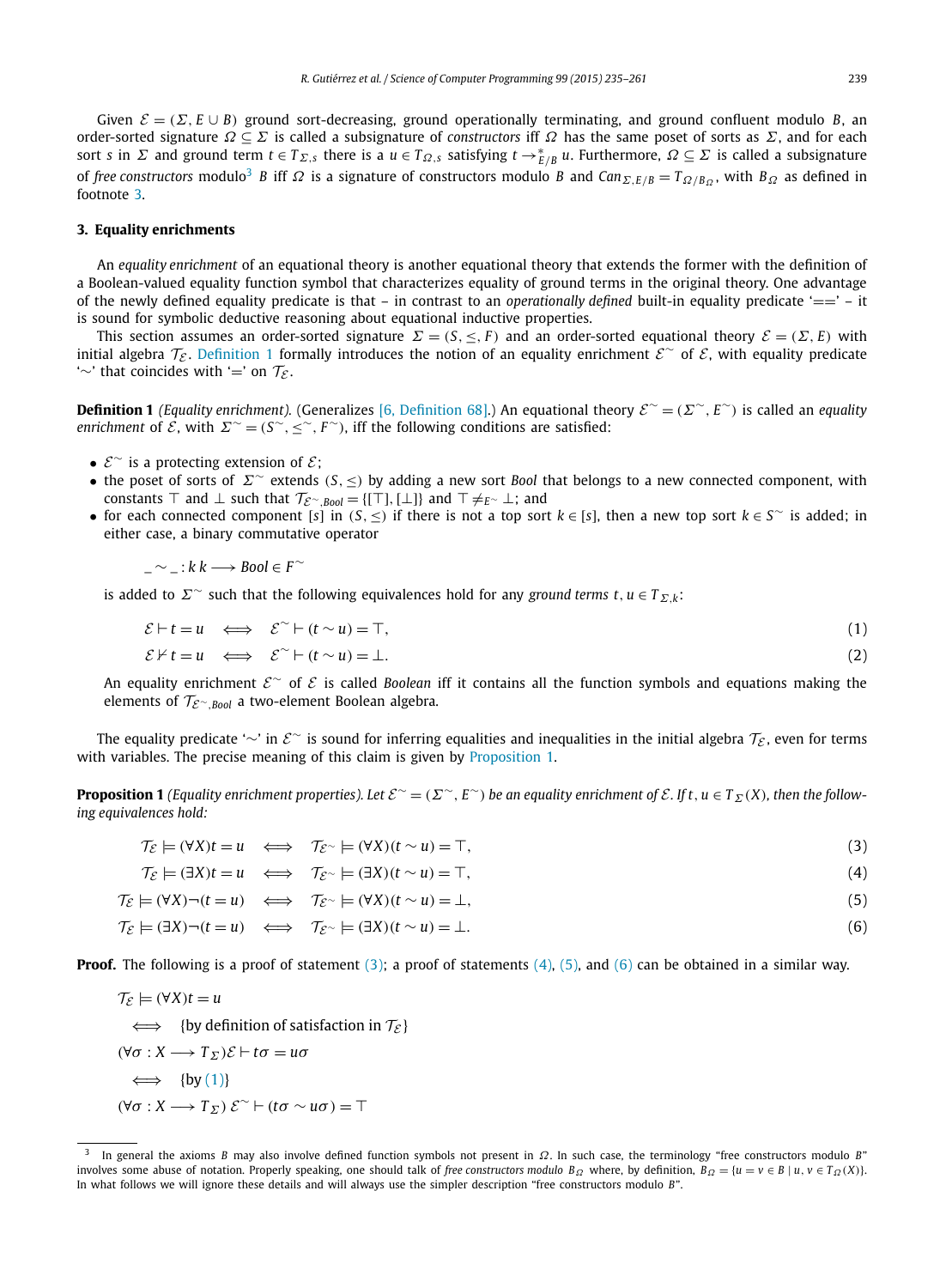<span id="page-5-0"></span>⇐⇒ {by <sup>E</sup> being protected by <sup>E</sup><sup>∼</sup> and the sorts of *<sup>t</sup>, <sup>u</sup>* in *<sup>Σ</sup>*}  $(Vσ: X \rightarrow T_{Σ}~)$  $\mathcal{E}^{\sim}$   $\vdash$   $(tσ \sim uσ) = T$ ⇐⇒ {by definition of satisfaction in <sup>T</sup>E<sup>∼</sup> }  $\mathcal{T}_{\mathcal{F}^{\sim}} \models (\forall X) (t \sim u) = \top.$ 

By using an equality enrichment  $\mathcal{E}^{\sim}$  of  $\mathcal{E}$ , the problem of reasoning in  $\mathcal{T}_{\mathcal{E}}$  about a universally quantified inequality  $\neg(t = u)$  (abbreviated  $t \neq u$ ) can be reduced to reasoning in  $\mathcal{T}_{\mathcal{E}}$  about the universally quantified equality  $(t \sim u) = \perp$ . A considerably more general reduction, not just for inequalities but for *arbitrary quantifier-free first-order formulae*, can be obtained with Boolean equality enrichments.

**Corollary 1.** Let  $\mathcal{E}^{\sim} = (\mathcal{E}^{\sim}, E^{\sim})$  be a Boolean equality enrichment of  $\mathcal{E}$ . Let  $\varphi = \varphi(t_1 = u_1, \ldots, t_n = u_n)$  be a quantifier-free Boolean formula whose atoms are the  $\Sigma$ -equations  $t_i = u_i$  with variables in X, for  $1 \le i \le n$ , and with Boolean connectives in  $\{\neg, \vee, \wedge\}$ . Then, *the following equivalence holds:*

$$
\mathcal{T}_{\mathcal{E}} \models (\forall X)\varphi \iff \mathcal{T}_{\mathcal{E}^{\sim}} \models (\forall X)\ \widehat{\varphi}(t_1 \sim u_1, \dots, t_n \sim u_n) = \top,
$$
\n<sup>(7)</sup>

where  $\widehat{\varphi}(t_1 \sim u_1, \ldots, t_n \sim u_n)$  is the  $\Sigma^{\sim}$ -term of sort Bool obtained from  $\varphi$  by replacing each occurrence of the logical connectives  $\neg$ ,  $\vee$ , and  $\wedge$  by, respectively, the function symbols  $\overline{\phantom{a}}$ ,  $\Box$ , and  $\Box$  in  $\mathcal{E}^{Bool}$ , and each occurrence of an atom  $t_i = u_i$  by the Bool term  $t_i \sim u_i$ , *for*  $1 \leq i \leq n$ *.* 

**Proof.** By structural induction on  $\varphi$  using [Proposition 1](#page-4-0) for base cases.  $\Box$ 

<sup>A</sup> key property of an equality enrichment <sup>E</sup><sup>∼</sup> of <sup>E</sup> is that, if <sup>E</sup><sup>∼</sup> is extended with any set *<sup>E</sup>* of *<sup>Σ</sup>*-equations that are *not* satisfiable in  $\mathcal{T}_{\mathcal{E}}$ , then the resulting extension is inconsistent in the sense that the *contradiction*  $\top = \bot$  can be derived. Conversely, if the set *E'* of *Σ*-equations extending  $\mathcal{E}^{\sim}$  is satisfied by  $\mathcal{T}_{\mathcal{E}}$ , then the resulting extension is consistent and therefore cannot yield a proof of contradiction. Statements (9) and (10) in Corollary 2 account for these two facts.

**Lemma 1.** *If E is a set of Σ-equations, then the following equivalence holds:*

$$
\mathcal{T}_{\Sigma/E} \models E' \iff \mathcal{T}_{\Sigma/E} \simeq \mathcal{T}_{\Sigma/E \cup E'}.\tag{8}
$$

**Proof.** The  $(\Leftarrow)$  direction is clear, since it is always true that  $\mathcal{T}_{\Sigma/E \cup E'} \models E'$ , and therefore  $\mathcal{T}_{\Sigma/E} \models E'$  because satisfaction is preserved by isomorphisms. To see the  $(\implies)$  direction, note that, since  $\mathcal{T}_{\Sigma/E} \models E$ ,  $\mathcal{T}_{\Sigma/E} \models E'$  implies  $\mathcal{T}_{\Sigma/E} \models E \cup E'$ . The  $\frac{1}{2}$  initiality of  $\mathcal{T}_{\Sigma/E\cup E'}$  then forces the existence of a unique *Σ*-homomorphism *h* :  $\mathcal{T}_{\Sigma/E\cup E'}$  →  $\mathcal{T}_{\Sigma/E}$ , and the initiality of  $\mathcal{T}_{\Sigma/E}$ and the fact that  $\mathcal{T}_{\Sigma/E\cup E'} \models E$  forces likewise a unique  $\Sigma$ -homomorphism  $q: \mathcal{T}_{\Sigma/E} \longrightarrow \mathcal{T}_{\Sigma/E\cup E'}$ . But then the initiality of  $\mathcal{T}_{\Sigma/E}$  forces  $q; h = 1_{\mathcal{T}_{\Sigma/E}}$ , and the initiality of  $\mathcal{T}_{\Sigma/E\cup E'}$  forces  $h; q = 1_{\mathcal{T}_{\Sigma/E\cup E'}}$ . Therefore,  $\mathcal{T}_{\Sigma/E} \simeq \mathcal{T}_{\Sigma/E\cup E'}$ , as desired.  $\Box$ 

**Corollary 2.** (Generalizes [6, [Theorem 74\].](#page-25-0)) Let  $\mathcal{E}^{\sim} = (\Sigma^{\sim}, E^{\sim})$  be an equality enrichment of  $\mathcal E$  and let E' be a collection of *Σ-equations. Then the following equivalences hold:*

$$
\mathcal{T}_{\mathcal{E}} \not\models E' \iff (\Sigma^{\sim}, E^{\sim} \cup E') \vdash \top = \bot,
$$
\n(9)

$$
\mathcal{T}_{\mathcal{E}} \models E' \iff \left( \Sigma^{\sim}, E^{\sim} \cup E' \right) \nvdash \top = \bot. \tag{10}
$$

**Proof.** Note that statements (9) and (10) are logically equivalent. The following is a proof of (10). Without loss of generality assume that the *Σ*-equations in *E'* are unconditional. Otherwise, if the equations in *E'* are conditional, they can be replaced by the set  $E'' = {t = u | E \cup E' \vdash t = u}$ . It is then easy to prove that  $T_{\mathcal{E}} \models E'$  if and only if  $T_{\mathcal{E}} \models E''$ . The forward direction is first proved:

 $\mathcal{T}_{\Sigma/E} \models E'$  $\iff$  {by  $\mathcal{E}^{\sim}$  being a protecting theory extension of  $\mathcal{E}$ }  $\mathcal{T}_{\Sigma^{\sim}/E^{\sim}}$   $\models$  *E'* ⇐⇒ {by Lemma 1}  $\mathcal{T}_{\Sigma} \sim_{\mathcal{F}} \sim_{\mathcal{E}} \sim_{\mathcal{E}} \sim_{\mathcal{E}} \sim_{\mathcal{E}} \sim_{\mathcal{E}} \sim$ 

Therefore  $\mathcal{T}_{\Sigma \sim /E \sim \cup E', Bool} = \{ [\top], [\bot] \}$ , and hence  $(\Sigma \sim E \sim \cup E') \nvdash \top = \bot$ .

The proof in the other direction is obtained by contrapositive. If  $\mathcal{T}_{\mathcal{E}} \not\models E'$ , then there are ground terms  $t, u \in T_{\mathcal{E}}$  such that (i)  $(\Sigma, E) \nvdash t = u$  and (ii)  $(\Sigma, E \cup E') \vdash t = u$ . By [Definition 1,](#page-4-0) (i) is equivalent to  $(\Sigma^{\sim}, E^{\sim}) \vdash (t \sim u) = \bot$  and thus, by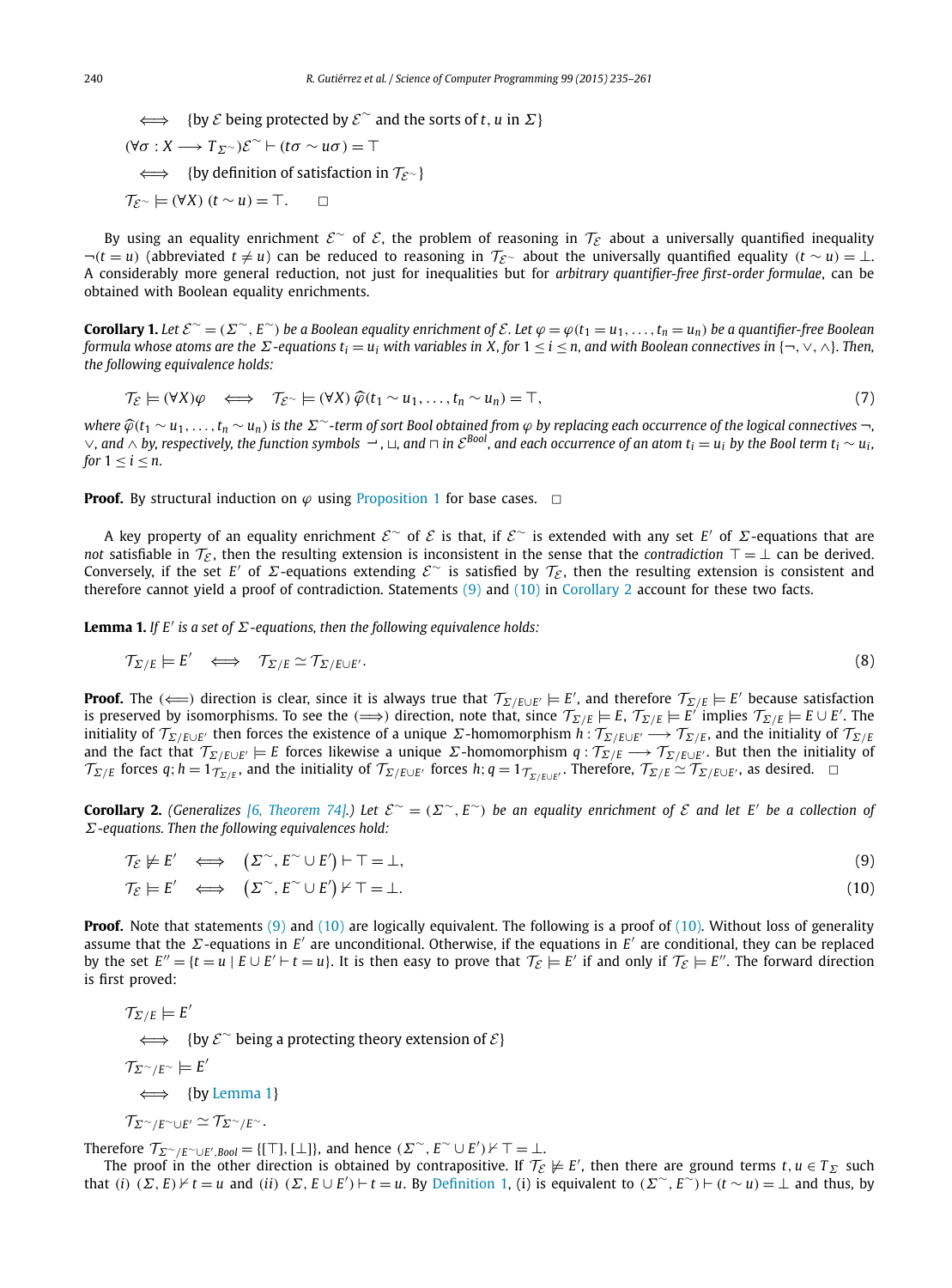<span id="page-6-0"></span>monotonicity of equational deduction,  $(\Sigma^{\sim}, E^{\sim} \cup E') \vdash (t \sim u) = \bot$ . By (ii) and the monotonicity of equational deduction, it follows that  $(\Sigma^{\sim}, E^{\sim} \cup E') \vdash t = u$ . Then, from [Definition 1,](#page-4-0) it follows that  $(\Sigma^{\sim}, E^{\sim} \cup E') \vdash (t \sim u) = \top$ . Therefore  $(\Sigma^{\sim}, E^{\sim} \cup E')$  $E'$ )  $\vdash$   $\top$   $=$   $\bot$ .  $\Box$ 

### **4. An effective transformation with free constructors modulo**

This section presents an effective theory transformation  $\mathcal{E} \mapsto \mathcal{E}^{\sim}$  for enriching with an equality predicate order-sorted equational theories  $\mathcal E$  that are executable in the sense of satisfying the admissibility conditions in Section [2,](#page-2-0) and such that they have a subsignature of free constructors modulo structural axioms. In the development to follow,  $\mathcal{E} = (\Sigma, E \cup B)$  is an admissible order-sorted equational theory with signature  $Σ = (S, ≤, F)$  and subsignature  $Ω$  of free constructors modulo *B*. The axioms *B* are any union of associative (A), commutative (C), and associative–commutative (AC) axioms. Furthermore, the following convention is adopted: for *x* a variable and *s* a sort, the expression  $x_s$  indicates that *x* has sort *s*, i.e.,  $x \in X_s$ .

The theory transformation  $\mathcal{E} \mapsto \mathcal{E}^{\sim}$  consists of two main tasks or subtransformations. On input  $\mathcal{E}$ , it first extends  $\mathcal{E}$  by adding new sorts, the equational theory E<sup>Bool</sup> of Booleans with constructors  $\top$  and ⊥ (and with the other usual Boolean connectives equationally defined), some auxiliary functions, the equality predicate '∼' for each top sort in the input theory  $\mathcal{E}$ , and some equations defining '∼' that solely depend on sort information in *Σ*. Second, it generates a set of equations defining '∼' that *do* depend on the constructor symbols in *Ω* and their structural axioms.

**Transformation 1.** Extends the input theory  $\mathcal{E}$  by adding:

- (i) a fresh top sort for each connected component in  $\Sigma$  that does not have it,
- (ii) the theory  $\mathcal{E}^{Bool}$  with sort *Bool*,
- (iii) for each top sort *k* in each connected component of  $E$ , the Boolean-valued (binary) commutative operator '∼',
- (iv) some equations partially defining '∼' for top sorts, and
- (v) for each  $f \in F_{\Omega}$  with AC structural axioms the Boolean-valued binary operator ' $in_f^k$ '.

**Transformation 2.** For each  $f \in F_\Omega$ , and depending on the structural axioms of *f*, generates a suitable set of equations defining '∼' and '*in<sup>k</sup>',* where the auxiliary Boolean-valued operator '*in<sup>k</sup>'* is used for checking if a term rooted by an AC constructor symbol *f* contains or not a term not rooted by *f* but by another constructor *g* under the constructor symbol *f* .

We assume <sup>a</sup> theory <sup>E</sup>*Bool* specifying the Booleans as its initial algebra that is confluent, and terminating modulo axioms *BBool* (which may include any combination of associativity and/or commutativity axioms), and that has a signature of free Constructors  $\Omega^{Bool} = {\top, \bot}$  modulo  $B^{Bool}$ , set of defined symbols  $\Sigma^{Bool} = {\top, \top, \bot, \oplus, \supset}$  (alternatively,  $\Sigma^{Bool} \setminus$  $Q^{Bool} = \{\rightarrow, \sqcap, \sqcup, \equiv, \supset\}$ , and satisfies  $\mathcal{T}_{\mathcal{E}^{Bool}} \models \top \neq \bot$ . The choice of  $\mathcal{E}^{Bool}$  is quite general: we can for example choose any  $\Omega^{Bool}$ equational theory implementing <sup>a</sup> rewriting-based Boolean decision procedure, such as Hsiang's Boolean ring theory <sup>E</sup>*Bool* (see, e.g., [11, [Section 9.1\]\)](#page-25-0), or the Dijkstra–Schoelten specification <sup>E</sup>*Bool* in [\[14\]](#page-25-0) (for two other alternative rewriting-based Boolean decision procedures see [\[14\]\)](#page-25-0). Even a more basic theory, such as the theory  $\mathcal{E}^{BBool}$  presented below, which specifies the initial algebra of the Booleans but falls short of being a decision procedure, will suffice for our purposes and will make some confluence proofs easier. In Section [5.3](#page-19-0) we show how this theory can be easily extended to obtain an actual decision procedure.

**Example 1.** In the following theory  $\mathcal{E}^{BBool}$ , Eqs. (11)–(16), denoted  $E_{BBool}$ , can be oriented as rewrite rules from left to right *modulo* the associativity and commutativity axioms for  $\Box$  and  $\Box$ , denoted *B<sub>BBool</sub>*.

$$
x \sqcup \top = \top \tag{11}
$$

$$
x \sqcup \bot = x \tag{12}
$$

$$
x \sqcap \bot = \bot \tag{13}
$$

$$
x \sqcap \top = x \tag{14}
$$

$$
-\top = \bot \tag{15}
$$

$$
-\perp = \perp \tag{16}
$$

Note that, since they decrease term size, while associativity and commutativity axioms preserve it, Eqs. (11)-(16) are terminating. Furthermore, Eqs. (11)–(16) are locally confluent modulo the associativity and commutativity axioms and therefore confluent. Also, rules  $(11)$ – $(16)$  are closed under AC extensions and are therefore coherent modulo  $B_{BRool}$ ; therefore, the rewrite relation →*EBBool/BBBool* can be (bi)simulated by the rewrite relation →*EBBool,BBBool* . Sufficient completeness of {*,*⊥} as a subsignature of free constructors is easily checkable by showing that all unary and binary operators, when suppied with any combination of  $\top$  or  $\bot$  arguments, reduce to either  $\top$  or  $\bot$ , plus the fact that  $\top$  and  $\bot$  are irreducible. Note that the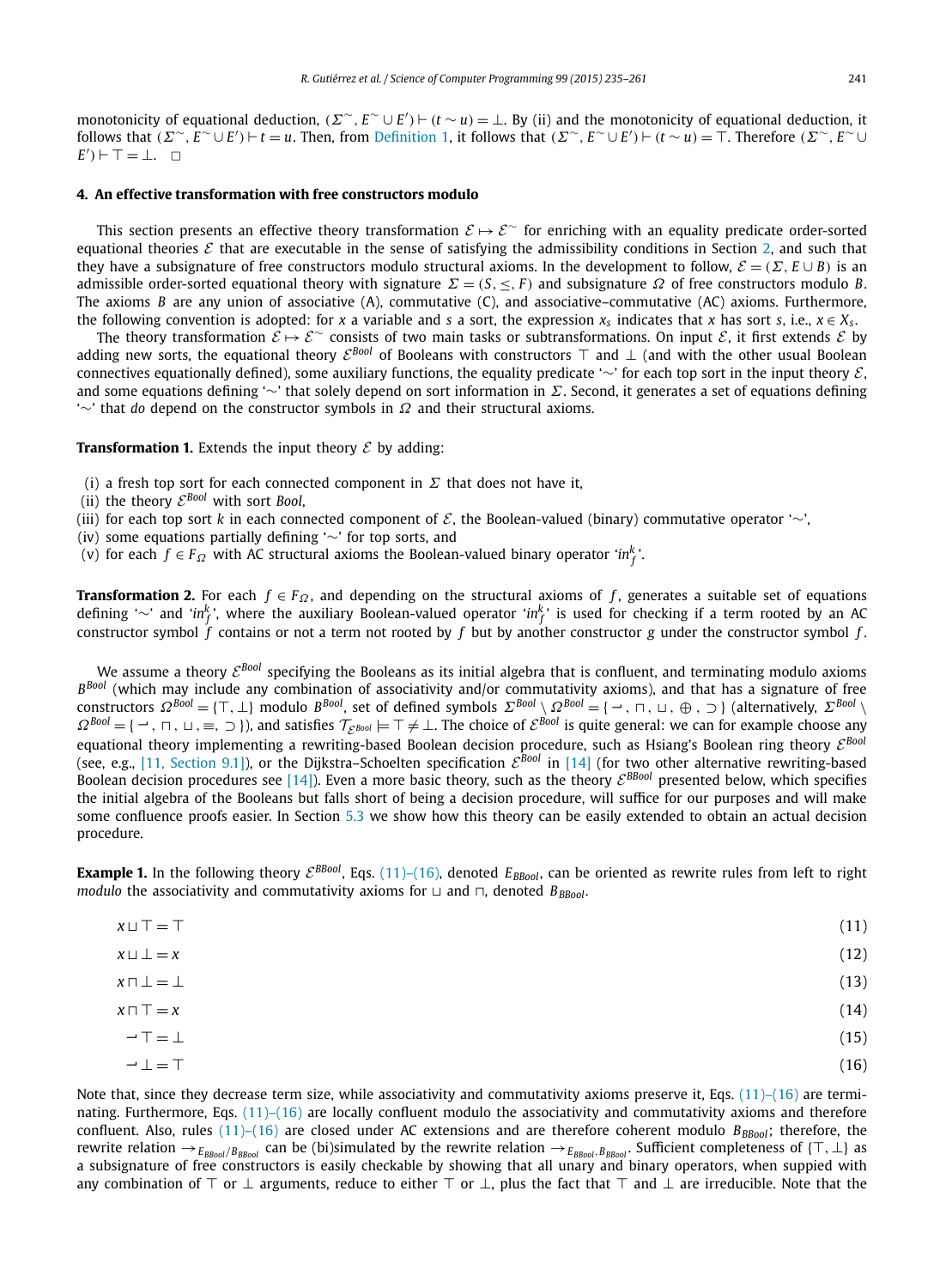

**Fig. 1.** Some cases of constructor overloading.

other Boolean operators can be specified in terms of  $\sqcup$ ,  $\sqcap$  and  $\sqsubset$  by definitional extensions that do not alter the confluence, termination and sufficient completeness of  $\mathcal{E}^{BBO0}$ . For example, ⊃ can be defined by the equation, *x* ⊃ *y* =  $($  → *x*)  $\sqcup$  *y*.

Defining the equality predicate '∼', for the positive case is simple. Indeed, this case is defined in [Transformation 1](#page-6-0) and is captured by the equation:

$$
x_k \sim x_k = \top,
$$

for each top sort  $k$  in each connected component of  $\mathcal E$ . Subsort overloading of constructor symbols in conjunction with maximal typings and structural axioms introduce some subtleties for correctly defining the *negative* cases of '∼'. Of course, since constructors are free modulo *B* by assumption, two terms  $t = f(\cdots)$  and  $u = g(\cdots)$  with the same sort but with *syntactically* different constructors *f* and *g* in their roots, always yield ⊥ when compared with '∼'.

To better explain how subsort overloading of constructor symbols and disjoint sorts are dealt with by the equations added in [Transformation 1,](#page-6-0) we can consider scenarios (a), (b), and (c) depicted in Fig. 1. In these three scenarios, there are two connected components in the sort order, namely, [*s*1] and [*s*]. In scenario (a) there is exactly one unary constructor symbol *f* . In scenarios (b) and (c) there are two, resp. three, overloaded versions of the constructor *f* .

In scenario (a), the simplest of the three scenarios, there are three sorts  $s_1, s_2, s$  and two connected components. Function symbol  $f : s_2 \longrightarrow s$  is the only constructor symbol. Note that, as defined in this scenario, it is perfectly fine if f is not a constructor at the level of  $s_1$ . In this case, there is exactly one maximal typing for the constructor  $f$  and the definition of '∼' is straightforward by recursion on the argument of *f* :

$$
f(x_{s_2}) \sim f(y_{s_2}) = x_{s_2} \sim y_{s_2}
$$

In scenario (b), there are four sorts *s*1*, s*2*, s*3*, s* and two connected components. The situation is more interesting than in scenario (a) because there are two maximal typings for the constructor *f*, namely,  $f : s_2 \longrightarrow s$  and  $f : s_3 \longrightarrow s$ . First note that  $T_{\Omega}(X)_{s_2} \cap T_{\Omega}(X)_{s_3} = \emptyset$  because the sorts  $s_2$  and  $s_3$  have no sort below them and, by preregularity, sort-decreasingness and confluence (admissibility requirements from Section [2\)](#page-2-0), every term has a lowest sort; therefore, the comparison using '∼' of *any* two terms, with corresponding sorts *s*<sup>2</sup> and *s*3, should always yield ⊥. Note also that if a term *g(*···*)* ∈ *T<sup>Ω</sup> (X)<sup>s</sup>*<sup>1</sup> , then either  $g(\cdots) \in T_{\Omega}(X)_{s_2}$  or  $g(\cdots) \in T_{\Omega}(X)_{s_3}$  because of the preregularity assumption on  $\Sigma$ . Therefore, in addition to the equation capturing the above-mentioned positive case, the following equations define '∼' for *f* in scenario (b):

$$
x_{s_2} \sim y_{s_3} = \bot
$$
  
\n
$$
f(x_{s_2}) \sim f(y_{s_2}) = x_{s_2} \sim y_{s_2}
$$
  
\n
$$
f(x_{s_3}) \sim f(y_{s_3}) = x_{s_3} \sim y_{s_3}
$$
  
\n
$$
f(x_{s_2}) \sim f(y_{s_3}) = x_{s_2} \sim y_{s_3}
$$

Note that in practice, the last equation can be replaced by  $f(x_{s_2}) \sim f(y_{s_3}) = \bot$  if we are in scenario (b). Scenario (c) is similar to scenario (b), but there is a new sort  $s_4$  below  $s_2$  and  $s_3$ . In this case, the emptiness  $T_{\Omega}(X)_{s_2} \cap T_{\Omega}(X)_{s_3} = \emptyset$ does not hold if all sorts are inhabited. Indeed, by our general assumption that  $T_{\Sigma,s} \neq \emptyset$  for any sort *s* in  $\Sigma$ , we have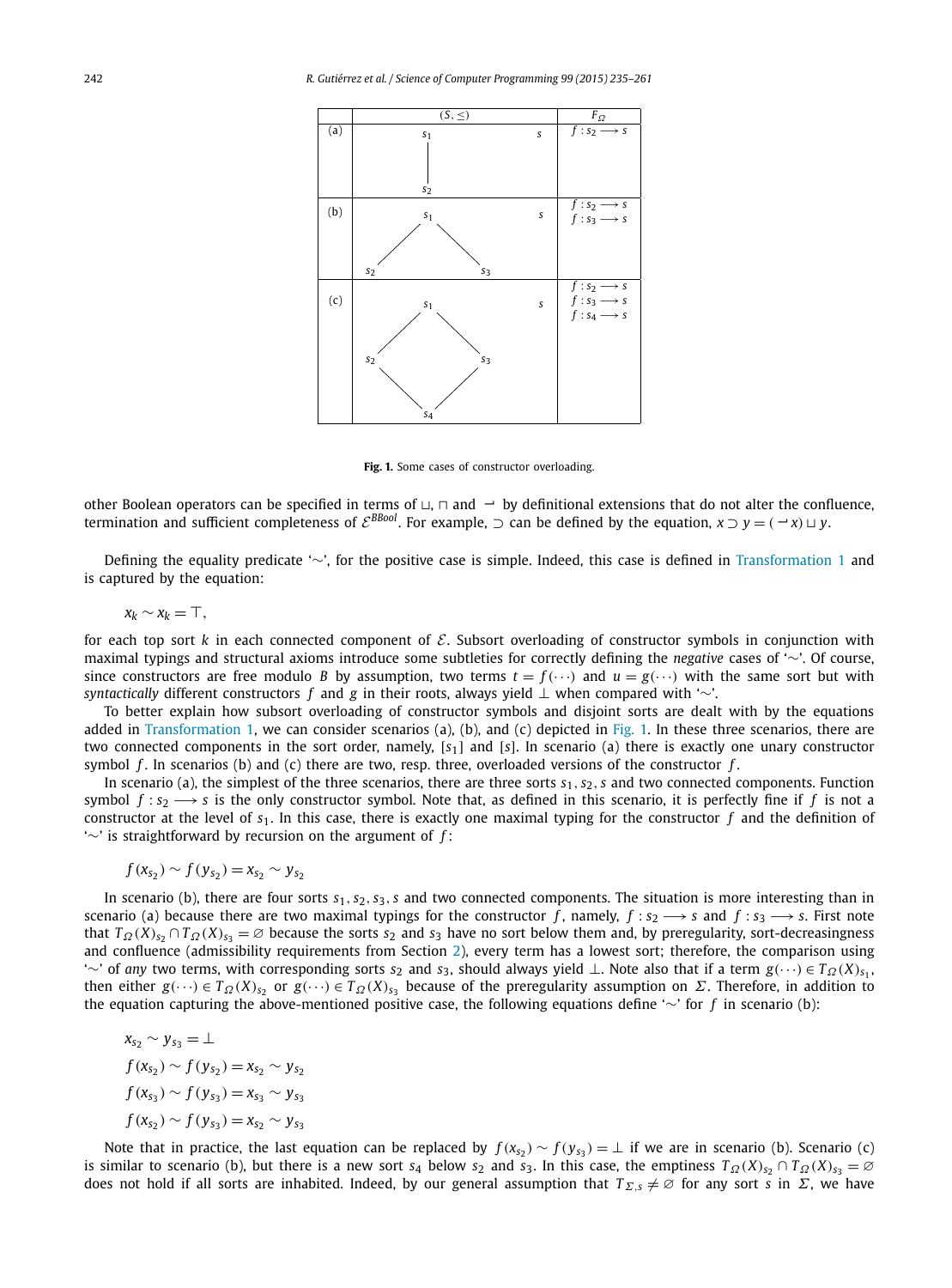<span id="page-8-0"></span> $T_Q(X)_{s_2} \cap T_Q(X)_{s_3} \neq \emptyset$ , so that the first equation given for scenario (b) does not hold in scenario (c). Note, finally, that, by *f* being an overloaded constructor with argument sort  $s_2$  or  $s_3$ , *f* can also be applied to arguments of sort  $s_4$ , since  $s_4 \leq s_2$ and *s*<sup>4</sup> ≤ *s*3. Indeed, the equations defining '∼' in scenario (c) are all but the first equation in scenario (b). Definition 2 spells out in detail [Transformation 1](#page-6-0) and prepares the ground for [Transformation 2.](#page-6-0)

**Definition 2** *(Enrich).* The transformation  $E \mapsto E^{\sim}$  generates the smallest equational theory  $E^{\sim} = (E^{\sim}, E^{\sim} \cup B^{\sim})$  satisfying:

- <sup>E</sup> <sup>∪</sup> <sup>E</sup>*Bool* <sup>⊆</sup> <sup>E</sup>∼;
- the poset of sorts of <sup>E</sup><sup>∼</sup> extends that of <sup>E</sup> by adding <sup>a</sup> new connected component {*Bool*}, and by adding <sup>a</sup> fresh top sort to any connected component of the poset of sorts of  $\mathcal E$  lacking a top sort;
- for each top sort *k* in *Σ*<sup>∼</sup> of a connected component of *Σ*, *Σ*<sup>∼</sup> contains a commutative operator:

 $($   $\sim$   $\)$  : *k k* → *Bool*,

*B*<sup>∼</sup> contains the commutative structural axiom:

 $x_k$  ∼  $y_k = y_k$  ∼  $x_k$ *,* 

and *E*<sup>∼</sup> contains the equation:

$$
x_k \sim x_k = \top; \tag{17}
$$

• for each top sort *k* and each *maximal disjoint* pair of sorts  $s_1, s_2$  such that  $s_1, s_2 \leq k$ , then  $E^{\sim}$  contains the equation:

$$
x_{s_1} \sim y_{s_2} = \perp; \tag{18}
$$

• for each top sort *k* in *Σ*<sup>∼</sup> of a connected component of *Σ*, if there is a function symbol *f* : *s s* → *s* ∈ *Ω*, with *s* ≤ *k* and *f* satisfies the AC axiom, then *Σ*<sup>∼</sup> contains the symbol:

 $in_f^k : k k \rightarrow \text{Bool};$ 

• for each function symbol  $f \in F_{\Omega}$ ,  $E^{\sim}$  contains the equations enrich<sub>*E*</sub>(*f*) (see the upcoming definitions in this section).

As explained earlier, in order-sorted specifications it is possible for a function symbol to have more than one maximal typing. The notion of *subsort-overloading* is necessary to deal with maximal typings of overloaded function symbols. We assume that if two typings are subsort-overloaded they always satisfy the same axioms. The definition of enriche is first given for the case of constructor symbols that do not satisfy any structural axioms; such a function symbol is called *absolutely free*.

**Definition 3** *(Absolutely free enrich).* Assume  $f \in \Omega$  is an absolutely free symbol. Then, for each maximal typing  $f : s_1 \cdots s_n \rightarrow$ *s* of  $f \in \Omega$ , enrich $\epsilon(f)$  adds the following equations:

• for each  $g: s_1' \cdots s_m' \to s' \in \Omega$  a maximal typing of g such that  $s \equiv_{\leq} s', s, s'$  are not disjoint<sup>4</sup> and  $f: s_1 \cdots s_n \to s$  is not subsort-overloaded<sup>5</sup> with  $g : s'_1 \dots s'_m \rightarrow s'$ :

$$
f(x_{s_1}^1, \ldots, x_{s_n}^n) \sim g(y_{s'_1}^1, \ldots, y_{s'_m}^m) = \bot;
$$
\n(19)

• for each  $f: s'_1 \cdots s'_n \to s' \in \Omega$  a maximal typing of f subsort-overloaded with  $f: s_1 \cdots s_n \to s$  and such that s, s' are not disioint:

$$
f(x_{s_1}^1, \ldots, x_{s_n}^n) \sim f(y_{s'_1}^1, \ldots, y_{s'_n}^n) = \prod_{i=1}^n x_{s_i}^i \sim y_{s'_i}^i;
$$
\n(20)

• for each  $1 \le i \le n$  such that  $s_i \equiv \le s$ :

$$
f(x_{s_1}^1, \ldots, x_{s_n}^n) \sim x_{s_i}^i = \bot.
$$
\n(21)

Note that in the second item of Definition 3 any typing is subsort-overloaded with itself. In Definition 3, some equations use the Boolean operator  $\Box$  in  $\mathcal{E}^{Bool}$  to obtain a recursive definition of '∼'. [Example 2](#page-9-0) shows the transformed theory  $\mathcal{E}^{\sim}$ after applying Definitions 2 and 3 to a concrete specification  $\mathcal{E}$ .

<sup>&</sup>lt;sup>4</sup> The case when  $s, s'$  are disjoint is taken care of by Eq.  $(18)$ .

<sup>&</sup>lt;sup>5</sup> It could be subsort-overloaded if  $f = g$ .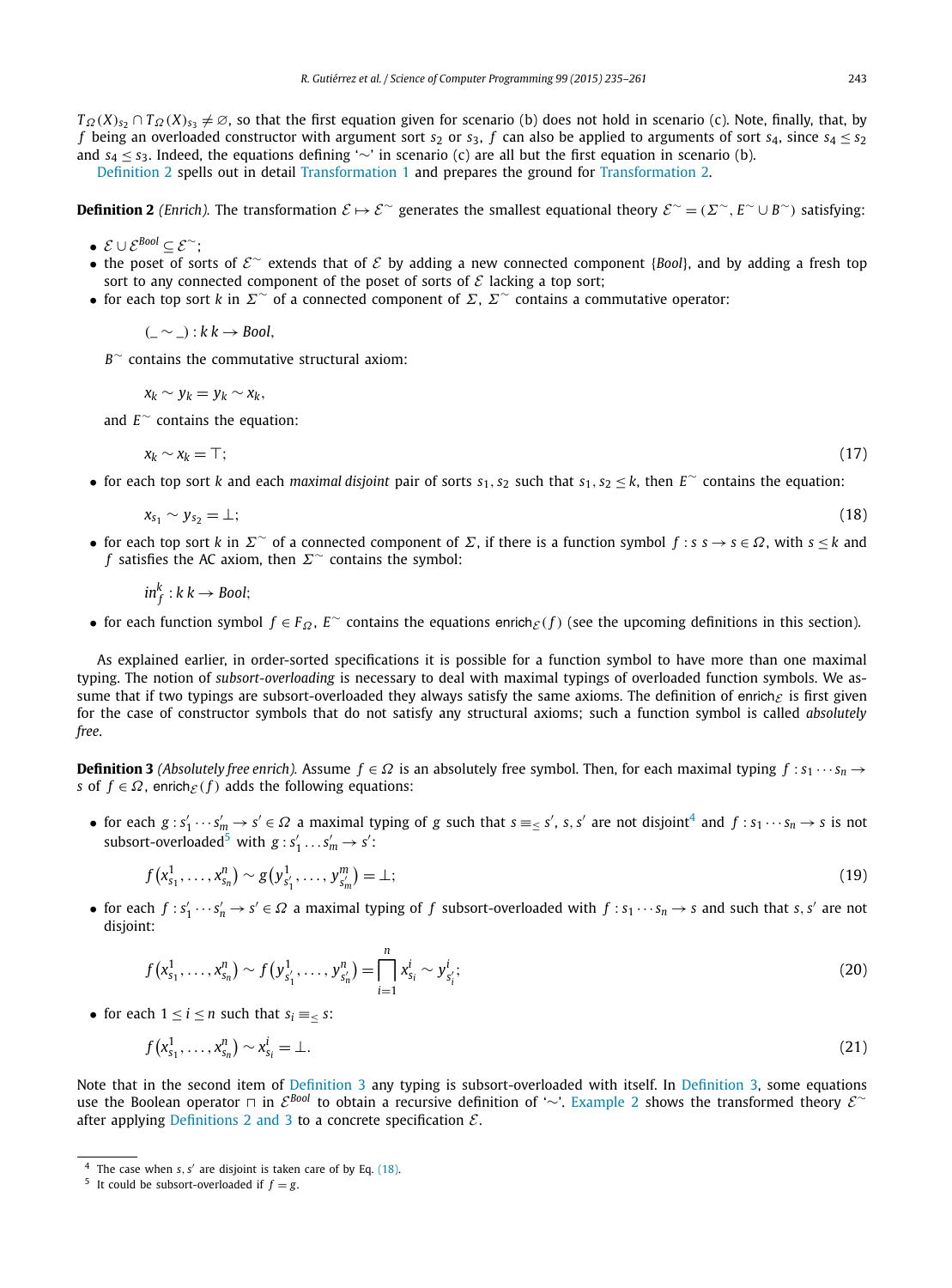<span id="page-9-0"></span>**Example 2.** Consider the following equational theory  $\mathcal{E}^{\text{NATURAL}}$  specified in Maude [\[11\],](#page-25-0) that represents the natural numbers in Peano notation, where 0 and *s* have been declared as constructors using the ctor declaration.

```
fmod NATURAL is
 sort Nat .
 op 0 : -> Nat [ctor] .
 op s : Nat -> Nat [ctor] .
endfm
```
An equality enrichment consists of  $\mathcal{E}^{NATURAL}$  extended with the equational theory  $\mathcal{E}^{Bool}$  and an equational definition of '∼'. The following equational theory  $\mathcal{E}^{EQ-NATURAL}$  is an equational enrichment of  $\mathcal{E}^{NATURAL}$ . The last equation is not essential for getting the proof of [Theorem 14,](#page-22-0) but it is useful in practice for detecting a greater number of inequalities between terms with variables.

```
fmod EQ-NATURAL is
 protecting NATURAL .
 protecting BOOL .
 op _~_ : Nat Nat -> Bool [comm] .
 vars N M : Nat .
 eq N \sim N = true.
 eq 0 \sim s(N) = false.
 eq s(N) \sim s(M) = N \sim M.
 eq s(N) \sim N = false.
endfm
```
Definition 4 presents the definition or enrich<sub> $\epsilon$ </sub> for the case in which the input symbol is commutative.

**Definition 4** (*C-enrich*). Assume  $f \in \Omega$  is commutative and non-associative. Then, for each maximal typing  $f : s \rightarrow s'$  of  $f \in \Omega$ , enrich $\epsilon(f)$  adds the following equations:

• for each  $g: s'_1 \cdots s'_m \to s'' \in \Omega$  a maximal typing of g such that  $s' \equiv_{\leq} s'', s', s''$  are not disjoint and  $f: s \to s'$  is not subsort-overloaded with  $g : s'_1 \cdots s'_m \rightarrow s''$ :

$$
f(x_5^1, x_5^2) \sim g(y_{s_1'}^1, \dots, y_{s_m''}^m) = \bot;
$$
\n(22)

• for each  $f : s'' \text{ } s'' \rightarrow s''' \in \Omega$  a maximal typing of  $f$  subsort-overloaded with  $f : s \rightarrow s'$  and such that  $s', s'''$  are not disjoint:

$$
f(x_s^1, x_s^2) \sim f(y_{s''}^1, y_{s''}^2) = (x_s^1 \sim y_{s''}^1 \sqcap x_s^2 \sim y_{s''}^2)
$$
  

$$
\sqcup (x_s^1 \sim y_{s''}^2 \sqcap x_s^2 \sim y_{s''}^1);
$$
 (23)

• if  $s \equiv < s'$  we add the equation:

$$
f\left(x_s^1, x_s^2\right) \sim x_s^1 = \bot. \tag{24}
$$

**Example 3.** We can easily define *unordered pairs* of natural numbers in the following module:

```
fmod NATURAL-PAIR is
 protecting NATURAL .
 sort Pair .
 op \{\_\\_\} : Nat Nat \rightarrow Pair [ctor comm] .
endfm
```
we can then define its equality enrichment EQ-NATURAL-PAIR as the following module (we import the already defined equality for naturals in EQ-NATURAL):

```
fmod EQ-NATURAL-PAIR is
 protecting NATURAL-PAIR .
 protecting EQ-NATURAL .
 op _~_ : Pair Pair -> Bool [comm] .
 vars N M N' M' : Nat .
 var P : Pair .
 eq P \sim P = true.
 eq \{N, M\} \sim \{N', M'\} = (N \sim N' \text{ and } M \sim M') \text{ or }(N \sim M' and M \sim N').
```

```
endfm
```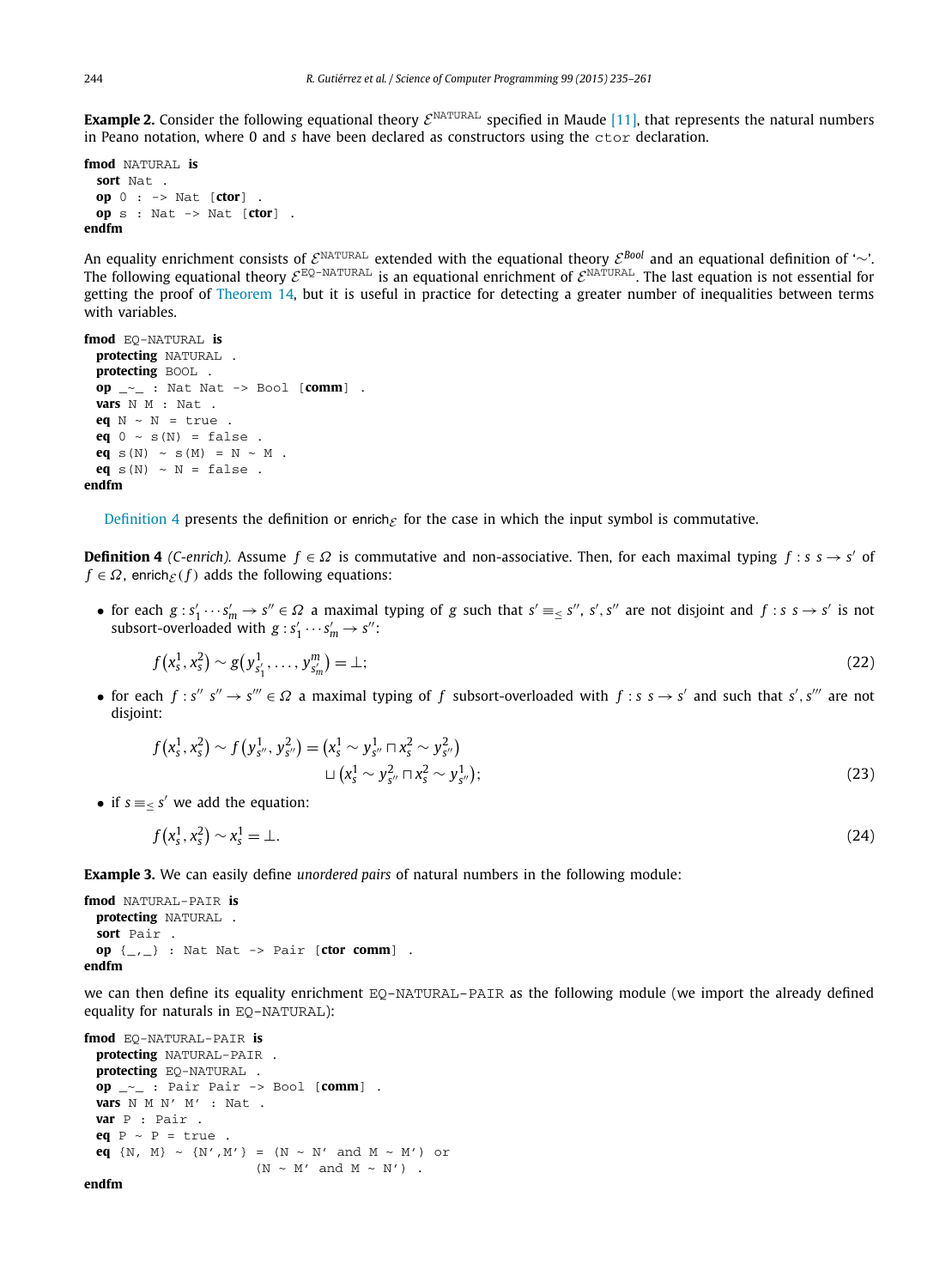<span id="page-10-0"></span>Note that the module EQ-NATURAL-PAIR can be quite useful not only for deciding equality between two unordered pairs of natural numbers, but also to define other useful functions. For example, we could extend EQ-NATURAL-PAIR with a predicate:

*singleton* : *Pair* → *Bool*

defined by the equation:

 $singleton(\{n, m\}) = n \sim m$ .

For the definition of enrich<sub> $\epsilon$ </sub> in the case of an associative function symbol f with maximal typing of sort *s*, a *top typing* in *Σ* for such an *f* is also assumed, i.e., a typing  $f : s' \rightarrow s'$  satisfying that if  $f : s \rightarrow s$  is another typing with  $s \equiv_{\lt} s'$ , then  $s' \geq s$  (note that a top typing of f need not belong to  $\Omega$ , as in Example 4 below).

The notion of *maximal typing with respect to a sort* allows us to avoid the use of conditional equations in the associative case.

**Definition 5** (A-enrich). Assume  $f \in \Omega$  is associative and non-commutative. Then for each maximal typing  $f : s \rightarrow s$  of  $f \in \Omega$ , enrich<sub> $\epsilon$ </sub> $(f)$  adds the following equations:

• for each  $g: s'_1 \cdots s'_m \to s'$  a maximal typing of  $g \in \Omega$  such that  $s \equiv_{\leq} s'$ , s, s' are not disjoint and  $f: s \to s$  is not subsort-overloaded with  $g : s'_1 \cdots s'_m \rightarrow s''$ :

$$
f(x_s^1, x_s^2) \sim g(y_{s_1'}, \dots, y_{s_m''}^m) = \bot;
$$
\n(25)

- for each  $f : s''' \simeq s''' \in \Omega$  a maximal typing of f subsort-overloaded with  $f : s \simeq s$  and such that  $s, s'''$  are not disjoint:
	- $\frac{1}{2}$  or each *g* : *s*<sup>*i*</sup> ··· *s*<sup>*m*</sup> → *s<sup><i>i*</sup> a maximal typing with respect to *s* of *g* ∈ *Ω* and *g* : *s*<sup>*i*</sup> ··· *s*<sup>*i*</sup> → *s*<sup>*i*</sup> a maximal typing with respect to  $s'''$  of  $g \in \Omega$  with
		- \*  $f : s \rightarrow s$  not subsort-overloaded with  $g : s'_1 \cdots s'_m \rightarrow s'$ , and
		- \*  $g : s'_1 \cdots s'_m \rightarrow s'$  subsort-overloaded with  $g : s''_1 \cdots s''_m \rightarrow s''$ :

$$
f(g(y_{s'_1}^1, \ldots, y_{s'_m}^m), x_s^1) \sim f(g(z_{s''_1}^1, \ldots, z_{s''_m}^m), x_{s''}^2)
$$
  
\n
$$
= g(y_{s'_1}^1, \ldots, y_{s'_m}^m) \sim g(z_{s''_1}^1, \ldots, z_{s''_m}^m) \cap x_s^1 \sim x_{s''}^2;
$$
  
\n
$$
f(x_s^1, g(y_{s'_1}^1, \ldots, y_{s'_m}^m)) \sim f(x_{s''}^2, g(z_{s''_1}^1, \ldots, z_{s''_m}^m))
$$
  
\n
$$
= g(y_{s'_1}^1, \ldots, y_{s'_m}^m) \sim g(z_{s''_1}^1, \ldots, z_{s''_m}^m) \cap x_s^1 \sim x_{s''}^2;
$$
\n(27)

 $-$  for each *g* : *s*<sup>*l*</sup> ··· *s*<sup>*m*</sup> → *s*<sup>*l*</sup> a maximal typing with respect to *s* of *g* ∈ *Ω* and *h* : *s*<sup>*l*</sup> ··· *s*<sup>*l*</sup> → *s*<sup>*l*</sup> a maximal typing with respect to  $s^{\prime\prime\prime}$  of  $h \in \Omega$  with

\*  $\hat{f}$  : *s s*  $\rightarrow$  *s* not subsort-overloaded with  $g : s'_1 \cdots s'_m \rightarrow s'$ ,

\*  $f : s \rightarrow s$  not subsort-overloaded with  $h : s_1'' \cdots s_l'' \rightarrow s''$ , and<br>\*  $g : s_1' \cdots s_m' \rightarrow s'$  not subsort-overloaded with  $h : s_1'' \cdots s_l'' \rightarrow s''$ :

$$
f(g(\mathbf{y}_{s'_1}^1, \dots, \mathbf{y}_{s'_m}^m), \mathbf{x}_s^1) \sim f(h(z_{s''_1}^1, \dots, z_{s''_1}^l), \mathbf{x}_{s''}^2) = \perp;
$$
\n(28)

$$
f(x_5^1, g(y_{s'_1}^1, \ldots, y_{s'_m}^m)) \sim f(x_{s''}^2, h(z_{s''_1}^1, \ldots, z_{s''_1}^l)) = \bot;
$$
\n(29)

 $-$  for any *maximal sort s'* in  $(|s| \cap |s'''|, \leq)$ :

$$
f\left(x_{s'}^1, x_s^2\right) \sim f\left(x_{s'}^1, y_{s'''}^2\right) = x_s^2 \sim y_{s''}^2;
$$
\n(30)

$$
f(x_s^1, x_{s'}^2) \sim f(y_{s'''}^1, x_{s'}^2) = x_s^1 \sim y_{s'''}^1; \tag{31}
$$

• for each  $1 \le i \le 2$ :

$$
f\left(x_s^1, x_s^2\right) \sim x_s^i = \perp. \tag{32}
$$

Note that subsort-overloading is a transitive property. The above equations mean that equality of two associative terms is performed by recursively comparing their "head elements" (or their "tail elements") using pattern matching.

**Example 4.** Consider the following Maude specification of the equational theory  $\mathcal{E}^{\text{LIST}}$  that specifies lists of natural numbers in Peano notation: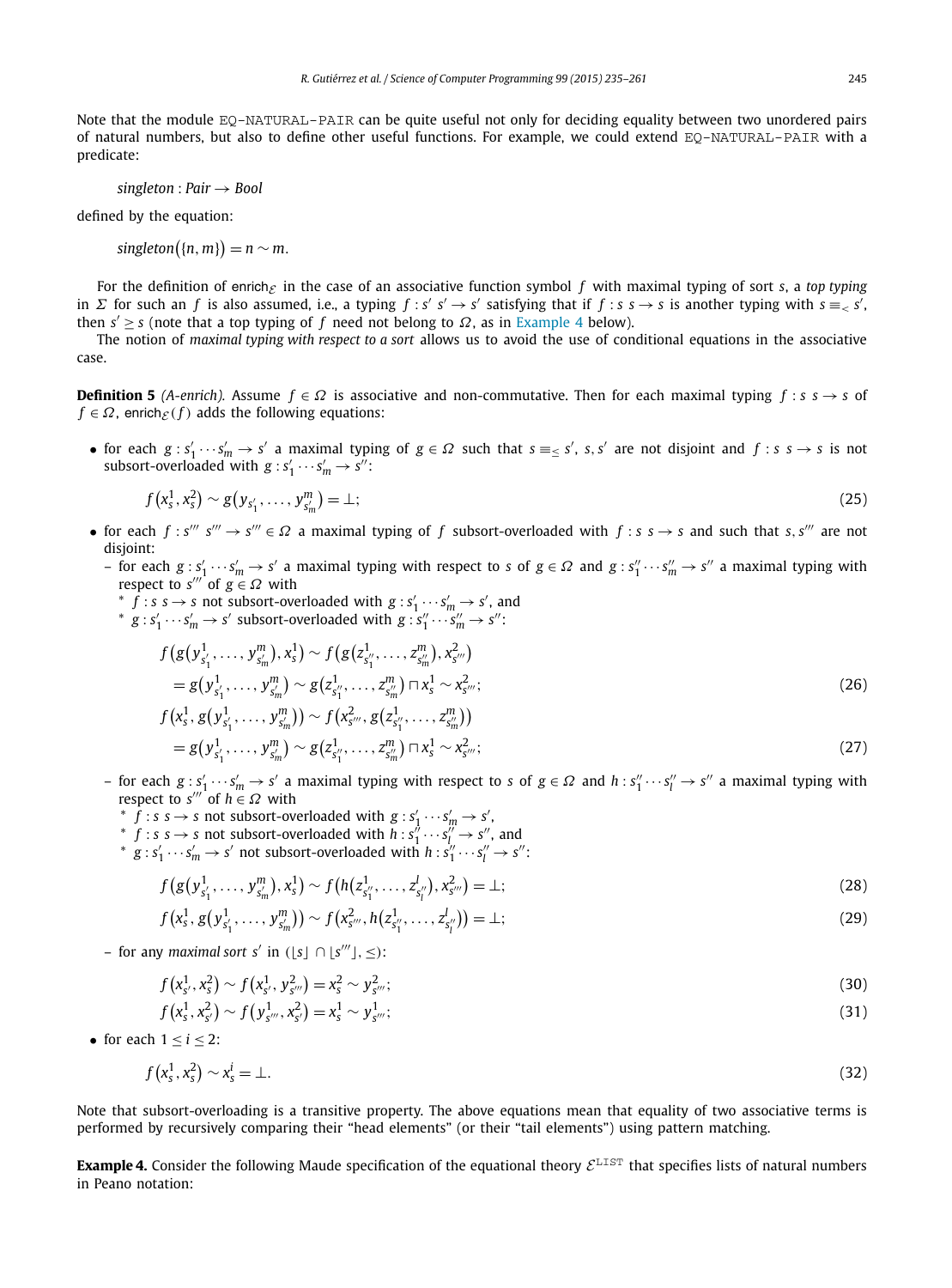<span id="page-11-0"></span>

**Fig. 2.** Associative reduction example.

```
fmod LIST is
 protecting NATURAL .
 sorts NeNatList NatList .
 subsorts Nat < NeNatList < NatList .
 op nil : -> NatList [ctor] .
 op _;_ : NeNatList NeNatList -> NeNatList [ctor assoc] .
 op _;_ : NatList NatList -> NatList [assoc] .
 var L : NatList .
 eq L ; nil = L .
 eq nil ; L = L .
endfm
```
Note that ';' is a constructor symbol only when its arguments are non-empty lists. Therefore, the signature of free constructors modulo *B* of the theory  $\mathcal{E}^{\text{LIST}}$  contains the constructors 0 and *s* for NATURAL plus the operators:

{nil : − *>* NatList*,* \_; \_ : NeNatList NeNatList − *>* NeNatList}*.*

The equality enrichment of LIST is the following equational theory  $\mathcal{E}^{\text{EQ-LIST}}$ :

```
fmod EQ-LIST is
 protecting LIST .
 protecting EQ-NATURAL .
 op _~_ : NatList NatList -> Bool [comm] .
 vars P Q R S : NeNatList .
 var N M : Nat .
 eq P ~ P = true .
 eq 0 \sim \text{nil} = \text{false}.
 eq s(N) \sim nil = false.
 eq (P ; Q) \sim 0 = false.
 eq (P ; Q) \sim s(N) = false.
 eq (P ; Q) \sim nil = false.
 eq (P ; Q) \sim P = false.
 eq (P ; Q) ~\sim Q = false.
 eq (P ; Q) \sim (P ; R) = Q \sim R.
 eq (P ; Q) \sim (R ; Q) = P \sim R.
 eq (0 ; P) \sim (0 ; Q) = P \sim Q.
 eq (P ; 0) ~ \sim ~ (Q ; 0) = P ~ \sim ~ Q .eq (s(N) ; P) ~ (s(M) ; Q) = s(N) ~ s(M) and P ~ Q.
 eq (P ; s(N)) ~ (Q ; s(M)) = s(N) ~ s(M) and P \sim Q.
 eq (0 ; P) \sim (s(N) ; Q) = false.
 eq (P ; 0) ~ 0.25 (Q ; s(N)) = false.endfm
```
In order to illustrate the intuition behind the definition of  $\mathcal{E}^{EQ-LIST}$ , consider the following two examples:

- for  $((0, 0), 0) \sim (0, (0, 0))$ , Fig. 2 illustrates the possible reductions; and
- for  $((0; s(0)); 0) \sim (s(0); 0)$  the only applicable equation modulo associativity is  $(0; P) \sim (s(N); Q) = \perp$  under substitution  $\sigma(P) = s(0)$ ; 0,  $\sigma(Q) = 0$  and  $\sigma(N) = 0$ , thus obtaining  $((0; s(0))$ ; 0)  $\sim$   $(s(0); 0) = \perp$ .

In the associative–commutative case we assume that there is a *top typing* for *f* in *Σ*, as in the associative case.

**Definition 6** (AC-enrich). Assume  $f \in \Omega$  is associative–commutative. Then for each maximal typing  $f : s \rightarrow s$  of  $f \in \Omega$ , enrich<sub> $\epsilon$ </sub>(*f*) adds the following equations: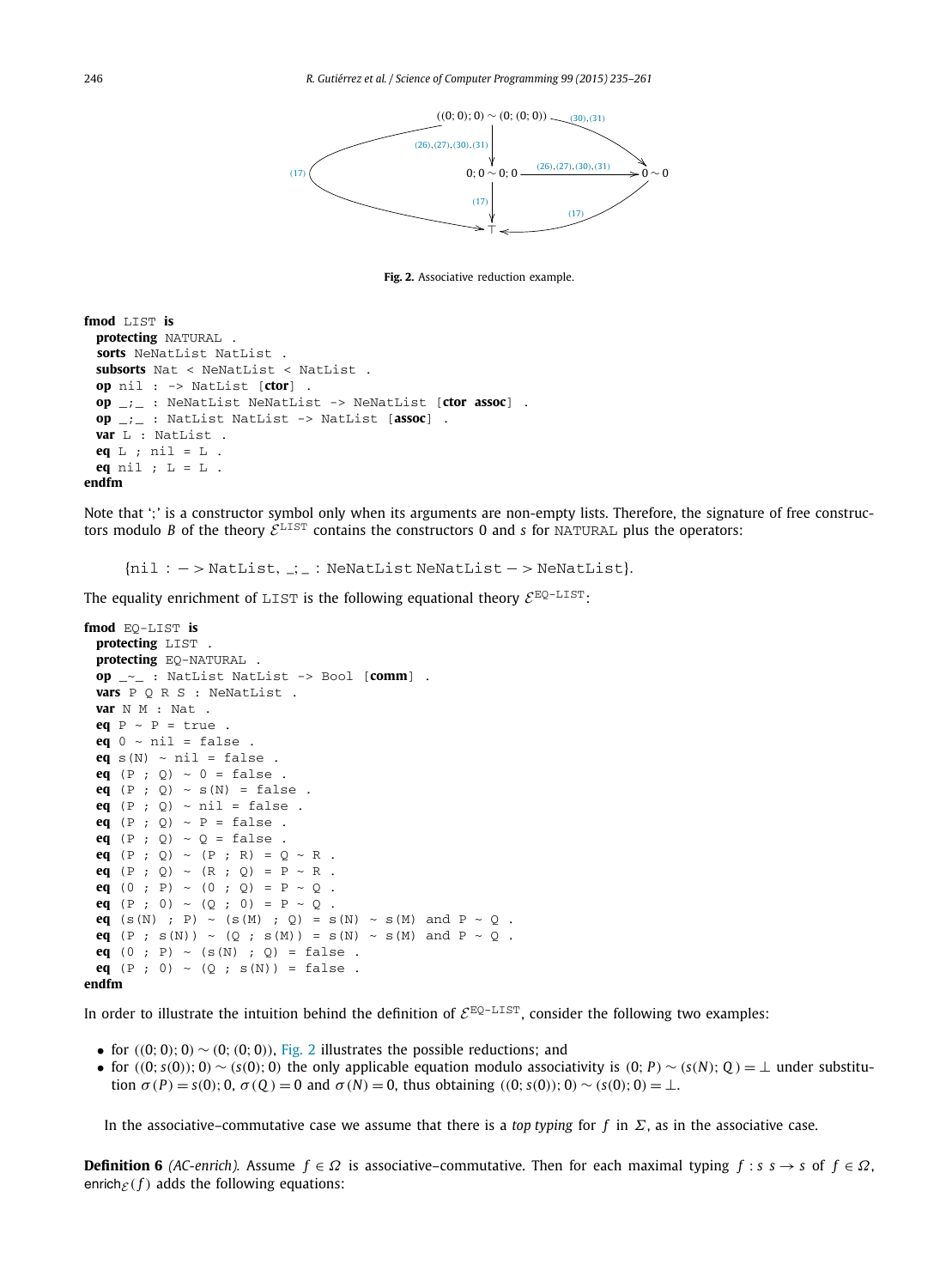<span id="page-12-0"></span>• for each  $g: s'_1 \cdots s'_m \to s'$  a maximal typing of  $g \in \Omega$  such that  $s \equiv_{\leq} s'$ , s, s' are not disjoint and  $f: s \to s$  is not subsort-overloaded with  $g : s'_1 \cdots s'_m \rightarrow s''$ :

$$
f(x_s^1, x_s^2) \sim g(y_{s_1'}^1, \dots, y_{s_m''}^m) = \bot;
$$
\n(33)

- for each  $f : s''' \simeq s''' \in \Omega$  a maximal typing of f subsort-overloaded with  $f : s \simeq s$  and such that  $s, s'''$  are not disjoint:
	- $-$  for each *g* : *s*<sup>1</sup> ··· *s*<sup>*m*</sup> → *s*<sup>*'*</sup> a maximal typing with respect to *s* of *g* ∈ *Ω* and *f* : *s s* → *s* is not subsort-overloaded with  $g: s'_1 \cdots s'_m \rightarrow s''$

$$
f(g(x_{s'_1}^1, \ldots, x_{s'_m}^m), z_s^2) \sim f(y_{s''}^1, y_{s''}^2) = \perp
$$
  
\n**if**  $inf_f(g(x_{s'_1}^1, \ldots, x_{s'_m}^m), y_{s''}^1)$   
\n
$$
\perp inf_f(g(x_{s'_1}^1, \ldots, x_{s'_m}^m), y_{s''}^2) = \perp
$$
\n(34)

– for any *maximal sort s*<sup> $′$ </sup> ∈  $(|s| ∩ |s'''|)$ :

$$
f(x_{s'}^{1}, x_{s}^{2}) \sim f(x_{s'}^{1}, y_{s''}^{2}) = x_{s}^{2} \sim y_{s''}^{2};
$$
\n(35)

• for each  $g: s_1' \cdots s_m' \to s'$  a maximal typing of  $g \in \Omega$  such that  $s \equiv_{\leq} s'$  and  $f: s \to s$  is not subsort-overloaded with  $g: s'_1 \cdots s'_m \rightarrow s''$ 

$$
in_f^k(g(x_{s'_1}^1, \ldots, x_{s'_m}^m), f(z_s^1, z_s^2)) = in_f^k(g(x_{s'_1}^1, \ldots, x_{s'_m}^m), z_s^1)
$$
  

$$
\sqcup in_f^k(g(x_{s'_1}^1, \ldots, x_{s'_m}^m), z_s^2);
$$
\n(36)

- for each  $g: s'_1 \cdots s'_m \to s'$  a maximal typing of  $g \in \Omega$  and  $g: s''_1 \cdots s''_m \to s''$  a maximal typing of  $g \in \Omega$  such that  $s \equiv_{\leq} s'$ ,  $s \equiv s$ <sup>*s*</sup> where
- 
- $\overline{f}: s \overline{s} \rightarrow s$  is not subsort-overloaded with  $g: s'_1 \cdots s'_m \rightarrow s'$ , and  $\overline{g}: s'_1 \cdots s'_m \rightarrow s'$  is subsort-overloaded with  $g: s''_1 \cdots s''_m \rightarrow s''$ :

$$
in_f^k(g(x_{s'_1}^1, \ldots, x_{s'_m}^m), g(y_{s''_1}^1, \ldots, y_{s'_m}^m))
$$
  
=  $g(x_{s'_1}^1, \ldots, x_{s'_m}^m) \sim g(y_{s''_1}^1, \ldots, y_{s''_m}^m);$  (37)

- for each  $g: s'_1 \cdots s'_m \to s'$  a maximal typing of  $g \in \Omega$  and  $h: s''_1 \cdots s''_l \to s''$  a maximal typing of  $h \in \Omega$  such that  $s \equiv_{\leq} s'$ ,  $s \equiv s$ <sup>*s*</sup> where
	- $-\int \cdots s'_m \to s'$  is not subsort-overloaded with  $g: s'_1 \cdots s'_m \to s'$ ,
	- $f: s \rightarrow s$  is not subsort-overloaded with  $\overline{h}: s_1'' \cdots s_l'' \rightarrow s''$ , and  $g: s_1' \cdots s_m'' \rightarrow s'$  is not subsort-overloaded with  $h: s_1'' \cdots s_l'' \rightarrow s''$ .
	-

$$
in_f^k(g(x_{s'_1}^1, \ldots, x_{s'_m}^m), h(y_{s''_1}^1, \ldots, y_{s''_l}^l)) = \bot;
$$
\n(38)

• for *f* itself:

$$
in_f^k(f(x_s^1, x_s^2), y_k) = \bot;
$$
\n(39)

$$
f\left(x_s^1, x_s^2\right) \sim x_s^1 = \bot. \tag{40}
$$

Intuitively, a constructor term rooted by an associative–commutative symbol *f* can be viewed as a multiset with union operator *f* . The function '*ink <sup>f</sup>* ' in [Definition 6](#page-11-0) identifies when an element (a term not rooted by *f* ) belongs to such a multiset.

**Example 5.** Consider the following Maude specification of the equational theory  $\mathcal{E}^{\text{MSET}}$ , which represents multisets of natural numbers in Peano notation:

```
fmod MSET is
 protecting NATURAL .
 sorts NeNatMSet NatMSet .
 subsort Nat < NeNatMSet < NatMSet .
 op empty : -> NatMSet [ctor] .
 op __ : NeNatMSet NeNatMSet -> NeNatMSet [ctor assoc comm] .
 op __ : NatMSet NatMSet -> NatMSet [assoc comm] .
 var T : NatMSet .
 eq empty T = T.
endfm
```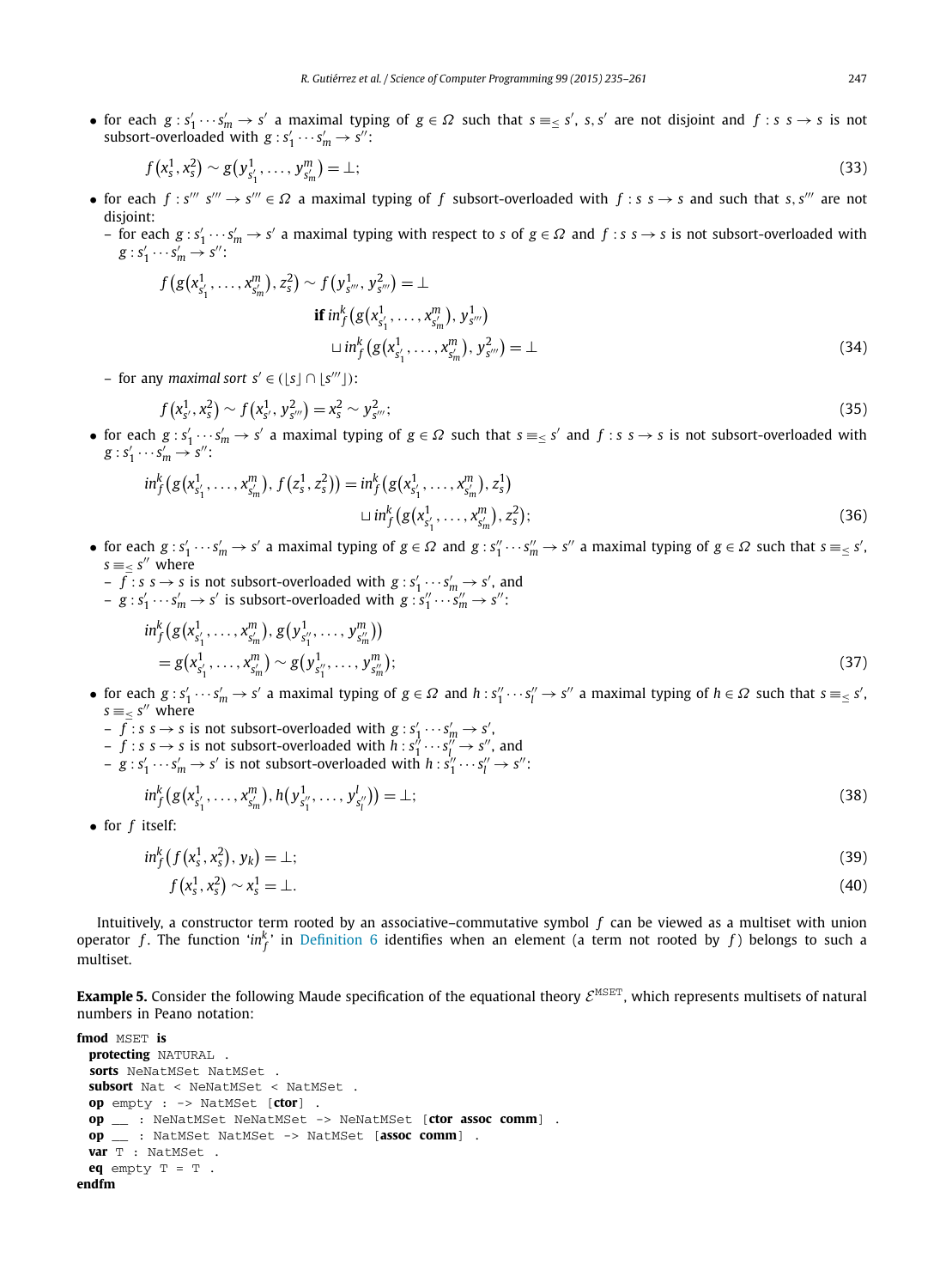

**Fig. 3.** Associative–commutative reduction example.



**Fig. 4.** Associative–commutative reduction example.

The membership function 'in $_f^k$ ' is used as an auxiliary function to give a recursive definition of equality for constructor terms rooted by AC-symbols. The following equational theory  $\mathcal{E}^{EQ-MSET}$  is the equality enrichment for  $\mathcal{E}^{MSET}$ :

```
fmod EQ-MSET is
 protecting MSET .
 protecting EQ-NATURAL .
 op in-- : NatMSet NatMSet -> Bool .
 op _~_ : NatMSet NatMSet -> Bool [comm] .
 vars P Q R S : NeNatMSet .
 var N M : Nat .
 vars T U : NatMSet .
 eq in--(P Q, R) = false .
 eq in--(0, 0) = true .
 eq in--(s(N), s(M)) = s(N) \sim s(M).
 eq in--(empty, empty) = true .
 eq in--(0, s(N)) = false .
 eq in--(s(N), 0) = false .
 eq in--(0, empty) = false .
 eq in--(empty, 0) = false .
 eq in--(s(N), empty) = false .
 eq in--(empty, s(N)) = false.
 eq in--(0, (P Q)) = in--(0,P) or in--(0, Q) .
 eq in--(s(N), (P(Q)) = in--(s(N), P) or in--(s(N), Q) .
 eq in--(empty, (P Q)) = in--(empty, P) or in--(empty, Q) .
 eq P \sim P = true.
 eq 0 \sim empty = false.
 eq s(N) \sim empty = false
 eq (P Q) \sim 0 = false.
 eq (P Q) \sim empty = false.
 eq (P Q) \sim s(N) = false.
 eq (P Q) \sim P = false.
 eq (P Q) ~ (P R) = Q \sim R.
 ceq (0 P) ~ (Q R) = false if in--(0, Q) or in--(0, R) = false.
 ceq (s(N) P) ~ (Q R) = false if in--(s(N), Q)
                                or in--(s(N), R) = false.
```
#### **endfm**

In order to illustrate the intuition behind the definition of  $\mathcal{E}^{EQ-MSET}$ , consider the following two examples:

- for *((*0 0*)* 1*)* ∼ *((*0 1*)* 0*)*, Fig. 3 illustrates the possible reductions; and
- for  $((0 \text{ } s(0)) \text{ } 0) \sim (s(0) \text{ } 0)$ , Fig. 4 illustrates the possible reductions.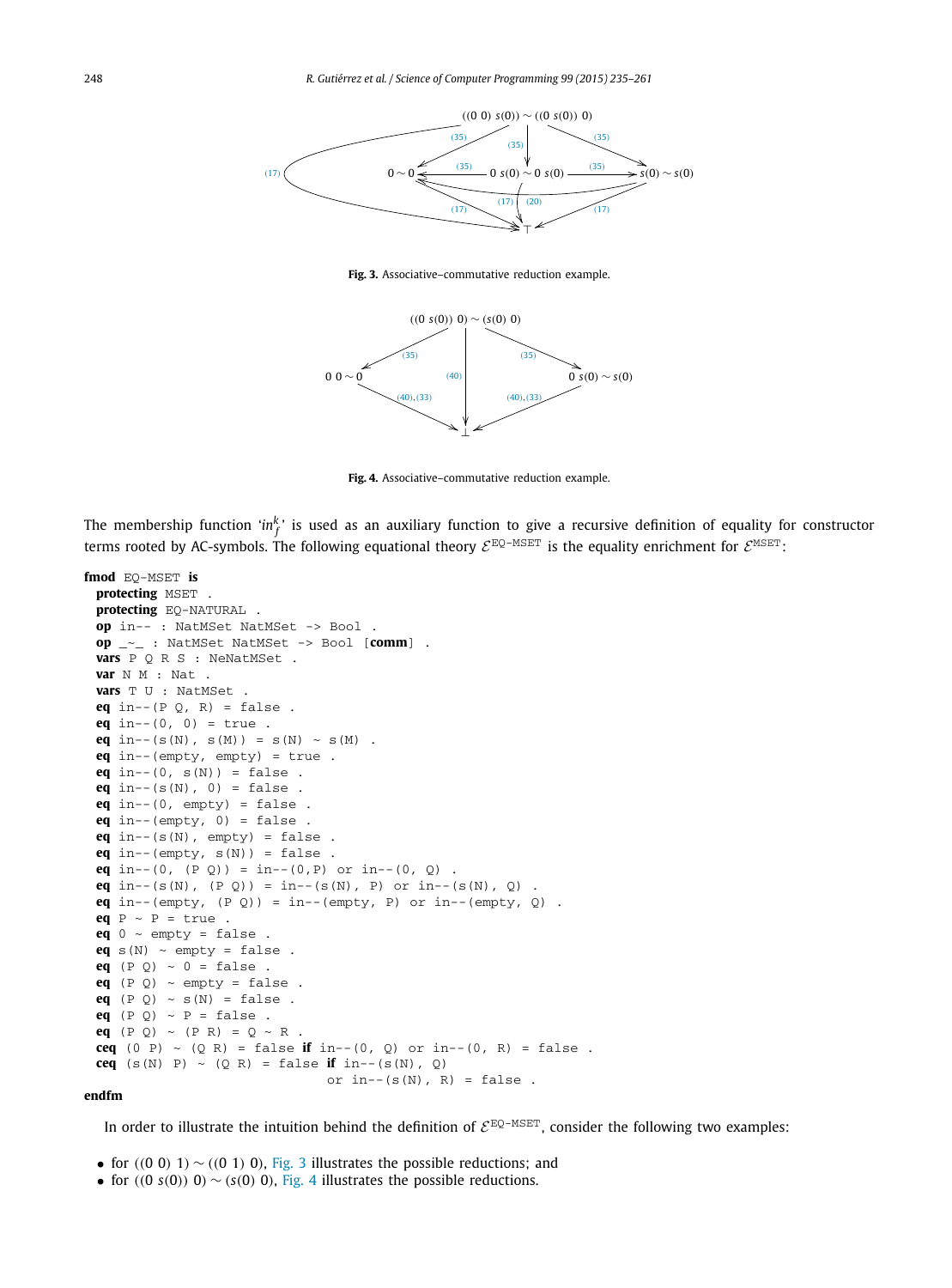# <span id="page-14-0"></span>**5. Executability properties of** *E***<sup>∼</sup>**

It would be very useful, both from a theoretical and a practical point of view, that if a theory  $\mathcal E$  satisfies some executability properties, then the equality enrichment  $\mathcal{E}^{\sim}$  of  $\mathcal{E}$  obtained from the transformation in Section [4](#page-6-0) would inherit these properties. In particular, if the original theory  $\mathcal E$  is sort-decreasing (resp., ground sort-decreasing), confluent (resp., ground confluent), and operationally terminating (resp., ground operationally terminating), then  $\mathcal{E}^{\sim}$  should also be so. Similarly, the subsignature of free constructors of  $\mathcal{E}^{\sim}$  should be an extension of the subsignature of free constructors of  $\mathcal{E}$ (modulo the structural axioms). In this way, full agreement between mathematical and operational semantics would be preserved in the equality enrichment  $\mathcal{E}^{\sim}$ .

The domain of the transformation  $\mathcal{E} \mapsto \mathcal{E}^{\sim}$  includes exactly those equational theories whose structural axioms are any combination of A and/or C axioms for some of its symbols. However, if the input theory  $\mathcal E$  has symbols with identity axioms, one could use the results in [\[3\]](#page-25-0) to avoid these axioms and instead use identity equations, provided that the constructors remain free after the transformation. This is often possible in practice, as illustrated by the LIST and MSET examples, where identities for lists and multisets are specified as oriented equations and not as structural axioms.

In this section,  $\mathcal{E} = (\Sigma, E \cup B)$  is an order-sorted equational theory with  $\Sigma = (S, \leq, F)$  and  $\Omega$  a signature of free constructors modulo *B*, with  $\mathcal{E}^{\sim} = (\Sigma^{\sim}, E^{\sim} \cup B^{\sim})$  the Boolean equality enrichment obtained by the transformation  $\mathcal{E} \mapsto \mathcal{E}^{\sim}$ , with order-sorted signature *Σ*<sup>∼</sup> = *(S*∼*,*≤∼*, F* <sup>∼</sup>*)*. We assume that the axioms *B* are any combination of A and/or C axioms for some of the function symbols in *Σ*. Definitions and results on the termination of Boolean Theories relevant to the main results in Section 5.2 and on the modular decomposition of *B*-equality relevant to the main results in Section [5.3](#page-19-0) can be found in the Companion Appendix, electronically available with this paper.

# *5.1. Preservation of (ground) sort-decreasingness*

Recall from Section [2](#page-2-0) that the equational theory  $\mathcal E$  is sort-decreasing (resp., ground sort-decreasing) iff  $\mathcal E \vdash C\theta$  implies  $ls(t\theta) \geq ls(u\theta)$  for each  $t = u$  **if**  $C \in E$  and substitution (resp., ground substitution)  $\theta$ . The key observation for the proof is that since *Bool* is a fresh sort in a new connected component of  $E^{\sim}$  and all the new equations added in the transformation <sup>E</sup> → <sup>E</sup><sup>∼</sup> are of sort *Bool*, it is impossible for the equations added by [Definition 2](#page-8-0) to apply to terms in *<sup>T</sup><sup>Σ</sup> (X)*.

**Proposition 2.** If  $\mathcal E$  is sort-decreasing (resp., ground sort-decreasing), then  $\mathcal E^{\sim}$  is also sort-decreasing (resp., ground sort-decreasing). Furthermore, since we have assumed throughout that  $\mathcal E$  is preregular modulo B,  $\mathcal E^{\sim}$  is also preregular modulo B $^{\sim}$ .

**Proof.** Consider the following cases on the equations in  $\mathcal{E}^{\sim}$ :

- 1. any equation in  $\mathcal E$  is sort-decreasing (resp., ground sort-decreasing) by assumption,
- 2. if an equation is in <sup>E</sup><sup>∼</sup> but not in <sup>E</sup>, then the left-hand and right-hand sides of such an equation have least sort *Bool* because *Bool* has no proper subsorts or supersorts.

Therefore, <sup>E</sup><sup>∼</sup> is sort-decreasing (resp., ground sort-decreasing). Finally, note that all axioms in *<sup>B</sup>*<sup>∼</sup> <sup>−</sup> *<sup>B</sup>* are of sort *Bool*, which has no subsorts or supersorts, and therefore are trivially sort-preserving.  $\Box$ 

#### *5.2. Preservation of (ground) operational termination*

The operational (resp., ground operational) termination of  $\mathcal{E}^{\sim}$  is obtained from the operational (resp. ground operational) termination of some of its subtheories, including that of the input theory  $\mathcal E$ . In general, the union of two operationally terminating theories may not be operationally terminating. Furthermore, the fact of dealing with arbitrary theories whose rules are unknown makes proving operational termination of the union more involved. However, using a modular argument that exploits sort information to take advantage of the shape of terms in  $\mathcal{E}^{\sim}$ , it is possible to prove that there is no possible infinite well-formed proof tree in the theory  $\mathcal{E}^{\sim}$ . The proof of operational termination is based on the conditional order-sorted rewriting logic modulo axioms defined in [Fig. 5,](#page-15-0) under the very general assumption that any rewrite system associated to a finite set of conditional equations is a deterministic 3-CTRS [\[15\].](#page-25-0) The main result of this section is stated in [Theorem 7.](#page-18-0)

Our strategy for proving the operational termination of  $\mathcal{E}^{\sim}$  relies on the (assumed) operational termination of  $\mathcal{E}$  and on proofs for the operational termination of the following equational subtheories of  $\mathcal{E}^{\sim}$ :

$$
\mathcal{E}_0 = (\Sigma^\sim, E_0 \cup B^\sim) \quad \text{and} \tag{41}
$$

$$
\mathcal{E}_1 = \left( \Sigma^\sim, E_1 \cup B^\sim \right),\tag{42}
$$

where  $E_1 = (E^\sim \setminus E)$  and  $E_0 = \{l = r \mid l = r \text{ if } C \in E_1\}$ . The equational theory  $\mathcal{E}_1$  forgets the equations in  $\mathcal{E}_2$ , while the equational theory  $\mathcal{E}_0$  is the same as  $\mathcal{E}_1$  but it also drops the conditions of the conditional equations in  $E_1$ .

[Lemma 2](#page-15-0) states that  $\mathcal{E}_0$  is operationally terminating. In this case, since  $\mathcal{E}_0$  is unconditional, operational termination of E<sup>0</sup> is <sup>a</sup> logical consequence of the well-foundedness of →*<sup>E</sup>*0*/B*<sup>∼</sup> , which is the main concern in the proof of the lemma.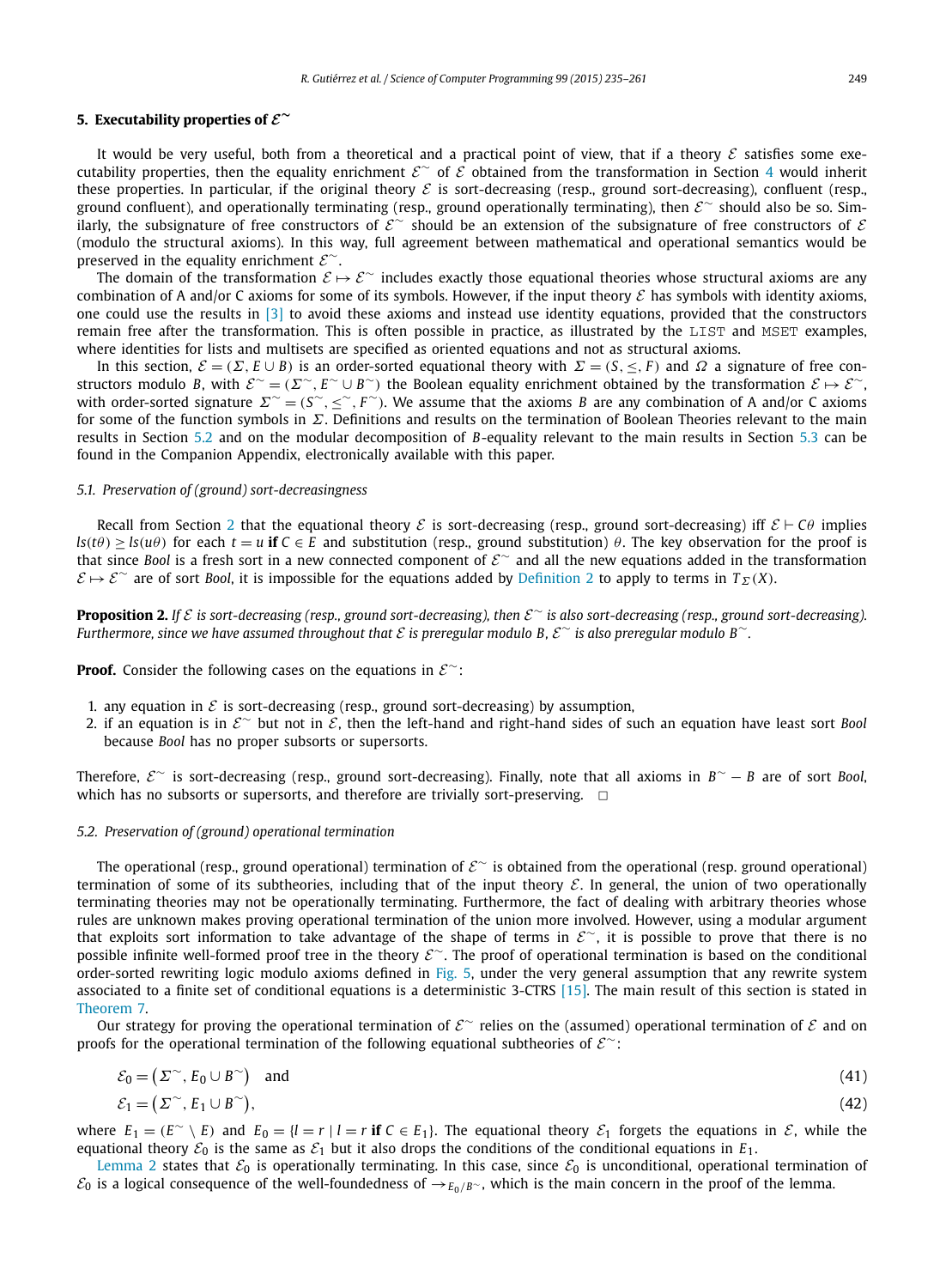<span id="page-15-0"></span>

**Fig. 5.** Conditional order-sorted rewriting logic modulo.

**Lemma 2.** The rewrite relation  $\rightarrow$   $E_0/B$ <sup> $\sim$ </sup> is well-founded. Moreover,  $\mathcal{E}_0$  is operationally terminating.

**Proof.** It is enough to prove that  $\mathcal{E}_0$  is terminating regardless of the sort information. The symmetric, stable, and monotonic relation ∼ is witnessed by =<sub>*B*∼</sub>. The *B*∼-compatible simplification ordering is witnessed by > [\[16\],](#page-25-0) that can be obtained using an AC-RPO [\[17\]](#page-25-0) which, depending on the choice of either the basic Boolean theory presented in [Example 1,](#page-6-0) Hsiang's Boolean ring theory or Dijkstra–Schoelten's theory, uses one of the precedence orders  $>_{BB}$ ,  $>_{BB}$ , or  $>_{DS}$  between symbols that can be found in the Companion Appendix (Appendix A), electronically available with this paper. Simplification orderings imply  $\triangleright \subseteq \succ$ , where  $\triangleright$  is the subterm ordering. It is routine to check by inspection on the equations  $E_0$  (including the Boolean equations for the Boolean theories we have considered) that  $\mathcal{E}_0$  is terminating modulo *B*∼. Furthermore, since  $\mathcal{E}_0$ is unconditional, well-foundedness of  $\rightarrow$ <sub>*E*0</sub>/*B*∼ is equivalent to the operational termination of  $\mathcal{E}_0$  [\[18,](#page-26-0) p. 79].  $\Box$ 

**Corollary 3.** *The rewrite relation*  $\rightarrow$   $E_1/B$ <sup>∼</sup> *is well-founded.* 

**Proof.** It follows by Lemma 2 and observing that  $\rightarrow$ <sub>*E*1</sub>/*B*∼  $\subseteq$   $\rightarrow$  *E*<sub>0</sub>/*B*∼.  $\Box$ 

The next subgoal is to extend the well-foundedness of  $\mathcal{E}_1$ 's rewrite relation obtained in Corollary 3 to a proof of the operational termination of  $\mathcal{E}_1$ . For this purpose, it is convenient to reason about the more general binary relations  $\Rightarrow_{E_0/B} \sim$ and ⇒*<sup>E</sup>*1*/B*<sup>∼</sup> on *TΣ*∼*/B*<sup>∼</sup> *(X)Bool*, which are compatible with the subterm relation, and are defined by

$$
\Rightarrow_{E_0/B^{\sim}} \Rightarrow_{E_0/B^{\sim}} \cup \Rightarrow_{B^{\sim}} (43)
$$

$$
\Rightarrow_{E_1/B^{\sim}} = \rightarrow_{E_1/B^{\sim}} \cup \rhd_{B^{\sim}},\tag{44}
$$

where ⊳<sub>*B*∼</sub> is defined by:

*u* ⊳*B*∼ *v*  $\iff$  ∃*w. w* ∈ [*u*]*B*<sup>∼</sup> ∧ *w* ⊳ *v* ∧ *v* ∈  $T$ <sub>*Σ*</sub>(*X*)*Bool*</sub>

where, by definition,  $w > v$  holds iff *v* is a proper subterm of *w*. Note that  $\Rightarrow E_1/B^{\sim} \subseteq \Rightarrow E_0/B^{\sim}$ . Also, these relations are well-founded.

**Lemma 3.** *The binary relations*  $\Rightarrow$  *E*<sub>0</sub>*/B*∼ *and*  $\Rightarrow$  *E*<sub>1</sub>*/B*<sup>∼</sup> *are well-founded.* 

**Proof.** Note that  $\triangleright_{B^{\sim}}$ ,  $\rightarrow$   $E_0/B^{\sim}$   $\subseteq$   $\succ$ , where  $\succ$  is the *B*∼-compatible simplification ordering in the proof of Lemma 2. Therefore,  $\Rightarrow$   $E_0/B \sim \subseteq$  > and  $\Rightarrow$   $E_0/B \sim$  is well-founded because > is well-founded. Also, since  $\Rightarrow$   $E_1/B \sim \subseteq$   $\Rightarrow$   $E_0/B \sim$ ,  $\Rightarrow$   $E_1/B \sim$  is also well-founded.  $\square$ 

Definition 7 introduces a notion of measure *μ* on *Σ*∼-terms that takes into account the size of maximal *Σ*-terms modulo the axioms *B*∼.

**Definition 7** (Measure). Let  $\hat{\mu}: T_{\Sigma^{\sim}/B^{\sim}}(X) \longrightarrow \mathcal{P}_{fin}(\mathbb{N})$  be the mapping defined for any  $[t]_{B^{\sim}} \in T_{\Sigma^{\sim}/B^{\sim}}(X)$  by:

$$
\hat{\mu}([t]_{B}^{\sim}) = \begin{cases} \{|t|\}, & \text{if } t \notin T_{\Sigma}^{\sim}(X)_{Bool} \\ \bigcup_{i=1}^{n} \hat{\mu}([t_i]_{B}^{\sim}), & \text{if } t = f(t_1, \dots, t_n) \in T_{\Sigma}^{\sim}(X)_{Bool} \end{cases}
$$
\n(45)

where |\_| : *<sup>T</sup>Σ*<sup>∼</sup> *(X)* −→ N is the usual size function on terms. Note that, since the axioms in *<sup>B</sup>*<sup>∼</sup> are any combination of A and/or C axioms, they preserve the size of terms in  $T_{\Sigma^{\sim}/B^{\sim}}(X)$  so that  $\hat{\mu}$  is well-defined. Furthermore, let  $\mu$  :  $T_{\Sigma^{\sim}/B^{\sim}}(X) \longrightarrow \mathbb{N}$  be the mapping defined by

$$
\mu = \hat{\mu} \text{ ; max,}
$$
\n<sup>(46)</sup>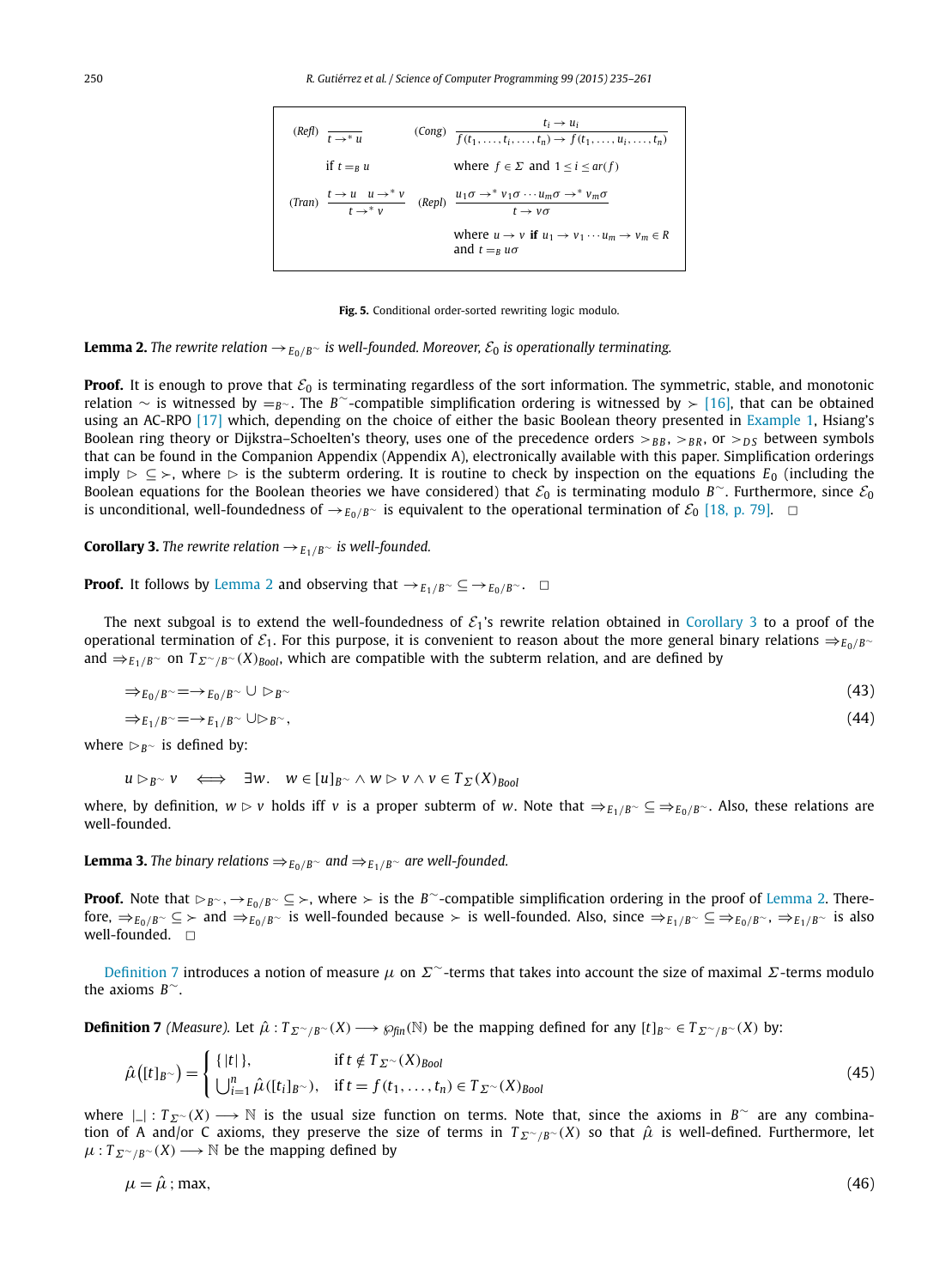where max :  $\wp_{fin}(\mathbb{N}) \longrightarrow \mathbb{N}$  is the function denoting the maximum element of a non-empty finite set of natural numbers or 0 otherwise.

**Lemma 4** ( $(\Rightarrow_{E_0/B^{\sim}}, \mu)$ -compatibility). Let t,  $u \in T_{\Sigma^{\sim}}(X)$ . If  $[t]_{B^{\sim}} \Rightarrow_{E_0/B^{\sim}} [u]_{B^{\sim}}$ , then  $\mu([t]_{B^{\sim}}) \geq \mu([u]_{B^{\sim}})$ .

**Proof.** Since ⇒<sub>*E*0</sub>/*B*∼ is *B*∼-compatible, because both →*E*<sub>0</sub>/*B*∼ and ⊳*B*∼ are, it induces a binary relation on *B*<sup>∼</sup> equivalence classes, denoted  $\Rightarrow_{E_0/B^{\sim}}\ \subseteq\ T^2_{\varSigma^\sim/B^\sim}(X)$ , by  $[t]_{B^\sim}\ \Rightarrow_{E_0/B^\sim}\ [u]_{B^\sim}\ \Longleftrightarrow t\Rightarrow_{E_0/B^\sim}u.$  If  $[t]_{B^\sim}\Rightarrow_{E_0/B^\sim}\ [u]_{B^\sim}$ , then either  $[t]_{B} \rightarrow E_0/B \sim [u]_{B}$  or  $[t]_{B} \sim B \sim [u]_{B} \sim [u]_{B}$ . If  $[t]_{B} \rightarrow E_0/B \sim [u]_{B} \sim$ , then it is routine to check by inspection on the equations  $E_0$ that  $\mu([t]_{B} \sim) \ge \mu([u]_{B} \sim)$ . If  $[t]_{B} \sim \rhd_{B} \sim [u]_{B} \sim$ , then since  $v' \in [v]_{B} \sim$  implies  $|v'| = |v|$ , clearly  $\mu([t]_{B} \sim) \ge \mu([u]_{B} \sim)$ .  $\Box$ 

Let -*<sup>E</sup>*1*/B*<sup>∼</sup> be the binary relation on *TΣ*∼*/B*<sup>∼</sup> *(X)* defined by

$$
\Rightarrow_{E_1/B^{\sim}} \Rightarrow_{E_1/B^{\sim}} \cup \rightsquigarrow_{E_1/B^{\sim}},\tag{47}
$$

where

$$
\sim_{E_1/B^{\sim}} = \left\{ \left( [I\sigma]_{B^{\sim}}, [I_1\sigma]_{B^{\sim}} \right) \in T_{\Sigma^{\sim}/B^{\sim}}(X)^2 \mid \sigma \in [X \to T_{\Sigma^{\sim}}(X)] \right\}
$$

$$
\wedge (I \to r \text{ if } I_1 \to r_1 \in E_1) \right\}.
$$

 $\mu$  **Lemma 5.** The binary relation  $\Rightarrow$   $_{E_1/B}$ ~ is well-founded.

**Proof.** Suppose not. Then we must have an infinite chain of steps of the form:

$$
[u_1]_{B} \sim\n\begin{Bmatrix}\n\rightarrow_{E_1/B^{\sim}} \\
\rightarrow_{B^{\sim}} \\
\sim_{E_1/B^{\sim}}\n\end{Bmatrix}\n\begin{Bmatrix}\n u_2\vert_{B^{\sim}}\n\begin{Bmatrix}\n\rightarrow_{E_1/B^{\sim}} \\
\nabla_{B^{\sim}} \\
\sim_{E_1/B^{\sim}}\n\end{Bmatrix}\n\begin{Bmatrix}\n u_3\vert_{B^{\sim}}\n\begin{Bmatrix}\n\rightarrow_{E_1/B^{\sim}} \\
\nabla_{B^{\sim}} \\
\sim_{E_1/B^{\sim}}\n\end{Bmatrix}\n\begin{Bmatrix}\n u_4\vert_{B^{\sim}}\n\begin{Bmatrix}\n\rightarrow_{E_1/B^{\sim}} \\
\nabla_{B^{\sim}} \\
\sim_{E_1/B^{\sim}}\n\end{Bmatrix}\n\end{Bmatrix} \cdots
$$

Let T<sup>∞</sup> be the collection of equivalence classes that generate an infinite sequence on -*<sup>E</sup>*<sup>1</sup> */B*<sup>∼</sup> . By definition, the relation  $\Rightarrow$   $E_1/B$ ∼ is well-founded iff  $\mathcal{T}_{\infty} = \emptyset$ . We assume  $\mathcal{T}_{\infty} \neq \emptyset$  and reason by contradiction. Also, let  $\mathcal{T}_{\infty}^{\Rightarrow}$  and  $\mathcal{T}_{\infty}^{\Rightarrow,\mu}$  be the subsets of  $\mathcal{T}_{\infty}$  defined by:

$$
\mathcal{T}_{\infty}^{\Rightarrow} = \left\{ [t]_{B^{\sim}} \in \mathcal{T}_{\infty} \mid [t]_{B^{\sim}} \text{ is } (\Rightarrow_{E_1/B^{\sim}}^+)- \text{minimal in } \mathcal{T}_{\infty} \right\} \text{ and}
$$

$$
\mathcal{T}_{\infty}^{\Rightarrow,\mu} = \left\{ [t]_{B^{\sim}} \in \mathcal{T}_{\infty}^{\Rightarrow} \mid (\forall [u]_{B^{\sim}} \in \mathcal{T}_{\infty}^{\Rightarrow}) \mu([t]_{B^{\sim}}) \leq \mu([u]_{B^{\sim}}) \right\}.
$$

First note that, by definition, we have  $\mathcal{T}_{\infty}^{\Rightarrow,\mu} \subseteq \mathcal{T}_{\infty} \subseteq \mathcal{T}_{\infty}$ . Also note that since  $\Rightarrow_{E_1/B^{\sim}}$  is well-founded,  $\mathcal{T}_{\infty} \neq \varnothing$  implies  $\mathcal{T}_{\infty}^{\Rightarrow} \neq \emptyset$ . Similarly, since the poset  $\langle \mathbb{N}, \leq \rangle$  is well-founded,  $\mathcal{T}_{\infty}^{\Rightarrow} \neq \emptyset$  implies  $\mathcal{T}_{\infty}^{\Rightarrow, \mu'} \neq \emptyset$ . Hence, we can choose  $[t]_{B} \sim \infty$  $T$ *∑*∼*/B*∼  $(X)$  such that  $[t]$ *B*∼ ∈  $T_{\infty}^{\Rightarrow,\mu}$ . Reasoning by cases:

- 1. If  $[t]_{B} \rightarrow E_1/B \sim [t']_{B} \rightarrow$  and  $[t']_{B} \sim \in \mathcal{T}_{\infty}$ , then  $[t]_{B} \sim$  is not  $(\Rightarrow_{E_1/B}^+ \sim)$ -minimal in  $\mathcal{T}_{\infty}$  because  $\rightarrow_{E_1/B} \sim \subseteq \Rightarrow_{E_1/B}^+ \sim$ , a contradiction.
- 2. If  $[t]_{B} \sim b_{B} \sim [t']_{B} \sim$  and  $[t']_{B} \sim \in \mathcal{T}_{\infty}$ , then  $[t]_{B} \sim$  is not  $(\Rightarrow_{E_1/B}^+ \sim)$ -minimal in  $\mathcal{T}_{\infty}$  because  $b_{B} \sim \subseteq \Rightarrow_{E_1/B}^+ \sim$ , a contradiction. 3. If  $[t]_{B}$ ∼  $\sim$ <sub>*E*1</sub>/ $B$ ∼  $[t']_{B}$ ∼ and  $[t']_{B}$ ∼ ∈  $\mathcal{T}_{\infty}$ , then a pair of the form:

$$
(f(g(x_{s'_1}^1,\ldots,x_{s'_m}^m),z_s^2)\sigma \sim f(y_{s'''}^1,y_{s'''}^2)\sigma, \inf_{f}(g(x_{s'_1}^1,\ldots,x_{s'_m}^m),y_{s'''}^1)\sigma \sqcup \inf_{f}(g(x_{s'_1}^1,\ldots,x_{s'_m}^m),y_{s'''}^2)\sigma = \bot)
$$

is applied. Therefore,

$$
t =_{B^{\sim}} f(g(x_{s'_1}^1, \ldots, x_{s'_m}^m), z_s^2) \sigma \sim f(y_{s'''}^1, y_{s'''}^2) \sigma
$$

with *f* in *Σ*, and  $t' = B^\sim u_1 \sigma$  with

$$
u_1 = \inf_f (g(x_{s'_1}^1, \ldots, x_{s'_m}^m), y_{s''}^1) \sqcup \inf_f (g(x_{s'_1}^1, \ldots, x_{s'_m}^m), y_{s''}^2) = \bot
$$

Note that  $\mu([t]_{B} \sim) > \mu([u_1 \sigma]_{B} \sim)$  because f is in  $\Sigma$  and we must have that  $[u_1 \sigma]_{B} \sim \epsilon \mathcal{T}_{\infty}$ . Therefore, there is  $[w]_{B} \sim \epsilon T_{\infty}^{\Rightarrow}$  satisfying  $[u_1 \sigma] \Rightarrow_{E_1/B^{\sim}}^* [w]$  because  $\Rightarrow_{E_1/B^{\sim}}$  is well-founded. By Lemma 4 and since  $\Rightarrow_{E_1/B^{\sim}} \subseteq \Rightarrow_{E_0/B^{\sim}}$  $\mu([u_1\sigma]_{B}>) \ge \mu([w]_{B}>)$  and hence  $\mu([t]_{B}>) > \mu([w]_{B}>)$ , i.e.,  $[t]_{B} \notin \mathcal{T}_{\infty}^{\Rightarrow,\mu}$ , a contradiction.

This exhausts all the possible cases showing that  $\mathcal{T}_{\infty} = \emptyset$ .  $\Box$ 

We assume that the operational termination (resp., ground operational termination) of *(Σ, E* ∪ *B)* is *Σ-extensible*, i.e., if *(Σ, E* ∪ *B*) is operationally terminating (resp., ground operationally terminating) then  $(Σ ∪ Δ, E ∪ (B ∪ B^Δ))$  is so too for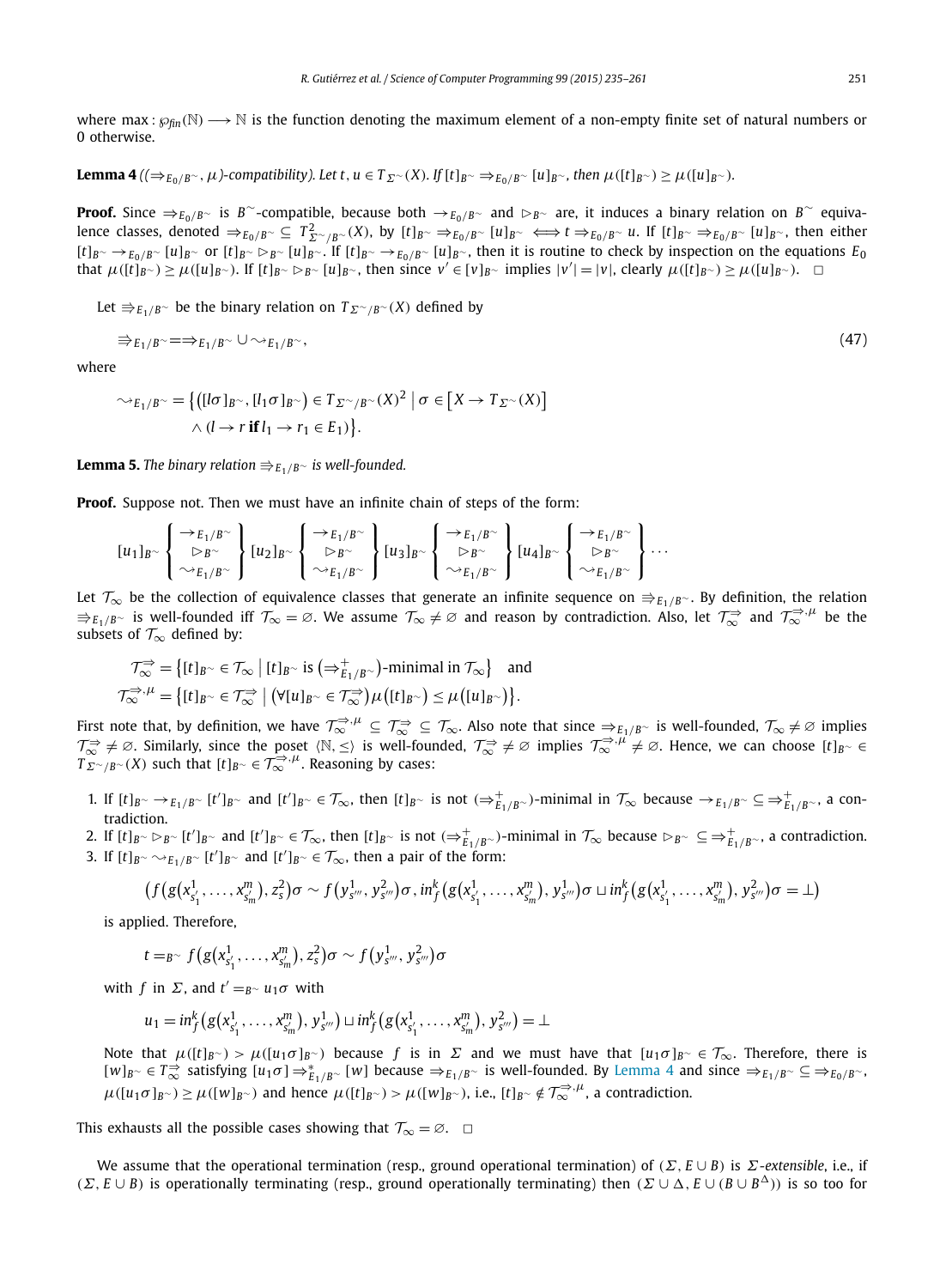<span id="page-17-0"></span>any order-sorted signature  $\Delta$  disjoint from  $\Sigma$  and A, C, and/or AC structural axioms  $B^{\Delta}$  for some function symbols in  $\Delta$ . This is not a strong restriction in practice, since all the actual existing tools for proving termination properties on rewriting theories generate *Σ*-extensible orderings.

**Corollary 4.** If  $\mathcal E$  is sort-decreasing (resp., ground sort-decreasing), confluent (resp., ground confluent), and operationally terminating (resp., ground operationally terminating) in a  $\Sigma$ -extensible way modulo B, then ( $\Sigma^{\sim}$ , E  $\cup$  B $^{\sim}$ ) is operationally terminating (resp., *ground operationally terminating) and confluent (resp., ground confluent).*

**Proof.** Since  $(\Sigma, E \cup B)$  is  $\Sigma$ -extensible,  $(\Sigma^{\sim}, E \cup B^{\sim})$  is (ground) operationally terminating. Therefore, its (ground) confluence is equivalent to its (ground) local confluence. But, local confluence is straightforward, because no new critical pairs appear and symbols from *Σ*<sup>∼</sup> \ *Σ* cannot appear in the existing critical pairs (which are joinable or unfeasible by hypothe $sis$ ).  $\Box$ 

Let  $\succ_{E^{\sim}/B^{\sim}}$  be the binary relation on  $T_{\Sigma^{\sim}/B^{\sim}}(X)$  defined by

$$
\succ_{E^{\sim}/B^{\sim}} = \rightarrow_{E/B^{\sim}} \cup \rightrightarrows_{E_1/B^{\sim}} . \tag{48}
$$

**Lemma 6.** Let  $t, u \in T_{\Sigma} \setminus (X)_{Bool}$ . If  $[t]_{B} \sim \exists \varepsilon_{1/B} \setminus [u]_{B} \setminus$  then  $[t \downarrow_{E/B} \setminus ]_{B} \setminus \exists \varepsilon_{1/B} \setminus [u \downarrow_{E/B} \setminus ]_{B} \setminus$ .

**Proof.** Note that, by definition,  $\Rightarrow E_1/B^{\sim} = \rightarrow E_1/B^{\sim} \cup \rightarrow B^{\sim} \cup \rightarrow E_1/B^{\sim}$  and t, u has the form  $C[t_1, \ldots, t_n]$ , where  $C \in \mathbb{C}$  $T_{(\Sigma \cap \Sigma) \cup \Omega \cup \{[\cap]\}}(X)_{Bool}$  is a non-empty context and either root(t<sub>i</sub>)  $\in \Sigma \setminus \Omega$  or, only in the non-ground case,  $t_i \in X_s$ , for some  $s \in S$ . We reason by cases:

- 1. If  $[t]_{B^{\sim}}$  →  $E_1/B^{\sim}}$   $[u]_{B^{\sim}}$  then
- (a)  $[t]_{B} \sim \frac{1}{2} [C[t_1,\ldots,t_n]]_{B} \sim \rightarrow E_1/B \sim [C'[t'_1,\ldots,t'_m]]_{B} \sim [u]_{B} \sim$  where the context  $C' \in T_{(\Sigma \sim \setminus \Sigma) \cup \Omega \cup {\{\square\}}}(X)_{Bool}$  is nonempty, and  $(t) \{[t'_1]_{B}^{\sim}, \ldots, [t'_m]_{B}^{\sim}\} \subseteq \{[t_1]_{B}^{\sim}, \ldots, [t_n]_{B}^{\sim}\}.$ Therefore,

[*t* ↓*E/B*<sup>∼</sup> ]*B*<sup>∼</sup> →*<sup>E</sup>*1*/B*<sup>∼</sup> [*u* ↓*E/B*<sup>∼</sup> ]*B*<sup>∼</sup> = = *C*[*t*<sup>1</sup> ↓*E/B*<sup>∼</sup> *,...,tn* ↓*E/B*<sup>∼</sup> ] *<sup>B</sup>*<sup>∼</sup> →*<sup>E</sup>*1*/B*<sup>∼</sup> *C t* <sup>1</sup> <sup>↓</sup>*E/B*<sup>∼</sup> *,...,<sup>t</sup> <sup>m</sup>* ↓*E/B*<sup>∼</sup> *B*<sup>∼</sup>

and the following schema is obtained:

[*t*]*B*<sup>∼</sup> *<sup>E</sup>*1*/B*<sup>∼</sup> ! *E/B*<sup>∼</sup> [*u*]*B*<sup>∼</sup> ! *E/B*<sup>∼</sup> [*<sup>t</sup>* <sup>↓</sup>*E/B*<sup>∼</sup> ]*B*<sup>∼</sup> *<sup>E</sup>*1*/B*<sup>∼</sup> [*<sup>u</sup>* <sup>↓</sup>*E/B*<sup>∼</sup> ]*B*<sup>∼</sup>

2. If  $[t]_{B^{\sim}} \triangleright_{B^{\sim}} [u]_{B^{\sim}}$  then

- (a)  $[t]_{B} \sim [C[t_1,\ldots,t_n]]_{B} \sim \mathbb{R} \sim [C'[t'_1,\ldots,t'_m]]_{B} \sim [u]_{B} \sim$  where the context  $C' \in T_{(\Sigma \sim \setminus \Sigma) \cup \Omega \cup {\{\Box\}}}(X)_{Bool}$  is non-empty (because *u* has sort *Bool*), and
- $(t)$  { $[t'_1]_{B^{\sim}}, \ldots, [t'_m]_{B^{\sim}}$ }  $\subseteq$  { $[t_1]_{B^{\sim}}, \ldots, [t_n]_{B^{\sim}}$  }. Therefore,

$$
\begin{array}{ccc}\n[t \downarrow_{E/B^{\sim}}]_{B^{\sim}} & \triangleright_{B^{\sim}} & [u \downarrow_{E/B^{\sim}}]_{B^{\sim}} \\
= & = & = & \cdot \\
[C[t_1 \downarrow_{E/B^{\sim}}, \dots, t_n \downarrow_{E/B^{\sim}}]]_{B^{\sim}} & \triangleright_{B^{\sim}} & [C'[t'_1 \downarrow_{E/B^{\sim}}, \dots, t'_m \downarrow_{E/B^{\sim}}]]_{B^{\sim}}\n\end{array}
$$

and the following schema is obtained:

$$
\begin{array}{ccc}\n[t]_{B} & & & \triangleright_{B} \sim & & [u]_{B} \sim \\
E/B \sim & & & \downarrow \\
[t \downarrow E/B \sim]_{B} \sim & & & \triangleright_{B} \sim & [u \downarrow E/B \sim]_{B} \sim\n\end{array}
$$

3. If  $[t]_{B^{\sim}} \sim_{E_1/B^{\sim}} [u]_{B^{\sim}}$  then

(a)  $[t]_{B} \sim \frac{1}{2} [C[t_1,\ldots,t_n]]_{B} \sim \sim_{E_1/B} \sim [C'[t'_1,\ldots,t'_m]]_{B} \sim [u]_{B} \sim$  where  $C' \in T_{(\Sigma \sim \setminus \Sigma) \cup \Omega \cup \{ \Box \}}(X)_{Bool}$  is a non-empty context, and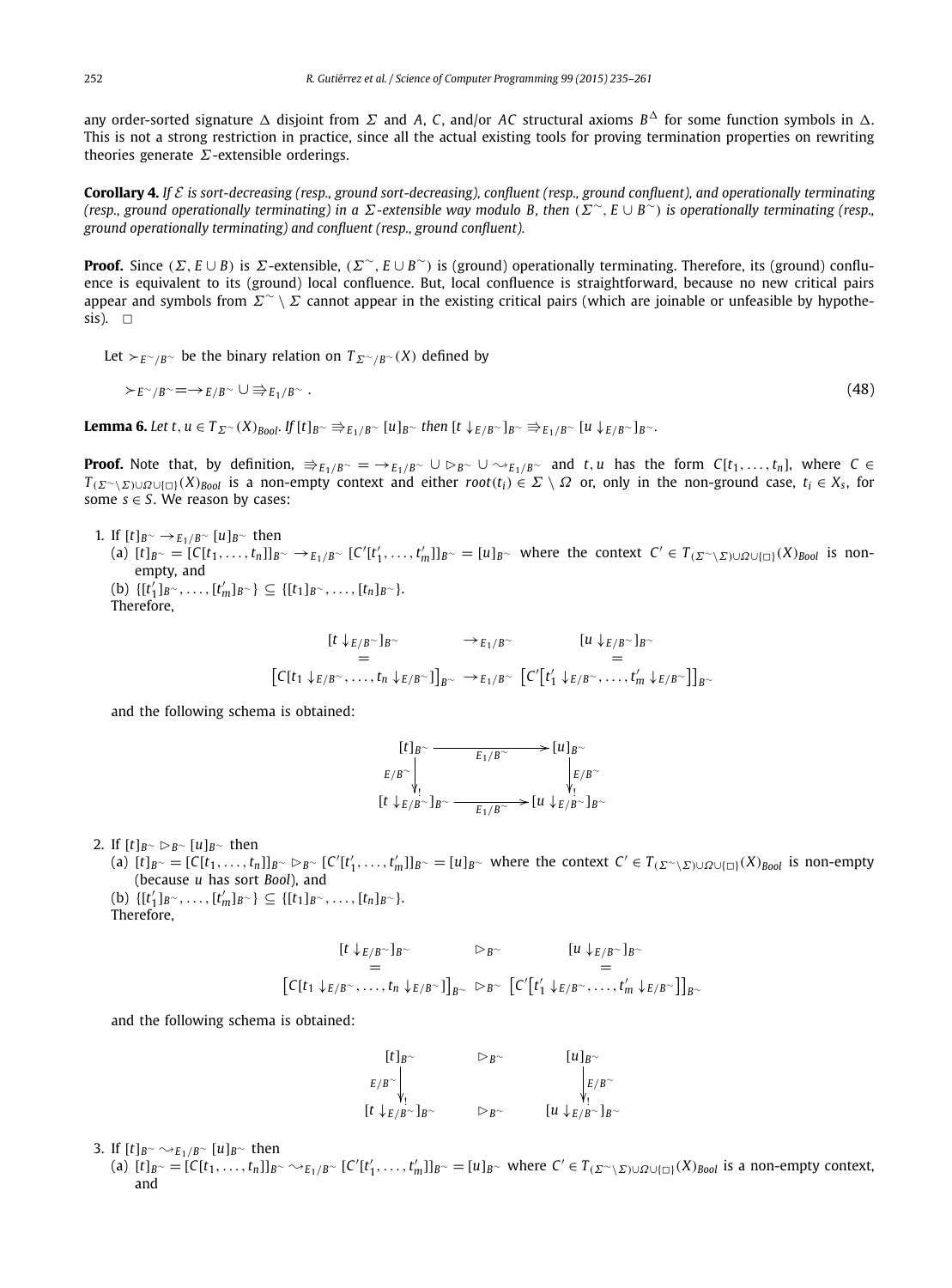<span id="page-18-0"></span> $(t) \{[t'_1]_{B^{\sim}}, \ldots, [t'_m]_{B^{\sim}}\} \subseteq \{[t_1]_{B^{\sim}}, \ldots, [t_n]_{B^{\sim}}\}.$ Therefore,

$$
\begin{array}{ccc}\n[t \downarrow_{E/B} \sim B \sim & \sim_{E_1/B} \sim & [u \downarrow_{E/B} \sim B \sim \\
= & = & = \\
[C[t_1 \downarrow_{E/B} \sim, \ldots, t_n \downarrow_{E/B} \sim]]_{B} \sim & \sim_{E_1/B} \sim & [C'[t'_1 \downarrow_{E/B} \sim, \ldots, t'_m \downarrow_{E/B} \sim]]_{B} \sim\n\end{array}
$$

and the following schema is obtained:



This exhausts all the possible cases.  $\Box$ 

**Proposition 3.** *The binary relation*  $\succ_{E^{\sim}/B^{\sim}}$  *is well-founded.* 

**Proof.** Suppose otherwise. Then, since →*E/B*<sup>∼</sup> and -*<sup>E</sup>*1*/B*<sup>∼</sup> are well-founded, there must exist an infinite chain of steps of the form:

$$
[u_1]_{B} \sim \to_{E/B}^* \sim [u'_1]_{B} \sim \exists \varepsilon_{1/B} \sim [u_2]_{B} \sim \to_{E/B}^* \sim [u'_2]_{B} \sim \exists \varepsilon_{1/B} \sim \cdots
$$

Note that, by [Lemma 6,](#page-17-0) if  $[u'_i]_{B} \sim \frac{1}{2} E_1/B \sim [u_{i+1}]_{B} \sim$ , then  $[u'_i \downarrow_{E/B} \sim]_{B} \sim \frac{1}{2} E_1/B \sim [u'_{i+1} \downarrow_{E/B} \sim]_{B} \sim$ . By  $\rightarrow$   $E/B \sim$  being confluent and operationally terminating, there is then an infinite chain

 $[u_1 \downarrow_{E/B} \sim \exists_{E_1/B} \sim [u_2 \downarrow_{E/B} \sim]_{B} \sim \exists_{E_1/B} \sim \cdots$ 

 $\Box$  contradicting the well-foundedness of  $\Rightarrow$   $_{E_1/B}$ ∼.  $\Box$ 

**Theorem 7.** If  $\mathcal E$  is sort-decreasing (resp., ground sort-decreasing), confluent (resp., ground confluent), and operationally terminating (resp., ground operationally terminating) in a  $\Sigma$ -extensible way, then  $\mathcal{E}^{\sim}$  is operationally terminating (resp., ground operationally *terminating).*

**Proof.** Let *WfPT*<sub> $\mathcal{E}^{\sim}$  be the collection of well-formed proof trees in  $\mathcal{E}^{\sim}$  and let the mapping *lhead* : *WfPT*<sub> $\mathcal{E}^{\sim}$  →  $T\mathcal{E}^{\sim}/B^{\sim}(X)$ </sub></sub> denote the equivalence class [*t*]*B*<sup>∼</sup> of the term *t* occurring in the left-hand side of the goal of the given well-formed proof tree in  $\mathcal{E}^{\sim}$ . Let  $\mathcal{T}_{\infty} \subseteq WfPT_{\mathcal{E}^{\sim}}$  be the collection of *infinite* well-formed proof trees in  $\mathcal{E}^{\sim}$ . By definition, the equational theory <sup>E</sup><sup>∼</sup> is operationally terminating iff <sup>T</sup><sup>∞</sup> <sup>=</sup> <sup>∅</sup>. We assume <sup>T</sup><sup>∞</sup> = <sup>∅</sup> and reason by contradiction. First of all, note that since *<sup>E</sup>* is operationally terminating modulo *B*<sup>∼</sup>, if *T* ∈  $\mathcal{T}_{\infty}$  we must have *lhead*(*T*) ∈  $T_{\Sigma^{\sim}/B^{\sim}}(X)_{Bool}$ .

Let  $L_{\infty} =$  *lhead*[ $\mathcal{T}_{\infty}$ ]. Obviously  $L_{\infty} \neq \varnothing$ . Also, let  $L_{\infty}^>$  be the subset of  $L_{\infty}$  defined by:

$$
L_{\infty}^{\succ} = \big\{ [t]_{B^{\sim}} \in L_{\infty} \mid [t]_{B^{\sim}} \text{ is } \big(\succ_{E^{\sim}/B^{\sim}}^{\mathcal{+}}\big)\text{-minimal in } L_{\infty} \big\}.
$$

First note that, by definition, we have  $L_\infty^> \subseteq L_\infty$ . Also note that since ≻<sub>E</sub>∼<sub>/B</sub>∼ is well-founded, then  $L_\infty\neq\varnothing$  implies  $L_\infty^> \neq \varnothing$ . Hence, we can choose  $T \in \mathcal{T}_{\infty}$  such that *lhead* $(T) \in L_{\infty}^{\succ}$ .

The goal of *T* must be either of the form  $t \to u$  or  $\tilde{t} \to^* u$ , with  $t, u \in T_{\Sigma} \sim (X)$ . Let us first show that the goal of *T* cannot be of the form  $t \rightarrow u$ :

1. If  $t = f(t_1, \ldots, t_i, \ldots, t_n)$ ,  $u = f(t_1, \ldots, u_i, \ldots, t_n)$ ,  $n > 1$ , and *T* has the form

$$
\text{(Cong)} \quad \frac{T_1}{f(t_1,\ldots,t_i,\ldots,t_n) \to f(t_1,\ldots,u_i,\ldots,t_n)}
$$

where the goal of  $T_1$  is  $t_i \to u_i$ , then it must be the case that  $T_1 \in \mathcal{T}_{\infty}$ . Therefore, we must have  $t_i$  of sort *Bool*. But then  $[t]_{B}$  is not  $(\succ_{E^-/B^-}^+)$ -minimal in  $L_\infty$ , because  $f(t_1,\ldots,t_i,\ldots,t_n) \triangleright t_i$ , and  $\rhd_{B^-} \subseteq \succ_{E^-/B^-}^+$ , i.e., lhead(T)  $\notin L_\infty^+$ . a contradiction.

2. Otherwise, *T* must have the form

$$
(\text{Repl}) \quad \frac{T_1}{t \to \nu \sigma}
$$

for some  $\sigma : X \longrightarrow T_{\Sigma} \sim (X)$ , where the equation applied is of type [\(34\),](#page-12-0) for some AC symbol  $f \in \Omega$ , namely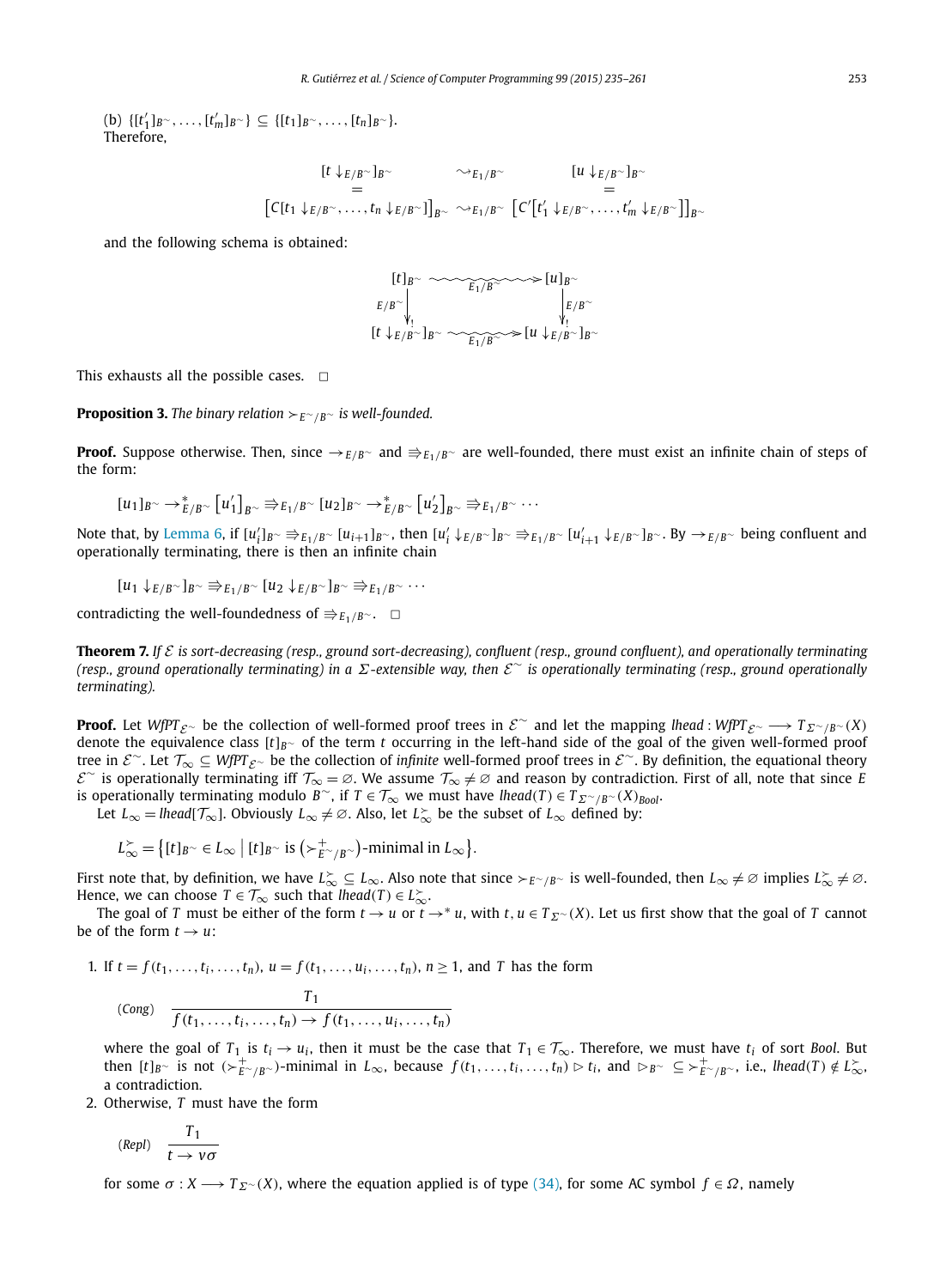= ⊥

<span id="page-19-0"></span>
$$
f(g(x_{s'_1}^1, \ldots, x_{s'_m}^m), z_s^2) \sim f(y_{s'''}^1, y_{s'''}^2) = \perp
$$
  
if  $inf_f (g(x_{s'_1}^1, \ldots, x_{s'_m}^m), y_{s''}^1)$   

$$
\perp inf_f (g(x_{s'_1}^1, \ldots, x_{s'_m}^m), y_{s''}^2) =
$$

which is the only type of conditional equations in  $E_1 = E^{\sim} \setminus E$ . Therefore,

$$
t =_{B} \sim (f(t_1^1, t_1^2) \sim f(t_2^1, t_2^2)) \sigma
$$

with *f* in *Σ*, and *lhead*( $T_1$ ) =  $[u_1 \sigma]_{B^{\sim}}$  with

$$
u_1 = \text{in}_f^k(g(x_{s'_1}^1, \ldots, x_{s'_m}^m), y_{s'''}^1) \sqcup \text{in}_f^k(g(x_{s'_1}^1, \ldots, x_{s'_m}^m), y_{s'''}^2).
$$

Note that then  $[t]_{B} \sim \sim_{E_1/B} \sim [u_1 \sigma]_{B} \sim$ . But since  $\sim_{E_1/B} \sim \frac{C}{\epsilon} \succ_{E} \sim_{B} \sim$ , then  $[t]_{B} \sim \frac{C}{\epsilon} L_{\infty}$ , a contradiction.

We now show that the goal of *T* cannot be of the form  $t \rightarrow^* u$ . The well-formed proof tree *T* cannot be an application of rule *(Refl)*, since then *T* would be finite. Therefore, it must be of the form

$$
(Tran) \quad \frac{T_1}{t \to^* u}
$$

where the goal of  $T_1$  has the form  $t \to v$  and the goal of  $T_2$  has the form  $v \to^* u$ . But then, we have already shown that  $T_1$ must be finite (we have shown that the minimal infinite proof tree, if it exists, does not have a  $\rightarrow$ -goal and, furthermore, the goal of *T* and *T*<sup>1</sup> have the same left-hand term) and (by the definition of well-founded proof trees) closed. Therefore, we must have  $T_2 \in \mathcal{T}_{\infty}$  and  $[t]_{B} \rightarrow E^{\sim}/B^{\sim}$  [*v*]<sub>B</sub> $\sim$ . But then [*t*]<sub>B</sub> $\sim$  is not ( $\succ_{E^{\sim}/B^{\sim}}^{+}$ )-minimal in  $L_{\infty}$  because  $\rightarrow_{E^{\sim}/B^{\sim}} \subseteq \succ_{E^{\sim}/B^{\sim}}$ . a contradiction.

This exhausts all the possible cases showing that  $\mathcal{T}_{\infty} = \emptyset$ . Thus,  $\mathcal{E}^{\sim}$  is operationally terminating.  $\Box$ 

# *5.3. Preservation of (ground) confluence*

Since  $\mathcal{E}^{\sim}$  is sort-decreasing (resp., ground sort-decreasing) by [Theorem 2](#page-14-0) and operationally terminating (resp., ground operationally terminating) by [Theorem 7,](#page-18-0) the confluence (resp., ground confluence) of  $\mathcal{E}^{\sim}$  follows from its local confluence (resp., ground local confluence) [\[19\].](#page-26-0)

Local confluence (resp., ground local confluence) can be established via joinability (resp., ground joinability) of the socalled conditional critical pairs. Throughout this section the case where  $\mathcal E$  itself is not only ground confluent but also confluent is also considered, which is indicated by enclosing the term "ground" in parentheses to cover both confluence and the weaker ground confluence case.

**Definition 8** *(Conditional critical pair).* Given  $(\Sigma, E \cup B)$  with  $\Sigma$  preregular, *B* sort-preserving and with *R* (rules corresponding to *E* as oriented equations) *B*-coherent, and given oriented conditional equations  $l \to r$  **if**  $C, l' \to r'$  **if**  $C' \in R$  such that  $(Var(l) \cup Var(r) \cup Var(C)) \cap (Var(l') \cup Var(r') \cup Var(C')) = \varnothing$  and  $l|_p \sigma =_B l' \sigma$ , for some non-variable position  $p \in Pos(l)$  and *B*-unifier  $\sigma$  of  $l|_p$  and *l'*, then the triple

$$
C\sigma \wedge C'\sigma \Rightarrow l\sigma[r'\sigma]_p = r\sigma
$$

is called a (conditional) critical pair.

The proof of Theorem 8 below is obtained by case analysis. It considers the conditional critical pairs of *E* that are joinable by assumption, the critical pairs of the rules  $E_{BBool}$  in the theory  $\mathcal{E}^{BBool}$  in [Example 1,](#page-6-0) which are also joinable modulo the axioms *BBBool*, and the conditional critical pairs of *<sup>E</sup>*<sup>∼</sup> \ *(<sup>E</sup>* ∪ *<sup>E</sup>Bool)*. Note that, if *<sup>B</sup>*<sup>∼</sup> contains associative axioms, *B*∼-unification is infinitary in general. Hence, we need to reason about the possible form of any *B*∼-unifier that can involve <sup>a</sup> critical pair between two oriented equations involving *<sup>A</sup>*-symbols to conclude the local confluence of <sup>E</sup>∼. Note that the statement and proof of the theorem assumes that the theory  $\mathcal{E}^{BBool}$  in [Example 1](#page-6-0) is used as the specification of the Booleans. We show below how this assumption can be relaxed to allow many other specifications of the Booleans, including decision procedures.

Due to the large number of cases that need to be considered, we state the theorem below and give a detailed proof of it in the Companion Appendix (Appendix C), electronically available with this paper.

**Theorem 8.** Let  $\mathcal E$  be sort-decreasing (resp., ground sort-decreasing), B-coherent, operationally terminating (resp., ground operationally terminating) in a  $\Sigma$ -extensible way, and confluent (resp., ground confluent), and with sub-signature  $\Omega$  of free constructors modulo B, and let  $\mathcal{E}^{\sim}$  be obtained from  $\mathcal{E}$  by importing the theory  $\mathcal{E}^{BBool}$  as the Boolean theory. Then  $\mathcal{E}^{\sim}$  is confluent (resp., ground *confluent).*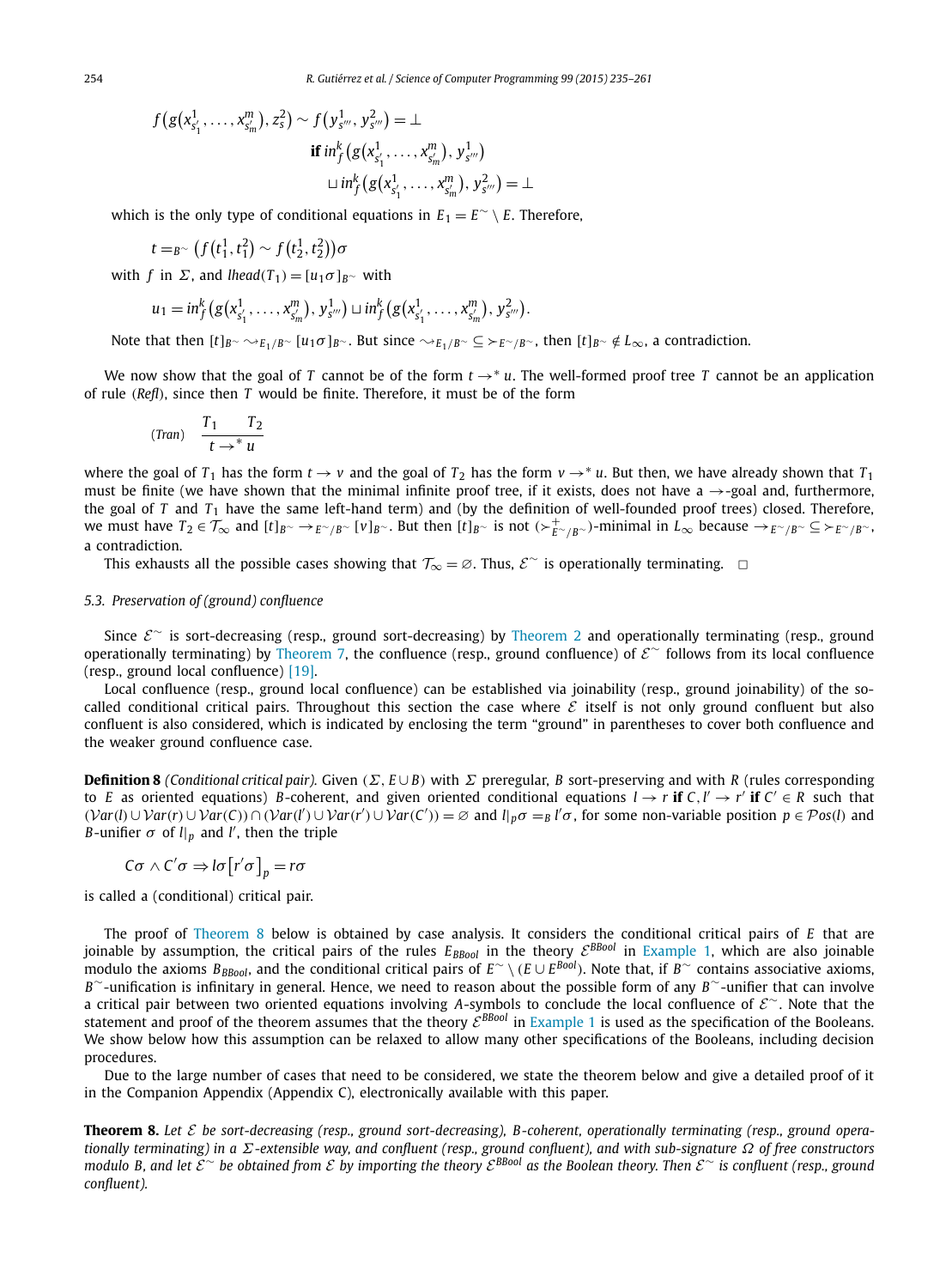We now show how the dependence of [Theorem 8](#page-19-0) on the choice of the Boolean theory  $\mathcal{E}^{BBool}$  can be greatly relaxed, so that many other specifications of the Booleans, including decision procedures, can be used instead. The key results allowing this extension are the following, much more general lemma and corollary:

**Lemma 9.** Let  $(\Sigma, E \cup B)$  be a B-preregular ordered-sorted theory, with the (possibly conditional) equations E ground sort-decreasing and ground confluent modulo B when oriented from left to right as rewrite rules: and let  $E' \cup B'$  be unconditional  $\Sigma$ -equations such that  $\mathcal{T}_{\Sigma/E\cup B} \models E'\cup B'.$  Then the theory  $(\Sigma, E\cup E'\cup B\cup B')$  with the equations  $E\cup E'$  oriented as rewrite rules is ground confluent  $\textit{modulo} \text{ } B \cup B', \text{ and } \mathcal{T}_{\mathcal{Z}/E \cup B} \cong \mathcal{T}_{\mathcal{Z}/E \cup E' \cup B \cup B'}.$ 

**Proof.** The isomorphism  $\mathcal{T}_{\Sigma/E\cup B} \cong \mathcal{T}_{\Sigma/E\cup E'\cup B\cup B'}$  follows directly from [Lemma 1.](#page-5-0) Therefore, for any ground *Σ*-terms *t*, *t'* we have  $t=_{E\cup E'\cup B\cup B'}t'$  iff  $t=_{E\cup B}t'.$  To prove that  $E\cup E'$  is ground confluent modulo  $B\cup B',$  let  $t,u,v$  be ground terms such that  $t\to_{E\cup E'/B\cup B'}^* u$  and  $t\to_{E\cup E'/B\cup B'}^* v$ . Then we have  $u=_{E\cup E'\cup B\cup B'} v$  and therefore  $u=_{E\cup B} v$ , so that, by the assumptions on  $(\Sigma, E \cup B)$ , there is a ground term w such that  $u \to_{E/B}^* w$  and  $v \to_{E/B}^* w$ , which, since  $\to_{E/B} \subseteq \to_{E \cup E'/B \cup B'}$ , proves the ground confluence of  $E \cup E'$  modulo  $B \cup B'$ , as desired.  $\Box$ 

**Corollary 5.** Let  $(\Sigma, E \cup B)$  and  $E' \cup B'$  be as in Lemma 9 above, with  $\Sigma$  ( $B \cup B'$ )-preregular, and  $E \cup E'$  sort-decreasing, and operationally terminating modulo B  $\cup$  B'. Then, for any ground  $\Sigma$ -term t, we have t  $\downarrow_{E/B}=_B t \downarrow_{E\cup E'/B\cup B'}$ .

**Proof.** Since  $\rightarrow_{E/B} \subseteq \rightarrow_{E\cup E'/B\cup B'}$ , we must have  $(t \downarrow_{E\cup E'/B\cup B'}) \downarrow_{E/B} = t \downarrow_{E\cup E'/B\cup B'}$ . And by  $\mathcal{T}_{\Sigma/E\cup B} \cong \mathcal{T}_{\Sigma/E\cup E'\cup B\cup B'}$  $t\downarrow_{E\cup E'/B\cup B'}=E\cup B$  t, which by the assumptions on  $(\Sigma, E\cup B)$  gives us  $t\downarrow_{E/B}=B$   $t\downarrow_{E\cup E'/B\cup B'}$ , as desired.  $\Box$ 

We can now apply the above lemma to show how the dependence of [Theorem 8](#page-19-0) on the choice of the Boolean theory  $\mathcal{E}^{BBool}$  can be greatly relaxed.

**Theorem 10.** Let  $\mathcal E$  be ground sort-decreasing, B-coherent, ground operationally terminating in a  $\Sigma$ -extensible way, and ground confluent, and with sub-signature  $\Omega$  of free constructors modulo B; and let ( $\Sigma^{Bool}$ ,  $E^{Bool} \cup B^{Bool}$ ) be a specification of the Booleans with  $B^{Bool}$  a collection of associativity and commutativity axioms, and such that the Boolean theory (  $\Sigma^{Bool}$  ,  $E^{Bool} \cup E_{BBool} \cup B^{Bool} \cup B_{BBool}$ obtained by combining ( $\Sigma^{Bool}$ ,  $E^{Bool}$ ,  $B^{Bool}$ ) and  ${\mathcal{E}}^{BBOol}$  is terminating with one of the AC-RPO orders described in [Lemma 2.](#page-15-0) Let  ${\mathcal{E}}^{\sim}$  be obtained from  $\mathcal E$  by importing the theory ( $\Sigma^{Bool}$ ,  $E^{Bool} \cup E_{RRool} \cup B^{Bool} \cup B_{RRool}$ ) as the Boolean theory. Then  $\mathcal E^{\sim}$  is ground operationally *terminating and ground confluent.*

**Proof.** First of all, by [Theorem 7,](#page-18-0)  $\mathcal{E}^{\sim}$  is ground operationally terminating. Furthermore,  $\mathcal{E}^{\sim}$  extends the simpler theory  $\mathcal{E}^{\sim}$ obtained as an equality enrichment of  $\mathcal E$  by importing  $\mathcal E^{BBool}$  as the Boolean theory by just adding the inductive theorems *E*<sup>Bool</sup> ∪ *B*<sup>Bool</sup>. Therefore, by [Theorems 7 and](#page-18-0) 8,  $\mathcal{E}^{\sim}$ ', is ground operationally terminating and ground confluent, and then by Lemma 9  $\mathcal{E}^{\sim}$  is ground confluent.  $□$ 

**Example 6.** As a concrete example showing how the above theorem can be applied in particular to a rewriting-based Boolean decision procedure, we can use as our theory  $(\Sigma^{Bool}, E^{Bool} \cup E_{BBool} \cup B^{Bool} \cup B_{BBool})$  the extension of the theory  $\mathcal{E}^{BBool}$  obtained by combining it with the Dijkstra–Schoelten rewriting-based decision procedure described in [\[14\].](#page-25-0) This combination can be achieved by explicitly adding a binary Boolean equivalence operator ≡, together with associativity and commutativity axioms for ≡, plus the following equations oriented from left to right as rewrite rules:

 $x \sqcup x = x$ ,  $x \sqcup (y \equiv z) = (x \sqcup y) \equiv (x \sqcup z)$ ,  $x \equiv x = \top$ ,  $x \sqcap y = (x \equiv y) \equiv (x \sqcup y)$ ,  $x \equiv \top = x$ ,  $\rightarrow x = x \equiv \bot$ .

Furthermore, the theory thus obtained is confluent and terminating modulo the associativity and commutativity axioms for ∟,  $\Box$ ,  $\Box$  and  $\equiv$ , and provides a rewriting-based decision procedure for Boolean logic which is just a definitional extension (plus extra rules that are logical consequences) of the Dijkstra–Schoelten decision procedure in [\[14\].](#page-25-0)

# *5.4. Preservation of free constructors modulo*

[Theorem 12](#page-21-0) below, together with the fact that for any  $\Sigma$ -terms t, t', t  $\to_{E/B}$  t' iff  $t\to_{E^\sim/B^\sim}$  t', proves that  $\Omega\cup\{\top,\bot\}$ is a signature of *constructors* for *(Σ*∼*, E*∼*)*, in the sense that each ground *Σ*-term reduces to an *Ω*-term, and each ground Boolean term to either  $\top$  or ⊥. Then, using the ground confluence of ( $Σ^{\sim}, E^{\sim}$ ) modulo  $B^{\sim}$ , we prove that these constructors are *free* modulo *B*<sup>∼</sup> in [Theorem 13.](#page-22-0)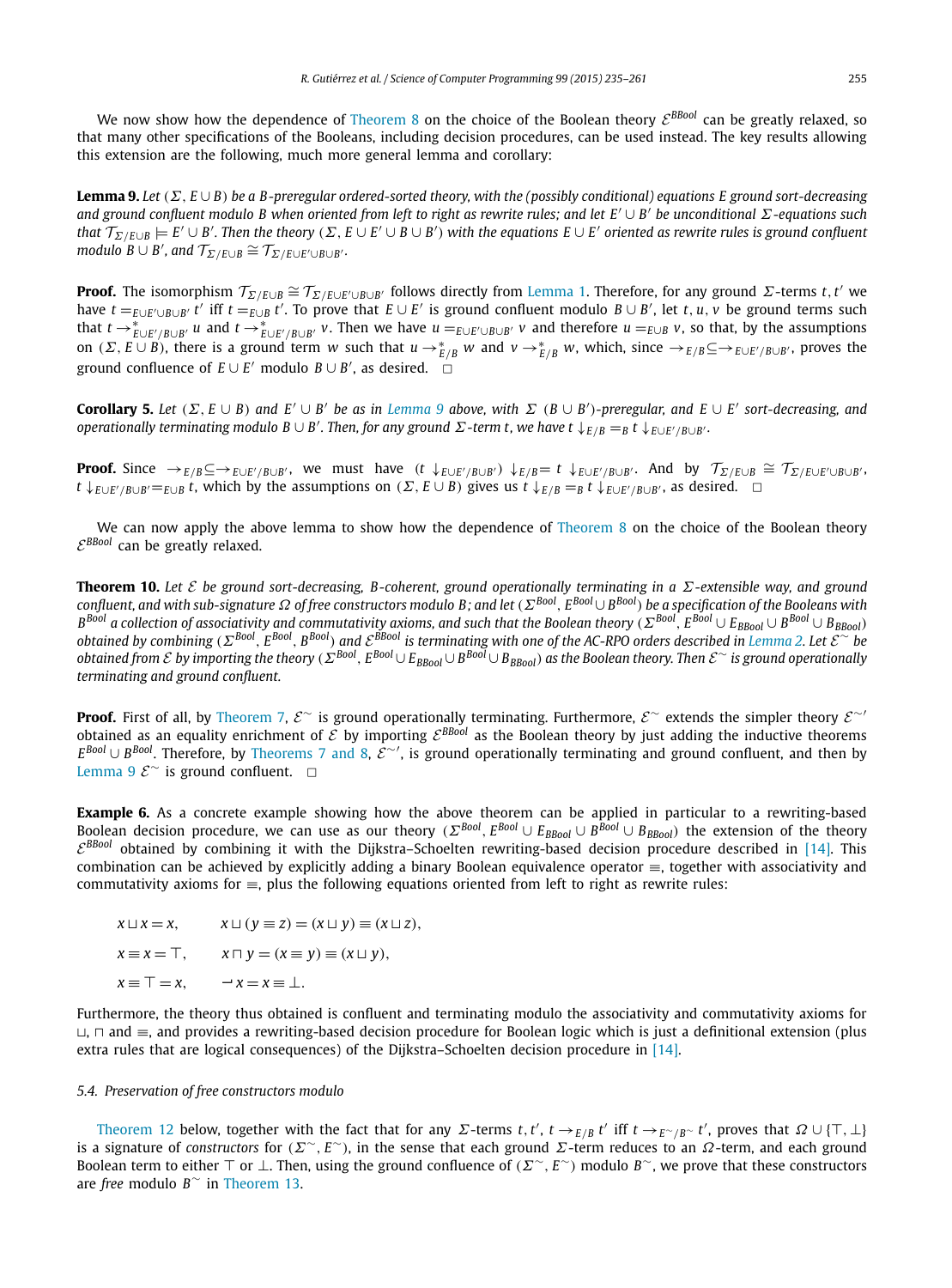<span id="page-21-0"></span>**Lemma 11.** Let  $\Omega$  be a signature of free constructors modulo B for  $\mathcal E$  and let terms  $f(t_1,\ldots,t_n)$ ,  $f \in T_{\Omega}$  where  $f : s \to s \in \Omega$ is AC and root( $t_i$ ) and root( $t$ ) are not subsort-overloaded with  $f : s \rightarrow s$ . If  $\mathcal E$  is ground sort-decreasing, ground confluent, ground operationally terminating modulo B, and if all t,  $f(t_1,\ldots,t_n), t_1,\ldots,t_n$  are in the same connected component, then:

1. if  $\exists t_i$ ,  $1 \leq i \leq n$ ,  $\inf_f^k(t, t_i) \to_{E^\sim/B^\sim}^+ \top$ , then  $\inf_f^k(t, f(t_1, \dots, t_n)) \to_{E^\sim/B^\sim}^+ \top$ , 2. if  $\forall t_i$ ,  $1 \leq i \leq n$ ,  $in_f^k(t, t_i) \rightarrow_{E^{\sim}/B^{\sim}}^{\pm}$   $\perp$  then  $in_f^k(t, f(t_1, \dots, t_n)) \rightarrow_{E^{\sim}/B^{\sim}}^{\pm}$   $\perp$ .

**Proof.** To prove (1), let  $in_f^k(t, t_i) \to_{E^-/B^-}^+$  T. Since there is an  $\Omega$ -term u such that  $f(t_1, \ldots, t_n) =_B f(t_i, u)$ , there is a one-step rewrite  $in_f^k(t, f(t_1,...,t_n)) \to_{E^{\sim}/B^{\sim}} in_f^k(t,t_i) \sqcup in_f^k(t,u)$  and therefore a rewrite sequence of the form  $\inf_{f}^k(t, f(t_1, \ldots, t_n)) \to_{E^{\sim}/B^{\sim}}^+ \top \sqcup \inf_{f}^k(t, u) \to_{E^{\sim}/B^{\sim}}^+ \top$ , as desired.

To prove (2), we induct on  $n$  to get a rewrite sequence  $\text{in}_f^k(t,f(t_1,\ldots,t_n))\to_{E^\sim/B^\sim}^+\text{in}_f^k(t,t_1)\sqcup\cdots\sqcup\text{in}_f^k(t,t_n);$  therefore, a rewrite sequence  $in_f^k(t, f(t_1,...,t_n)) \to_{E^{\sim}/B^{\sim}}^{\to} \bot \cup \cdots \bot \bot \to_{E^{\sim}/B^{\sim}}^{\to} \bot$  using the hypothesis, as desired.  $\Box$ 

**Theorem 12.** If  $\mathcal E$  is ground sort-decreasing, ground confluent, and ground operationally terminating modulo B with a signature of *free constructors*  $\Omega$  *modulo B, then for all*  $t, t' \in T_{\Omega}$  *in the same connected component:* 

- 1. *if*  $t = B$  *t' then*  $t \sim t' \rightarrow \frac{t}{E} \sim_{\frac{1}{B} \sim} T$ ,
- 2. *if t* ≠ *B t*<sup> $\prime$ </sup> *then t* ∼ *t*<sup> $\prime$ </sup> →  $\frac{+}{E^{\sim}/B^{\sim}}$  ⊥*.*

**Proof.** Suppose the theorem fails for some pair  $t, t' \in T_{\Omega}$  of terms in the same connected component. It *cannot* fail for *t* =*B t'*, because applying Eq. [\(17\)](#page-8-0) oriented as a rule,  $t \sim t' \to \frac{t}{E} ∼ B ∼$  T is obtained. Therefore, it must fail for some pair *t*, *t'* such that  $t \neq_B t'$ , but  $t \sim t' \not\rightarrow_{E^-/B^-}^+ \bot$ . Let us choose a pair with  $|t| + |t'|$  smallest possible, where  $|t|$  is the size of t as a tree. Note that  $root(t)$ ,  $root(t')$  must be subsort-overloaded, since otherwise  $t = f(t_1,...,t_n)$ ,  $t' = g(t'_1,...,t'_m)$  and a rewrite  $f(t_1,\ldots,t_n)\sim g(t'_1,\ldots,t'_m)\to_{E^\sim/B^\sim}\bot$  is possible. Likewise, t and t' cannot have disjoint sorts, since then  $t\sim t'$  could again be rewritten to  $\bot$ . Reasoning by cases on  $f = root(t) = root(t')$ :

1. if f is an absolutely free function symbol, then  $t = f(t_1,...,t_n)$ ,  $t' = f(t'_1,...,t'_n)$ . This means that there is a  $i \in$  $\{1,\ldots,n\}$  such that  $t_i\neq_B t'_i$ . And since  $|t_i|+|t'_i|<|t|+|t'|$  we must have  $t_i\sim t'_i\rightarrow_{E\sim/B\sim}^+ \perp$ . But then this gives us:

$$
t \sim t' \rightarrow_{E^{\sim}/B^{\sim}} \prod_{j=1}^{n} t_j \sim t'_j \rightarrow_{E^{\sim}/B^{\sim}}^{+} \left( \perp \cap \prod_{\substack{i \neq j \\ j \neq 1}}^{n} t_i \sim t'_i \right) \rightarrow_{E^{\sim}/B^{\sim}} \perp
$$

 $\text{contradicting } t \sim t' \not\rightarrow \,^{\text{+}}_{E^{\sim}/B^{\sim}} \perp;$ 

2. if f is a C symbol we have  $t = f(t_1, t_2)$ ,  $t' = f(t'_1, t'_2)$ , and the reduction  $t \sim t' \rightarrow_{E \sim / B \sim} (t_1 \sim t'_1 \cap t_2 \sim t'_2) \sqcup (t_1 \sim t'_2 \cap t_2 \sim t'_1 \cap t'_2)$ *t*<sup>1</sup><sub>1</sub>). We will reach a contradiction if we show that both conjunctions reduce to ⊥. Consider the left conjunction. We must have  $t_1 \neq_B t'_1$  or  $t_2 \neq_B t'_2$ , since otherwise  $t =_B t'$ . Say  $t_1 \neq_B t'_1$  (the other side is similar). Since  $|t_1| + |t'_1| < |t| + |t'|$ , we must have  $t_1 \sim t'_1 \to_{E^-/B^-}^+ \bot$ . So that the left conjunction reduces to  $\bot$ . Reasoning in the same way on the right conjunction, we have that  $t_1 \sim t'_2 \to_{E^-/B^-}^+ \bot$  ( $t_1 \neq_B t'_2$ ) or  $t_2 \sim t'_1 \to_{E^-/B^-}^+ \bot$  ( $t_2 \neq_B t'_1$ ). This gives us:

$$
t \sim t' \rightarrow_{E^{\sim}/B^{\sim}}^+ \perp \sqcup \perp \rightarrow_{E^{\sim}/B^{\sim}}^+ \perp
$$

 $\text{contradicting } t \sim t' \not\rightarrow \,^{\text{+}}_{E^{\sim}/B^{\sim}} \perp;$ 

- 3. if *f* is an A symbol (for the sake of readability, we represent such as *f* by an infix operator '·'), we must have  $t = B$  $t_1 \cdot \ldots \cdot t_n \neq_B t'_1 \cdot \ldots \cdot t'_m =_B t'$ , where we ignore parentheses and  $root(t_i)$ ,  $root(t'_j)$  are not subsort-overloaded with  $\cdot$ *n*,  $m \geq 2$ , and without loss of generality we may assume  $n \leq m$ . We can distinguish two cases:
	- (a)  $t' = t_1 \cdot \ldots \cdot t_n \cdot t'_{n+1} \cdot \ldots \cdot t'_m$  and  $n < m$ , in which case we reach a contradiction since we can apply Eq. [\(32\)](#page-10-0) oriented as a rule to get the contradiction  $t \sim t' \rightarrow_{E^{\sim}/B^{\sim}}^{\infty} \perp$ , or
	- (b)  $n \le m$  and there is an i,  $1 \le i \le n$  such that  $t_j =_B t'_j$  for  $1 \le j < i$ , but  $t_i \ne B t'_i$ . Therefore, by applying Eq. [\(30\)](#page-10-0) oriented as a rule we get either  $t \sim t' \to_{E^\sim/B^\sim}^* t_i \cdot \ldots \cdot t_n \sim t'_i \cdot \ldots \cdot t'_m$  for  $i < n$  where by  $|t_i| + |t'_i| < |t| + |t'|$  we must have  $t_i \sim t'_i \rightarrow_{E^{\sim}/B^{\sim}}^{\pm}$   $\bot$  and therefore we can apply either:
		- Eq. [\(26\)](#page-10-0) oriented as a rule if  $root(t_i)$ ,  $root(t_j)$  are subsort-overloaded and the minimality hypothesis, contradicting  $t \sim t' \nrightarrow t^+$ <sub>*E∼*/*B*∼ ⊥;</sub>

<sup>&</sup>lt;sup>6</sup> Any term t such that  $t =_{B} f(t_1, f(t_2, ..., f(t_{n-1}, t_n) \cdots))$  is abbreviated by  $f(t_1, ..., t_n)$ .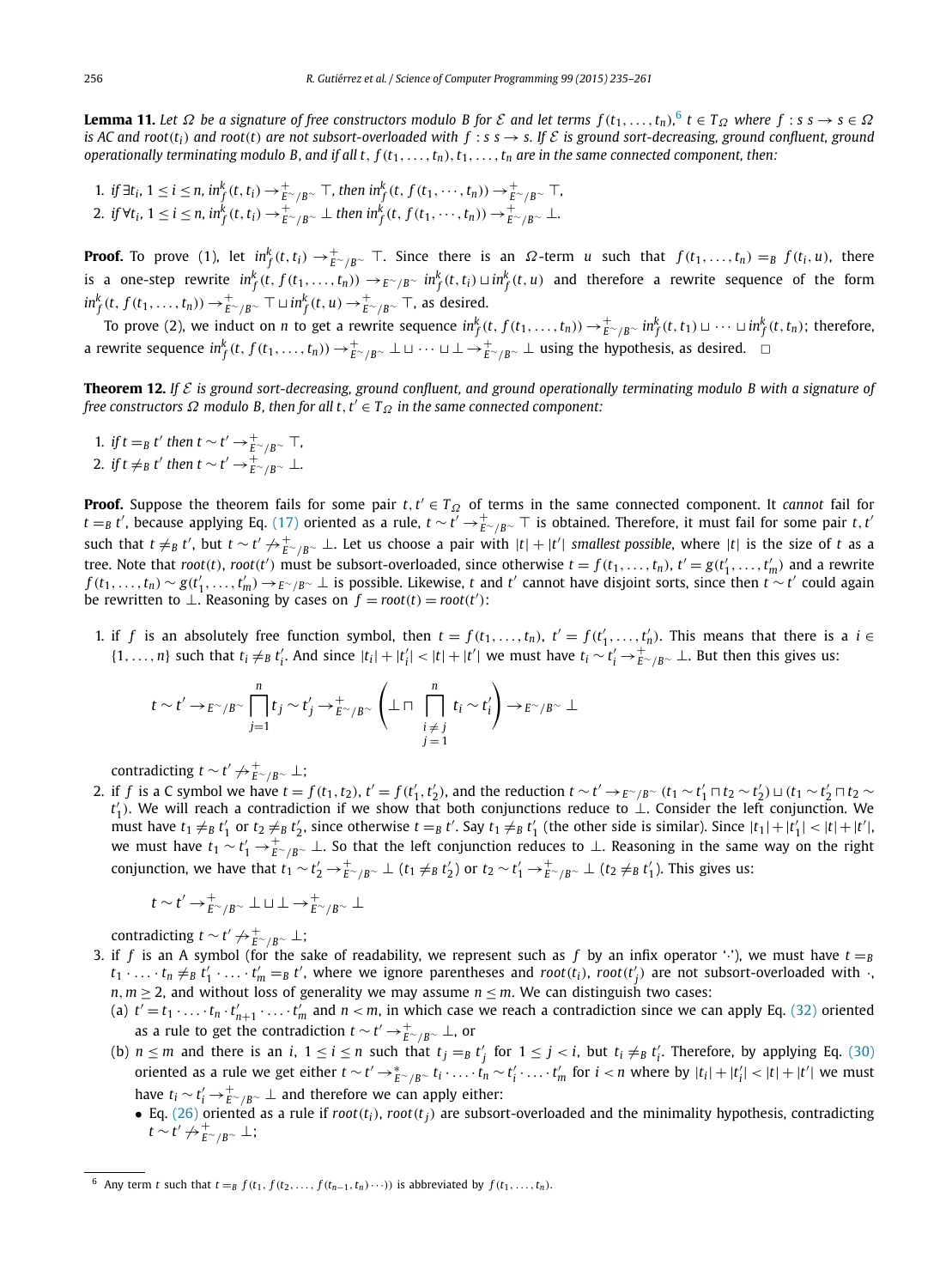<span id="page-22-0"></span>• or Eq. [\(28\)](#page-10-0) oriented as a rule if  $root(t_i)$ ,  $root(t_j)$  are not subsort-overloaded;

or  $i = n$ , and we get  $t \sim t' \rightarrow_{E^-/ B^-}^+ t_n \sim t'_n$  if  $m = n$ , immediately yielding the contradiction  $t \sim t' \rightarrow_{E^-/ B^-}^+ \bot$ ; or finally  $t \sim t' \to_{E^-/ B^-}^+ t_n \sim t'_n \cdot \ldots \cdot t'_m$  if  $m > n$  yielding again the contradiction  $t \sim t' \to_{E^-/ B^-}^+ \perp$ , because  $root(t_n)$ ,  $\cdot$ are not subsort-overloaded.

- 4. if  $f$  is an AC symbol (for the sake of readability, we represent such as  $f$  by an infix operator '+') we have again (ignoring parentheses) decompositions  $t =_B t_1 + \cdots + t_n \neq_B t'_1 + \cdots + t'_m =_B t'$  where  $root(t_i)$  and  $root(t'_j)$  are not subsort-overloaded with  $+$ ,  $n, m \geq 2$ , and without loss of generality we may assume  $n \leq m$ . We again have two main cases:
	- (a) if  $t' = t_1 + \cdots + t_n + t'_{j_1} + \cdots + t'_{j_k}$ ,  $k \ge 1$  and  $n < m$ , we can apply Eq. [\(40\)](#page-12-0) oriented as a rule to get the contradiction *t* ∼ *t'* →  $_{E^{\sim}/B^{\sim}}^+$  ⊥, or
	- (b) if  $n \le m$  and there is a subset  $I \subset \{1, ..., n\}$ , and an injective function  $\alpha : I \to \{1, ..., m\}$  such that  $t_i = B t'_{\alpha(i)}$ , but for all  $j \in \{1, \ldots, n\} \setminus I$ ,  $l \in \{1, \ldots, m\} \setminus \alpha(I)$  we have  $t_j \neq_B t'_l$ . By  $|t_j| + |t'_l| < |t| + |t'|$  we must have  $t_j \sim t'_l \rightarrow_{E \sim / B \sim}^+ \perp$ . We then have two cases:
		- *i.* if  $\{1, ..., n\} \setminus I = \{j\}$ , then, either (1)  $m > n$ , so that by applying Eq. [\(35\)](#page-12-0) oriented as a rule we get  $t \sim$  $t' \rightarrow_{E^{\sim}/B^{\sim}}^{\pm} t_j \sim t_{l_1} + \cdots + t_{l_k}$  where  $\{l_1, \ldots, l_k\} = \{1, \ldots, m\} \setminus \alpha(I)$ , for  $k \ge 2$ , yielding immediately a contradic*t*  $\sim t' \rightarrow \frac{t}{E} ∼ _{B} ∼$  ⊥ since *root*(*t<sub>j</sub>*) is not subsort-overloaded with the AC symbol +; or (2) *n* = *m*, so that applying the same equation oriented as a rule we get  $t \sim t' \to_{E^-/B^-}^+ t_j \sim t_{l_1} \to_{E^-/B^-}^+ \bot$ , again a contradiction,
		- ii.  $|\{1, ..., n\}\setminus I| \ge 2$ , so we get for  $j \in \{j_1, ..., j_{k_1}\} = \{1, ..., n\}\setminus I$ ,  $l \in \{l_1, ..., l_{k_2}\} = \{1, ..., m\}\setminus \alpha(I)$  that  $t_j \ne t'_l$ , and a reduction  $t \sim t' \to t_{j_1} + \cdots + t_{j_{k_1}} \sim t'_{l_1} + \cdots + t'_{l_{k_2}}$ . But then, by applying the equations for  $in^k_+$  oriented as rules we have  $\inf_f(t_{j_1}, t'_{l_1} + \cdots t'_{l_{k_2}}) \to_{E^-/B^-}^+ \bot$ , so that we can apply to  $t_{j_1} + \cdots + t_{j_{k_1}} \sim t'_{l_1} + \cdots + t'_{l_{k_2}}$  Eq. [\(34\)](#page-12-0) oriented as a rule and by [Lemma 11](#page-21-0) and the minimality hypothesis, a contradiction is again reached.  $\overline{Z}$

We have already shown that  $\Omega^{\sim} = \Omega \cup {\{T, \perp\}} \subseteq \Sigma^{\sim}$  is a signature of constructors for  $\mathcal{E}^{\sim}$ . We now show that, thanks to the preservation of confluence, these constructors are free modulo *B*∼. To begin with, from [Theorem 12](#page-21-0) we obtain the following corollary.

**Corollary 6.** If  $\mathcal E$  is ground sort-decreasing, B-coherent, ground confluent, and operationally terminating modulo B, with  $\Omega$  a signature *of free constructors modulo B, then for all*  $t, t' \in T_{\Omega}$  *in the same connected component:* 

1. *t* = *B t*<sup>*'*</sup> *iff t* ∼ *t*<sup>′</sup> →  $^{+}_{E^{\sim}/B^{\sim}}$  ⊤. 2. *t* ≠ *B t*<sup> $\prime$ </sup> *iff t* ∼ *t*<sup> $\prime$ </sup> →  $\frac{1}{E^{\sim}/B^{\sim}}$  ⊥*.* 

**Proof.** Both (⇒) implications follow from [Theorem 12.](#page-21-0) Suppose that  $t \sim t' \to_{E^-/B^-}^+$  ⊤ and  $t \neq_B t'$ . Then, by [Theorem 12,](#page-21-0) we also have *t* ∼ *t'* →  $_{E^{\sim}/B^{\sim}}^+$   $\perp$ , which is impossible, since  $\top$  and  $\perp$  are in canonical form and the equations  $E^{\sim}$  are ground confluent modulo *B*. Likewise, if  $t \sim t' \to_{E^-/B^-}^+ \bot$  and  $t =_B t'$  we also get  $t \sim t' \to_{E^-/B^-}^+ \bot$ , contradicting confluence.  $\Box$ 

We have identified  $\Omega^{\sim} = \Omega \cup \{T, \perp\} \subseteq \Sigma^{\sim}$  as a signature of constructors for  $\mathcal{E}^{\sim}$ . We now prove that the constructors in *Ω*<sup>∼</sup> are free modulo *B*∼.

**Theorem 13.** If  $\mathcal E$  is ground sort-decreasing, B-coherent, ground confluent, and operationally terminating modulo B in a  $\Sigma$ -extensible way, and  $\Omega$  is the signature of free constructors modulo B of  $\mathcal{E}$ , then  $\mathcal{E}^{\sim}$  has  $\Omega^{\sim} = \Omega \cup {\top, \bot}$  as a signature of free constructors *modulo B*∼*.*

**Proof.** For each  $t \in T_{\Sigma^{\sim}}$ , either  $t \in T_{\Sigma}$ , in which case, since  $t \to_{E/B} t'$  iff  $t \to_{E^{\sim}/B^{\sim}} t'$ , the result follows trivially, or  $t \in$ *T*<sub>*Σ*∼</sub>*,Bool*. Therefore, since  $\mathcal{E}^{\sim}$  is ground confluent and terminating, and both ⊥, and ⊤ are in canonical form, all we need to prove is that  $t \downarrow_{E^\sim/B^\sim}$  is either  $\perp$  or  $\top$ .

Indeed, by [Lemma 11,](#page-21-0) and [Theorem 12,](#page-21-0) *t* ↓*E*∼∕*B*∼ *cannot* contain any subterm of the form  $u\sim v$  or  $\inf_f(u,v)$ . Therefore *t* ↓*E*∼*/B*∼ *must* be a Boolean ground term, which, being in canonical form, must be either  $\top$ , or  $\bot$ , as desired.  $\Box$ 

# *5.5.* <sup>E</sup><sup>∼</sup> *is an equality enrichment*

From the good properties of  $\mathcal{E}^{\sim}$  we can now prove that this theory is indeed an equality enrichment of  $\mathcal{E}$ .

**Theorem 14.** Let  $\mathcal{E} = (\Sigma, E \cup B)$  be an order-sorted equational theory with signature  $\Omega \subseteq \Sigma$  of free constructors modulo B and let  $\mathcal{E}^{\sim} = (\Sigma^{\sim}, E^{\sim} \cup B^{\sim})$  be the equational theory obtained by the transformation  $\mathcal{E} \mapsto \mathcal{E}^{\sim}$ . If  $\mathcal{E}$  is ground sort-decreasing, B-coherent,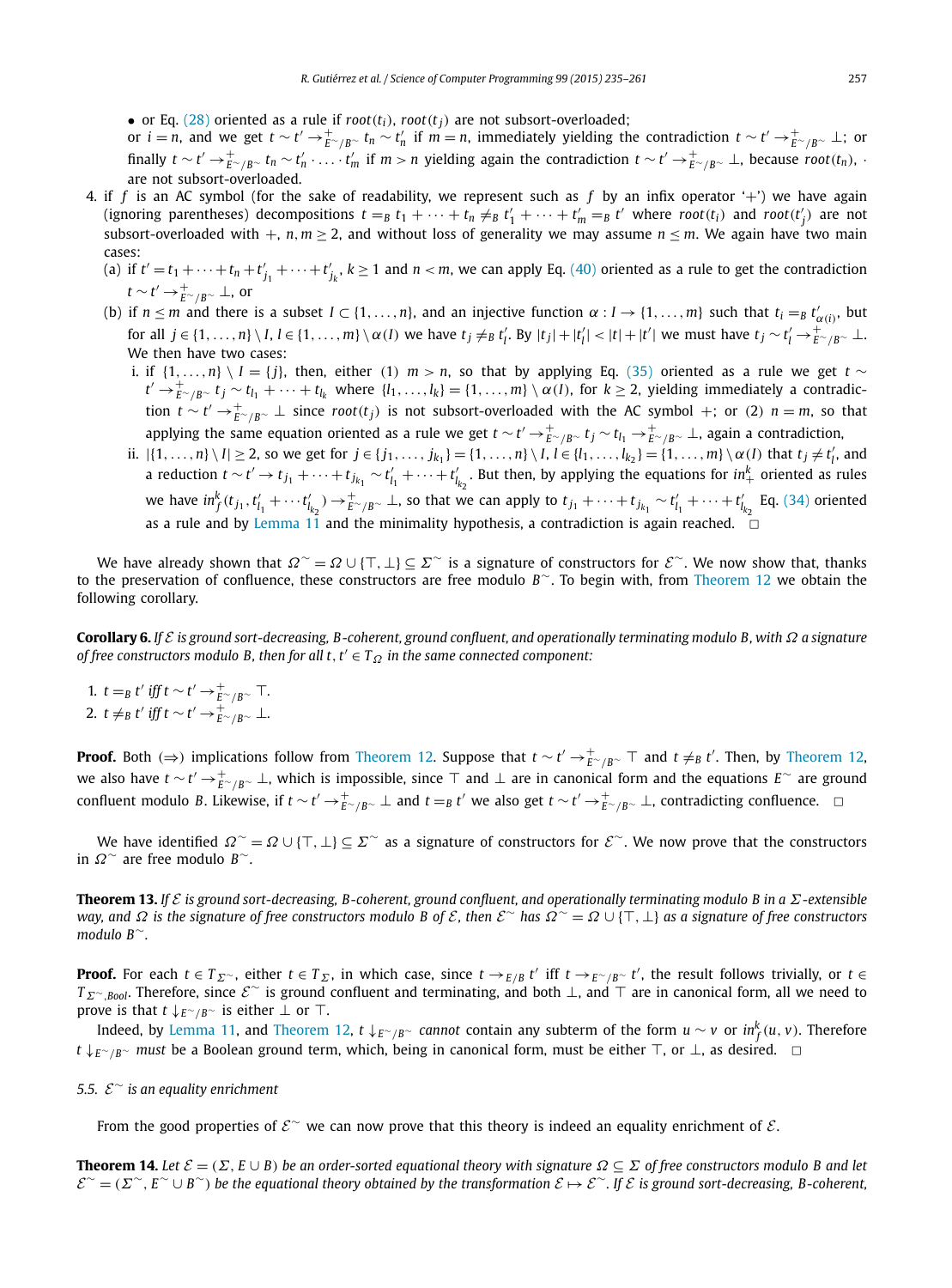<span id="page-23-0"></span>ground operationally terminating in a  $\Sigma$ -extensible way, and ground confluent modulo B, then  ${\mathcal{E}}^{\sim}$  is a Boolean equality enrichment *of*  $\mathcal{E}$ *.* 

**Proof.** Since for each  $t,t' \in T_{\Sigma}$  we have  $t \to_{E/B} t'$  iff  $t \to_{E^{\sim}/B^{\sim}} t'$ , the ground confluence and sort-decreasingness of E modulo *B* and  $E^{\sim}$  modulo  $B^{\sim}$  ensure that  $E \cup B \vdash t = t'$  iff  $E^{\sim} \cup B^{\sim} \vdash t = t'$ , and therefore that  $\mathcal{T}_{\mathcal{E}^{\sim}} | \Sigma \cong \mathcal{T}_{\mathcal{E}}$ , so that the extension is protecting. Also, since  $Ω∼$  is a signature of free constructors we know that  $\mathcal{T}_{\mathcal{E}∼, B00}$  = {[⊤], [⊥]}, with [⊤]  $\neq$  [⊥]. We only need to show that the equivalences:

 $\mathcal{E} \vdash t = u \iff \mathcal{E}^{\sim} \vdash (t \sim u) = \top$ .  $\mathcal{E} \not\models t = u \iff \mathcal{E}^{\sim} \vdash (t \sim u) = \bot$ 

hold. But by our assumptions on  $\mathcal{E}$ , the result in [Corollary 6,](#page-22-0) and ground confluence, sort-decreasingness, and ground operational termination of  $\mathcal{E}^{\sim}$  we have:

$$
\mathcal{E} \vdash t = u \iff t \downarrow_{E/B} = B \ u \downarrow_{E/B} \iff (t \sim u) \downarrow_{E \sim /B} = T \iff \mathcal{E} \sim \vdash (t \sim u) = T,
$$
  

$$
\mathcal{E} \nvdash t = u \iff t \downarrow_{E/B} \neq_B u \downarrow_{E/B} \iff (t \sim u) \downarrow_{E \sim /B} = \bot \iff \mathcal{E} \sim \vdash (t \sim u) = \bot.
$$

# **6.** Automation and applications of  $\mathcal{E} \mapsto \mathcal{E}^{\sim}$

The transformation <sup>E</sup> → <sup>E</sup><sup>∼</sup> is obviously *constructive* and has been automated in Maude using its reflective features: it takes the meta-representation of E in Maude as input and constructs a meta-representation of  $\mathcal{E}^{\sim}$  as output. The transformation itself has already been incorporated into Maude formal tools, including the latest version of the Maude Formal Environment [\[20\],](#page-26-0) the Maude Church–Rosser and Coherence Checker [\[19\]](#page-26-0) (CRC-ChC), and the Maude Invariant Analyzer tool [\[21\].](#page-26-0)

# *6.1. A case study*

We present a case study in which the transformation  $\mathcal{E} \mapsto \mathcal{E}^{\sim}$  is used in the Maude Invariant Analyzer (InvA) tool [\[21\].](#page-26-0) The InvA tool mechanizes an inference system for deductively proving safety properties of rewrite theories: it transforms all formal temporal reasoning about safety properties of concurrent transitions to purely equational inductive reasoning. The InvA tool provides a substantial degree of mechanization and can automatically discharge many proof obligations without user intervention. In this section, we illustrate how equality enrichments can be used to support the deductive verification task in the InvA tool for a mutual exclusion property of processes in the QLOCK protocol.

The mutual exclusion protocol QLOCK uses a global queue as follows:

- each process that participates in the protocol does the following:
	- if the process wants to use the critical resource and its name is not in the global queue, it places its name in the queue;
	- if the process wants to use the critical resource and its name is in the global queue, if its name is at the top of the queue then the process gains access to the critical resource; otherwise it waits; and
	- if the process finishes the critical resource, it removes its name from the top of the global queue;
- the protocol should start from a state where the queue is empty; and
- it is assumed that each process can use the critical resource any number of times.

Consider the following equational theory  $\mathcal{E}^{\text{QLOCK-STATE}}$ , which represents the states of  $\text{QLOCK}$  with terms of sort *State*. It protects the equational theory  $\mathcal{E}^{\text{MSET}}$  presented in Section [4.](#page-6-0) Processes and names of processes are modeled with natural numbers of sort *Nat* in Peano notation. A term *Pi* | *Pw* | *Pc* | *Q* of sort *State* describes the state in which *Pi* is the collection of processes whose name is not in the global queue (or *idle* processes), *Pw* is the collection of processes that are waiting to gain access to the critical resource (or *waiting* processes), *Pc* is the collection of processes that are using the critical resource (or *critical* processes), and *Q* is the global queue of the system. Sorts *MSet* and *Queue* are used to represent collections of processes and queues of processes' names, respectively.

```
fmod QLOCK-STATE is
 protecting MSET .
 sort Queue .
 op nil : -> Queue [ctor] .
 op _@_ : Nat Queue -> Queue [ctor] .
 op _;_ : Queue Queue -> Queue .
 eq nil ; Q:Queue = Q:Queue .
 eq (N:Nat \& Q1:Queue) ; Q2:Queue = N:Nat \& (Q1:Queue ; Q2:Queue) .
 sort State .
```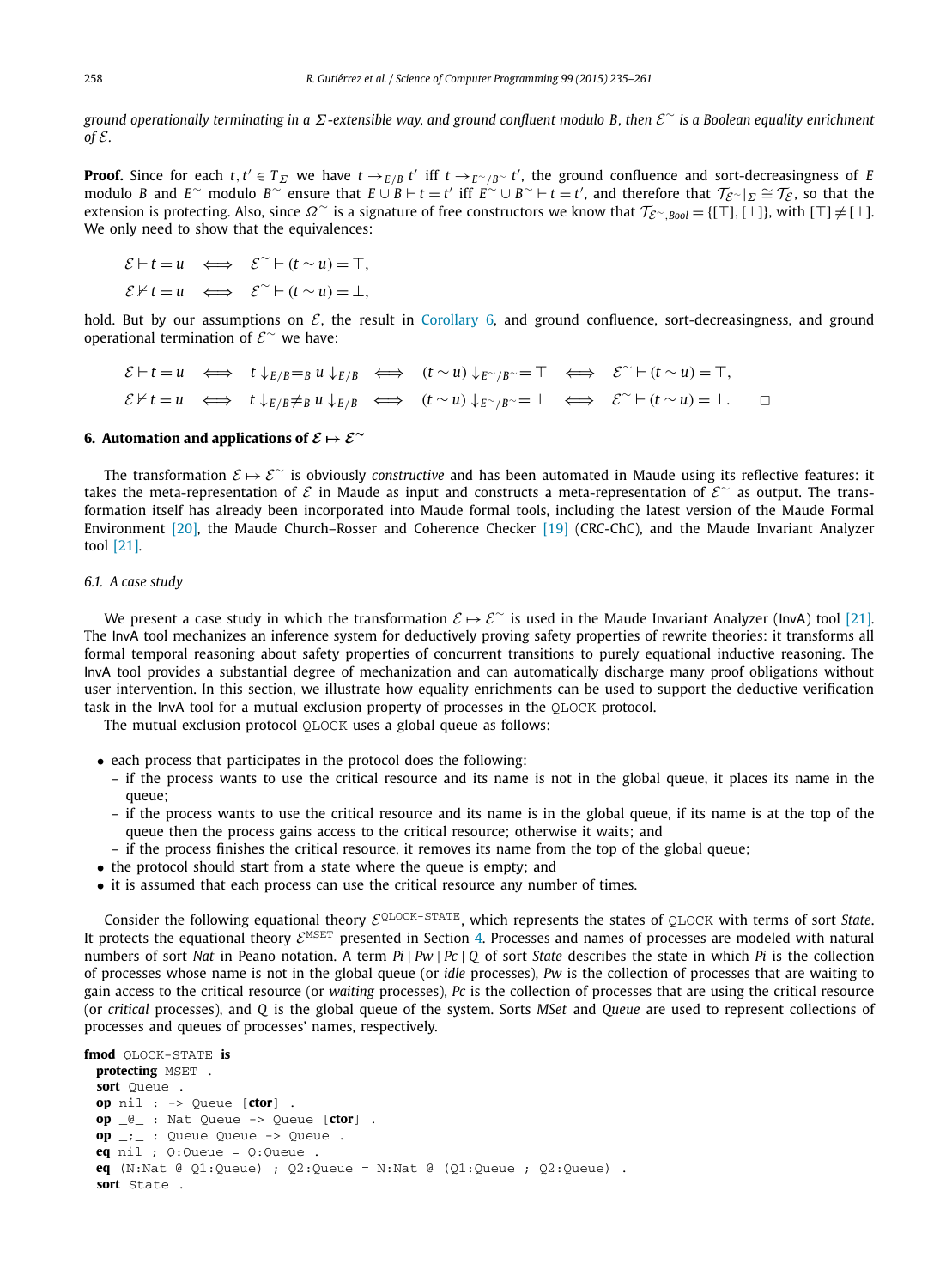```
op _|_|_|_ : MSet MSet MSet Queue -> State [ctor] .
endfm
```
The behavior of a concurrent system in rewriting logic is specified by rewrite rules that define how the individual transitions change the state of the system. The specification of all transitions of QLOCK is described by six rewrite rules in the rewrite theory  $\mathcal{R}^{\text{QLOCK}}$  as follows.

# **mod** QLOCK **is**

```
protecting QLOCK-STATE .
 vars Pi Pw Pc : MSet . var Q : Queue . vars N N' N'' : Nat .
 r1 [to-wait-1] : N | Pw | Pc | Q => empty | Pw N | Pc
                 | Q ; (N @ nil ) .
 rl [to-wait-2] : N Pi | Pw | Pc | Q => Pi | Pw N | Pc
                 | Q ; (N @ nil ) .
 rl [to-crit-1] : Pi | N | Pc | N @ Q => Pi | empty | Pc N | N @ Q .
 rl [to-crit-2] : Pi | Pw N | Pc | N @ Q => Pi | Pw | Pc N | N @ Q .
 rl [to-idle-1] : Pi \mid Pw \mid N \mid N' \in O \Rightarrow Pi N \mid Pw \mid empty \mid O.
 rl [to-idle-2] : Pi | Pw | Pc N | N' @ Q => Pi N | Pw | Pc | Q .
endm
```
Rewrite rules to-idle-1 and to-idle-2 specify the behavior of a process that finishes using the critical resource: it goes to state idle and the name on top of the global queue is removed. Similarly, rewrite rules to-wait-1 and to-wait-2, and to-crit-1 and to-crit-2, specify the behavior of a process that wants to use the critical resource and of a process that is granted access to the critical resource, respectively.

We want to verify that the OLOCK system satisfies the following safety properties. It is key that: (i) it satisfies the mutual exclusion property, namely, that at any point of execution there is at most one process using the critical resource. We also want to verify that: (ii) the name on top of the global queue coincides with the name of the process using the critical resource, if any. Finally, we want to verify that: (iii) the global queue only contains the names of all waiting and critical processes. State predicates *mutex*, *priority*, and *cqueue*, respectively, specify properties (i), (ii), and (iii) in the following equational theory <sup>E</sup>QLOCK-PREDS. State predicate *init* specifies the set of initial states of QLOCK, with auxiliary function *set*? that characterizes multisets having no repeated elements. State predicate *unique* is a strengthening of *mutex* and *priority*. Auxiliary function *to-soup* on input *Q* of sort *Queue* computes the multiset of natural numbers appearing in *Q*.

#### **fmod** QLOCK-PREDS **is**

```
protecting QLOCK-STATE .
 protecting EQ-MSET .
 vars N N' : Nat . var Q : Queue .
 vars Pi Pw Pc : MSet . var NeS : NeMSet .
 ops init mutex unique priority cqueue : State -> [Bool] .
 eq init( Pi | empty | empty | nil ) = set?(Pi) .
 eq mutex( Pi | Pw | empty | Q ) = true .
 eq mutex(Pi \mid PW \mid N \mid Q) = true.
 eq mutex(Pi \mid PW \mid N \text{ N eS} \mid Q) = false.
 eq unique( Pi | Pw | empty \vert Q \rangle = set?(Pi Pw) .
 eq unique( Pi | Pw | N | N @ Q ) = set?(Pi Pw N) .
 eq unique( Pi | Pw | N NeS | Q ) = false.
 eq priority( Pi | Pw | empty | Q ) = true .
 eq priority( Pi | Pw | N | N' @ Q ) = N \sim N'eq priority( Pi | Pw | N Pc | N' @ Q )
  = (N \sim N') and (PC \sim empty).
 eq cqueue( Pi | Pw | Pc | Q ) = Pw Pc \sim to-soup(Q) .
....
```
#### **endfm**

Observe that  $\mathcal{E}^{\text{QLOCK-PREDS}}$  protects the equality enrichment  $\mathcal{E}^{\text{EQ-MSET}}$ , in Section [4,](#page-6-0) for the connected component of sort *MSet* that defines the equality enrichment for sorts *Nat*, *MSet*, and *NeMSet*. The equality enrichments for these sorts are key in the specification of the state predicates. For instance, predicates *priority* and *cqueue* are directly defined in terms of the equality predicate for sorts *Nat* and *MSet*, and also use the Boolean connective for conjunction *and* that comes with the Boolean equality enrichment. Auxiliary function *set*? also makes use of the equality enrichment for sort *Nat*. Note that, in general, defining from scratch the equality enrichment for an AC-symbol such as the multiset union in  $\mathcal{E}^{\text{MSET}}$ , can be a daunting task. Instead, in  $\mathcal{E}^{\text{QLOCK-PREDS}}$ , the definition of the state predicate *cqueue* was straightforward with the help of the equality enrichment for multisets of natural numbers.

By using the InvA tool we are able to automatically prove that predicates *mutex* and *priority* are invariants of  $\mathcal{R}^{\text{QLOCK}}$  for any initial state that satisfies predicate *init*. For predicate *cqueue* some proof obligations cannot be automatically discharged. In general terms, 22 out of 26 proof obligations were automatically discharged. However, this is an encouraging result, given that the current version of the InvA tool does not yet have dedicated inference support for Boolean equality enrichments, which could further improve the degree of automation.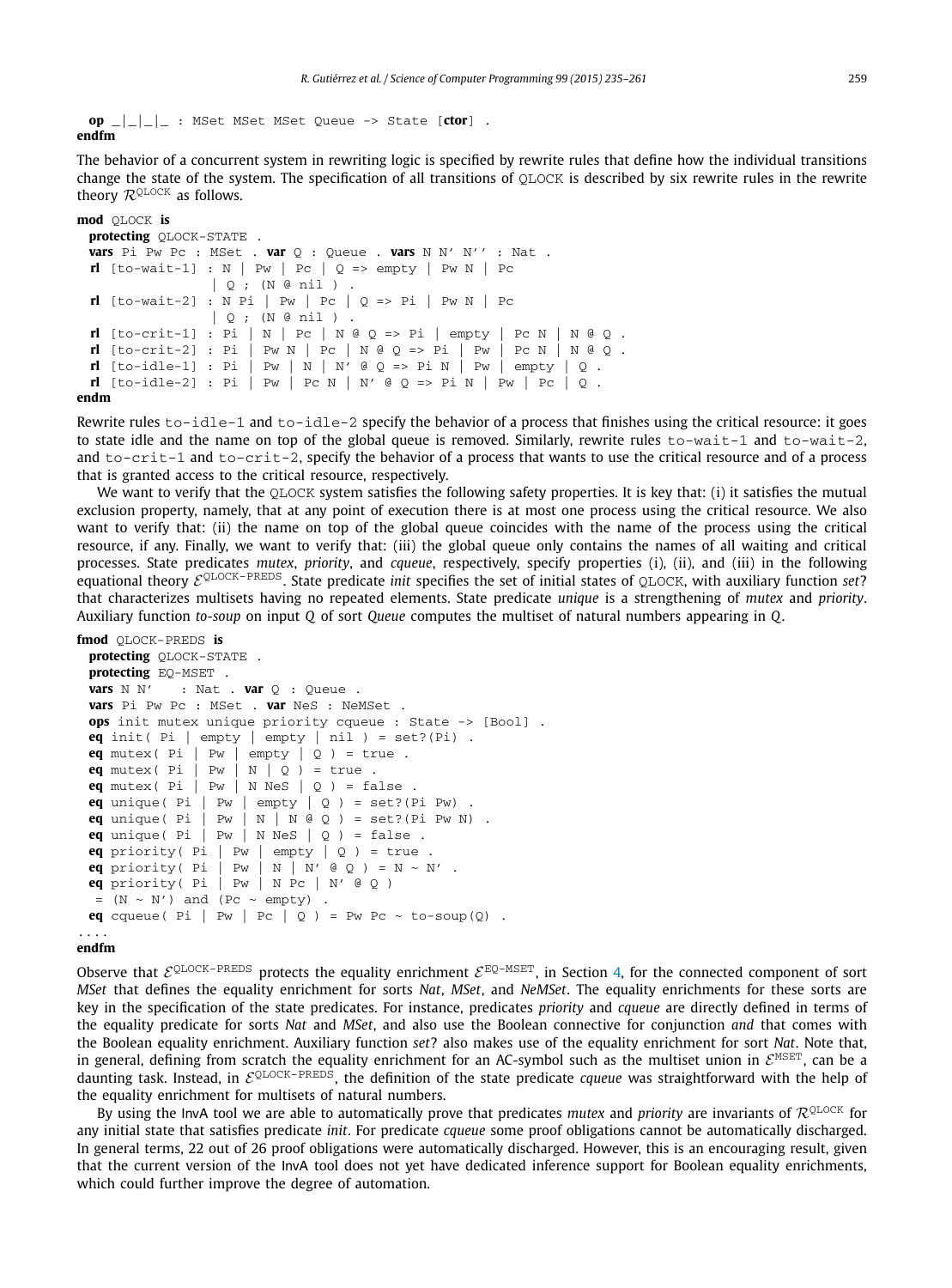# <span id="page-25-0"></span>**7. Conclusion**

This paper solves an important open problem: how to make the addition of equationally defined equality predicates effective and automatic for a very wide class of equational specifications with initial algebra semantics. That such a transformation should exists is suggested by the Bergstra–Tucker meta-theorem [2], but such a meta-result is not constructive and gives no insight as to how the transformation could be defined. The *equality enrichment transformation* has been defined for a very wide class of algebraic specifications with highly expressive features such as order-sorted types, conditional equations, and rewriting modulo commonly occurring axioms. By means of (non-trivial) meta-theorems, it has been shown that all the expected good properties of the input theory  $\mathcal E$  are inherited by  $\mathcal E^{\sim}$  in the equality enrichment transformation  $\mathcal{E} \mapsto \mathcal{E}^{\sim}$ .

Using reflection, the transformation has been implemented in Maude and has already been integrated into the Maude Church–Rosser and Coherence Checker [\[19\]](#page-26-0) (CRC-ChC), and the Maude Invariant Analyzer tool [\[21\].](#page-26-0) The case study in Section [6.1](#page-23-0) shows how the addition of equationally-defined equality predicates also makes the specification and verification of safety properties in the InvA tool considerably easier.

In general, the contributions presented in this work open up many useful applications to improve the state of the art in formal verification of algebraic specifications. In particular, they have already provided a host of such applications within the Maude formal environment.

In the near future it should be added to other tools such as the Maude Termination Tool [\[18\]](#page-26-0) (MTT) and the Maude Sufficient Completeness Checker [\[22\]](#page-26-0) (SCC). One obvious advantage of these additions is the possibility of systematically transforming specifications making use of built-in equalities and inequalities, which cannot be handled by formal tools, into specifications where such built-in equalities and inequalities are systematically replaced by equationally-defined equalities, so that formal tools can be applied.

Adding an equationally-defined equality to Maude's Inductive Theorem Prover [\[23\]](#page-26-0) (ITP) would make this tool more effective in many ways, and would also greatly reduce the complexities of dealing with arbitrary universal formulas as goals, since all such formulas could be reduced to unconditional equality goals. It would also be very useful to explore the use of the <sup>E</sup> → <sup>E</sup><sup>∼</sup> transformation in *inductionless induction* theorem proving. Yet another very useful field of application would be *early failure detection* in narrowing-based unification. The idea is that *E/B*-unification goals can be viewed as equality goals, which can be detected to have already *failed* if they can be rewritten to *false* with *E*<sup>∼</sup> modulo *B*∼.

# **Appendix A. Supplementary material**

Supplementary material related to this article can be found online at <http://dx.doi.org/10.1016/j.scico.2014.07.003>.

# **References**

- [1] J.A. Goguen, How to prove algebraic inductive [hypotheses](http://refhub.elsevier.com/S0167-6423(14)00299-8/bib476F6775656E5F486F77546F50726F7665416C67496E64487970576974686F7574496E645F434144453830s1) without induction, in: W. Bibel, R. Kowalski (Eds.), Proc. of the 5th Conference on Automated Deduction, CADE'80, in: LNCS, vol. 87, [Springer-Verlag,](http://refhub.elsevier.com/S0167-6423(14)00299-8/bib476F6775656E5F486F77546F50726F7665416C67496E64487970576974686F7574496E645F434144453830s1) 1980, pp. 356–373.
- [2] J. Bergstra, J. Tucker, [Characterization](http://refhub.elsevier.com/S0167-6423(14)00299-8/bib4265725475635F436861724F66436F6D7044617461547970657342794D65616E734F664146696E6974654571537065634D6574686F645F4943414C503830s1) of computable data types by means of a finite equational specification method, in: J.W. de Bakker, J. van Leeuwen (Eds.), Proc. of the 7th International Colloquium on Automata, Languages and Programming, ICALP'80, in: LNCS, vol. 81, [Springer-Verlag,](http://refhub.elsevier.com/S0167-6423(14)00299-8/bib4265725475635F436861724F66436F6D7044617461547970657342794D65616E734F664146696E6974654571537065634D6574686F645F4943414C503830s1) 1980, [pp. 76–90.](http://refhub.elsevier.com/S0167-6423(14)00299-8/bib4265725475635F436861724F66436F6D7044617461547970657342794D65616E734F664146696E6974654571537065634D6574686F645F4943414C503830s1)
- [3] F. Durán, S. Lucas, J. Meseguer, Termination modulo [combinations](http://refhub.elsevier.com/S0167-6423(14)00299-8/bib4475724C75634D65735F5465726D4D6F64436F6D62457154685F46524F434F533039s1) of equational theories, in: S. Ghilardi, R. Sebastiani (Eds.), Proc. of the 7th International Conference on Frontiers of Combining Systems, FroCoS'09, in: LNCS, vol. 5749, [Springer-Verlag,](http://refhub.elsevier.com/S0167-6423(14)00299-8/bib4475724C75634D65735F5465726D4D6F64436F6D62457154685F46524F434F533039s1) 2009, pp. 246–262.
- [4] R. Gutiérrez, J. Meseguer, C. Rocha, Order-sorted equality enrichments modulo axioms, in: F. Durán (Ed.), Proc. of the 9th [International](http://refhub.elsevier.com/S0167-6423(14)00299-8/bib4775744D6573526F635F4F5345456E726963684D6F6441785F57524C413132s1) Workshop on Rewriting Logic and Its Applications, WRLA'12, in: LNCS, vol. 7571, [Springer-Verlag,](http://refhub.elsevier.com/S0167-6423(14)00299-8/bib4775744D6573526F635F4F5345456E726963684D6F6441785F57524C413132s1) 2012, pp. 162–181.
- [5] D.R. Musser, On proving inductive properties of abstract data types, in: Proc. of the 7th Annual ACM [SIGPLAN-SIGACT](http://refhub.elsevier.com/S0167-6423(14)00299-8/bib4D75737365725F4F6E50726F76696E67496E6450726F704F664144545F504F504C3830s1) Symposium on Principles of [Programming](http://refhub.elsevier.com/S0167-6423(14)00299-8/bib4D75737365725F4F6E50726F76696E67496E6450726F704F664144545F504F504C3830s1) Languages, POPL'80, ACM Press, 1980, pp. 154–162.
- [6] J. Meseguer, J.A. Goguen, Initiality, induction and [computability,](http://refhub.elsevier.com/S0167-6423(14)00299-8/bib4D6573476F675F496E697469616C697479496E64756374696F6E416E64436F6D7075746162696C6974795F414D533836s1) in: M. Nivat, J.C. Reynolds (Eds.), Algebraic Methods in Semantics, Cambridge University Press, 1986, [pp. 459–541.](http://refhub.elsevier.com/S0167-6423(14)00299-8/bib4D6573476F675F496E697469616C697479496E64756374696F6E416E64436F6D7075746162696C6974795F414D533836s1)
- [7] M. Nakamura, K. Futatsugi, On equality predicates in algebraic [specification](http://refhub.elsevier.com/S0167-6423(14)00299-8/bib4E616B4675745F4F6E457175616C69747950726564496E416C67537065634C616E675F49435441433037s1) languages, in: C.B. Jones, Z. Liu, J. Woodcock (Eds.), Proc. of the 4th International Conference on Theoretical Aspects of Computing, ICTAC'07, in: LNCS, vol. 4711, [Springer-Verlag,](http://refhub.elsevier.com/S0167-6423(14)00299-8/bib4E616B4675745F4F6E457175616C69747950726564496E416C67537065634C616E675F49435441433037s1) 2007, pp. 381–395.
- [8] F. Baader, T. Nipkow, Term Rewriting and All That, [Cambridge](http://refhub.elsevier.com/S0167-6423(14)00299-8/bib4261614E69705F5465726D526577416C6C546861745F31393938s1) University Press, 1998.
- [9] J. Goguen, J. Meseguer, [Order-sorted](http://refhub.elsevier.com/S0167-6423(14)00299-8/bib476F674D65735F4F72646572536F72746564416C67495F5443533932s1) algebra I: equational deduction for multiple inheritance, overloading, exceptions and partial operations, Theor. Comput. Sci. 105 (1992) [217–273.](http://refhub.elsevier.com/S0167-6423(14)00299-8/bib476F674D65735F4F72646572536F72746564416C67495F5443533932s1)
- [10] J. Meseguer, Membership algebra as a logical framework for equational specification, in: F. [Parisi-Presicce](http://refhub.elsevier.com/S0167-6423(14)00299-8/bib4D657365677565725F4D656D62657273686970416C67656272614173414C6F676963616C4672616D65776F726B466F724571537065635F574144543937s1) (Ed.), Recent Trends in Algebraic Development Techniques, Proc. of the 12th International Workshop on Workshop on Algebraic [Development](http://refhub.elsevier.com/S0167-6423(14)00299-8/bib4D657365677565725F4D656D62657273686970416C67656272614173414C6F676963616C4672616D65776F726B466F724571537065635F574144543937s1) Techniques, WADT'97, in: LNCS, vol. 1376, [Springer-Verlag,](http://refhub.elsevier.com/S0167-6423(14)00299-8/bib4D657365677565725F4D656D62657273686970416C67656272614173414C6F676963616C4672616D65776F726B466F724571537065635F574144543937s1) 1997, pp. 18–61.
- [11] M. Clavel, F. Durán, S. Eker, P. Lincoln, N. Martí-Oliet, J. Meseguer, C. Talcott, All About Maude A [High-Performance](http://refhub.elsevier.com/S0167-6423(14)00299-8/bib436C6176656C4574416C5F4D61756465426F6F6B5F32303037s1) Logical Framework, LNCS, vol. 4350, [Springer-Verlag,](http://refhub.elsevier.com/S0167-6423(14)00299-8/bib436C6176656C4574416C5F4D61756465426F6F6B5F32303037s1) 2007.
- [12] F. Durán, J. Meseguer, On the [Church–Rosser](http://refhub.elsevier.com/S0167-6423(14)00299-8/bib647572616E2D6372636368723133s1) and coherence properties of conditional order-sorted rewrite theories, J. Log. Algebr. Program. 81 (7–8) (2012) [816–850.](http://refhub.elsevier.com/S0167-6423(14)00299-8/bib647572616E2D6372636368723133s1)
- [13] S. Lucas, C. Marché, J. Meseguer, Operational termination of conditional term rewriting systems, Inf. Process. Lett. 95 (4) (2005) 446-453, <http://dx.doi.org/10.1016/j.ipl.2005.05.002>.
- [14] C. Rocha, J. Meseguer, Theorem proving modulo based on Boolean equational procedures, in: R. [Berghammer,](http://refhub.elsevier.com/S0167-6423(14)00299-8/bib726F6368612D6D657365677565722D72656C6D6963733038s1) B. Möller, G. Struth (Eds.), RelMiCS, in: LNCS, vol. 4988, Springer, 2008, [pp. 337–351.](http://refhub.elsevier.com/S0167-6423(14)00299-8/bib726F6368612D6D657365677565722D72656C6D6963733038s1)
- [15] E. Ohlebusch, Advanced Topics in Term Rewriting, [Springer-Verlag,](http://refhub.elsevier.com/S0167-6423(14)00299-8/bib4F686C6562757363685F416476546F706963735465726D5265775F32303032s1) 2002.
- [16] L. Bachmair, D.A. Plaisted, Termination orderings for [associative-commutative](http://refhub.elsevier.com/S0167-6423(14)00299-8/bib426163506C615F5465726D696E6174696F6E4F72646572696E6773466F724143526577726974696E6753797374656D735F4A53433835s1) rewriting systems, J. Symb. Comput. 1 (4) (1985) 329–349.
- [17] A. Rubio, A fully syntactic AC-RPO, Inf. Comput. 178 (2) (2002) [515–533.](http://refhub.elsevier.com/S0167-6423(14)00299-8/bib527562696F5F414352504F5F49433032s1)